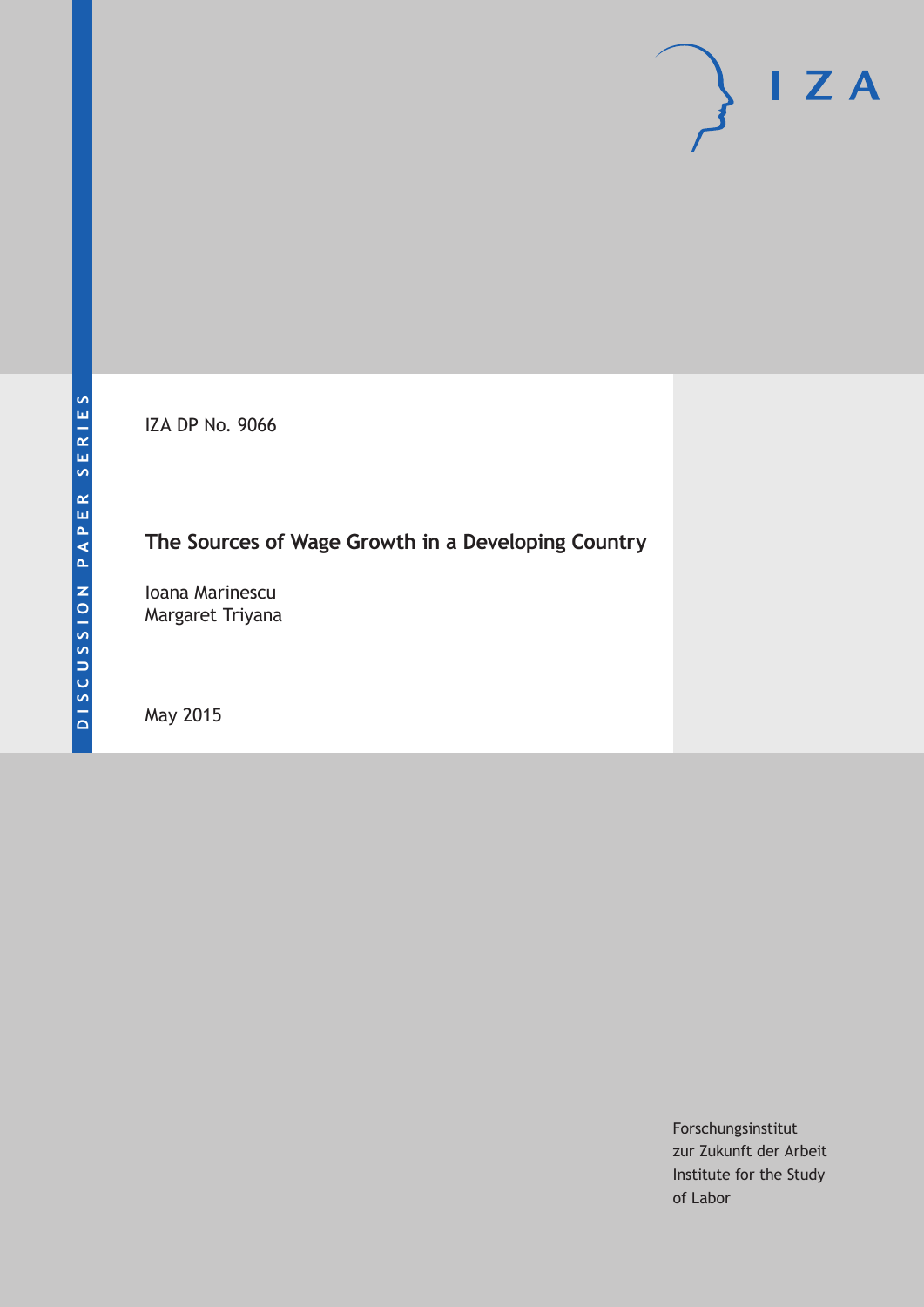# **The Sources of Wage Growth in a Developing Country**

## **Ioana Marinescu**

*University of Chicago and IZA*

## **Margaret Triyana**

*Nanyang Technological University*

# Discussion Paper No. 9066 May 2015

IZA

P.O. Box 7240 53072 Bonn **Germany** 

Phone: +49-228-3894-0 Fax: +49-228-3894-180 E-mail: iza@iza.org

Any opinions expressed here are those of the author(s) and not those of IZA. Research published in this series may include views on policy, but the institute itself takes no institutional policy positions. The IZA research network is committed to the IZA Guiding Principles of Research Integrity.

The Institute for the Study of Labor (IZA) in Bonn is a local and virtual international research center and a place of communication between science, politics and business. IZA is an independent nonprofit organization supported by Deutsche Post Foundation. The center is associated with the University of Bonn and offers a stimulating research environment through its international network, workshops and conferences, data service, project support, research visits and doctoral program. IZA engages in (i) original and internationally competitive research in all fields of labor economics, (ii) development of policy concepts, and (iii) dissemination of research results and concepts to the interested public.

IZA Discussion Papers often represent preliminary work and are circulated to encourage discussion. Citation of such a paper should account for its provisional character. A revised version may be available directly from the author.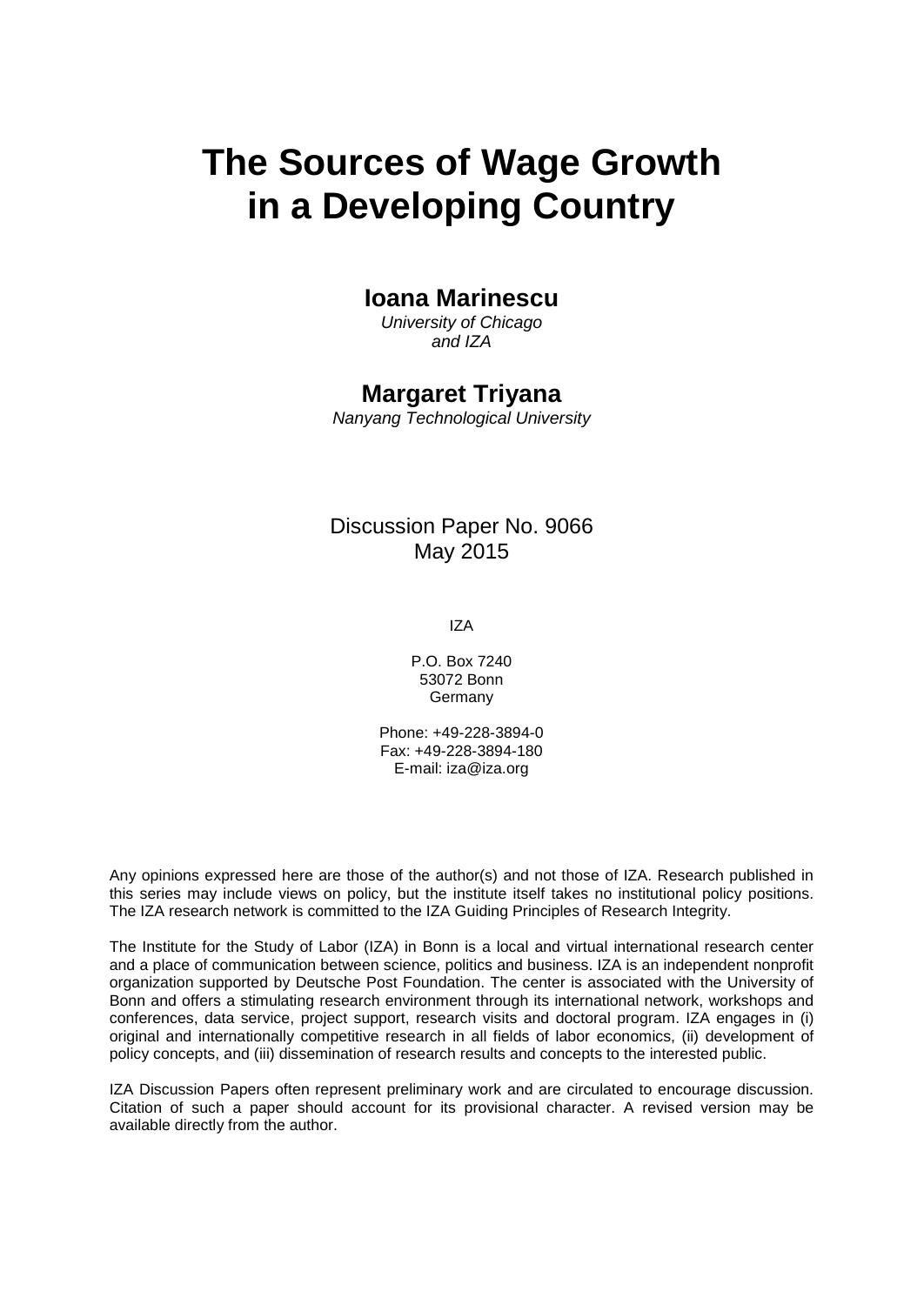IZA Discussion Paper No. 9066 May 2015

# **ABSTRACT**

# **The Sources of Wage Growth in a Developing Country**

What are the sources of wage growth in developing countries? In the US, general labor market experience is the key source of wage growth, with job seniority playing a smaller role. By contrast, in Indonesia, the 10-year return to seniority is 24 to 29%, which is higher than the return to experience. Furthermore, we estimate a 35% return to ten years of tenure in the formal sector, with no significant return to tenure in the informal sector. The difference in the sources of wage growth in Indonesia versus the US may be a reflection of Indonesia's lower level of development.

### **NON-TECHNICAL SUMMARY**

We examine the determinants of wage growth in Indonesia. We find that tenure on the job is an important source of wage growth. Moreover, formal jobs are associated with much higher wage growth. These results suggest that good jobs are those that are stable and formal. Promoting formality among youth may lead to greater levels of formality and wage growth in the long run.

JEL Classification: J31, O1

Keywords: wages, informality, formality, experience, tenure

Corresponding author:

Ioana Marinescu University of Chicago Harris School of Public Policy 1155 East 60<sup>th</sup> Street Chicago, IL 60637 USA E-mail: [ioana.marinescu@gmail.com](mailto:ioana.marinescu@gmail.com)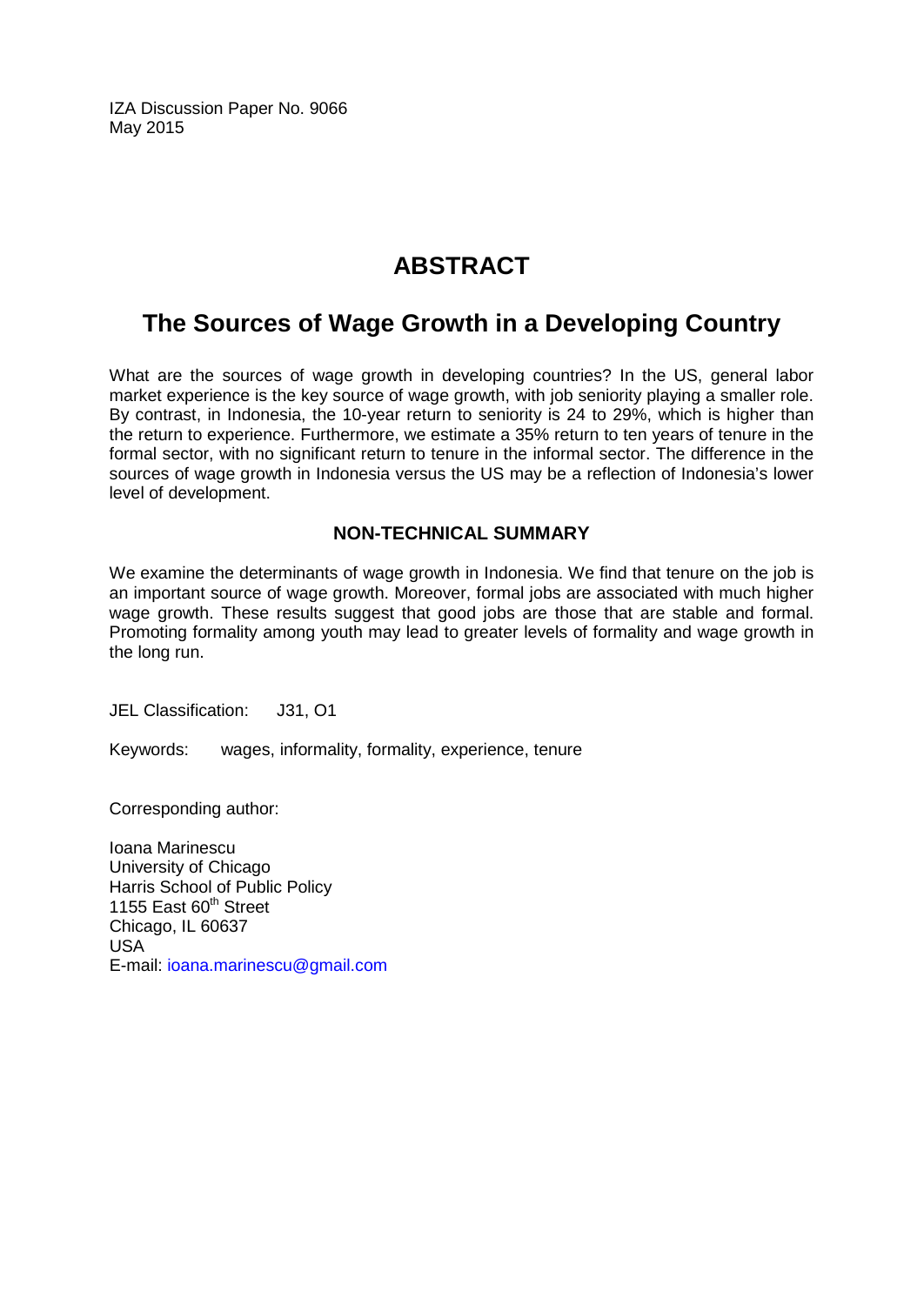#### **1. Introduction**

Wage growth is tied to general and specific human capital accumulation (Becker, 1964). To further analyze the role of specific human capital, labor economists have estimated the returns to employer, occupation and industry tenure. In the US, pioneering work by Altonji and Shakotko (1987) has used an instrumental variable strategy to correct for endogeneity when estimating the returns to employer tenure. Subsequent work has investigated the importance of industry, occupation and employer-specific human capital in determining wage growth (Altonji and Shakotko, 1987; Parent, 2000; Kambourov and Manovskii, 2009). The most recent work concludes that general labor market experience and occupation tenure are the most important contributors to wage growth in the US (Kambourov and Manovskii, 2009; Sullivan, 2010).

Little is known about how human capital accumulation affects wage growth in developing countries. A dearth of adequate panel data with labor market histories is to blame for this gap in the literature. This paper contributes to filling this gap by estimating for the first time the returns to potential experience, employer tenure, occupation and industry in a developing country, Indonesia. Furthermore, when investigating the sources of wage growth in developing countries, it is important to consider the role of informality as a factor that differentiates jobs. Indeed, in developing countries, the informal sector typically employs a large share of the labor force. While the share of workers employed informally is less than 10% in developed economies, it is as high as 60% in the developing world (Bacchetta et al., 2009). A job in the same occupation and industry may be quite different and require different skills depending on its formality status. For example, let's examine the case of a salesperson in the retail industry. A formal salesperson job will typically be in a larger shop, and will consist of assisting wealthier customers, and handling credit card purchases. In contrast, an informal salesperson is likely to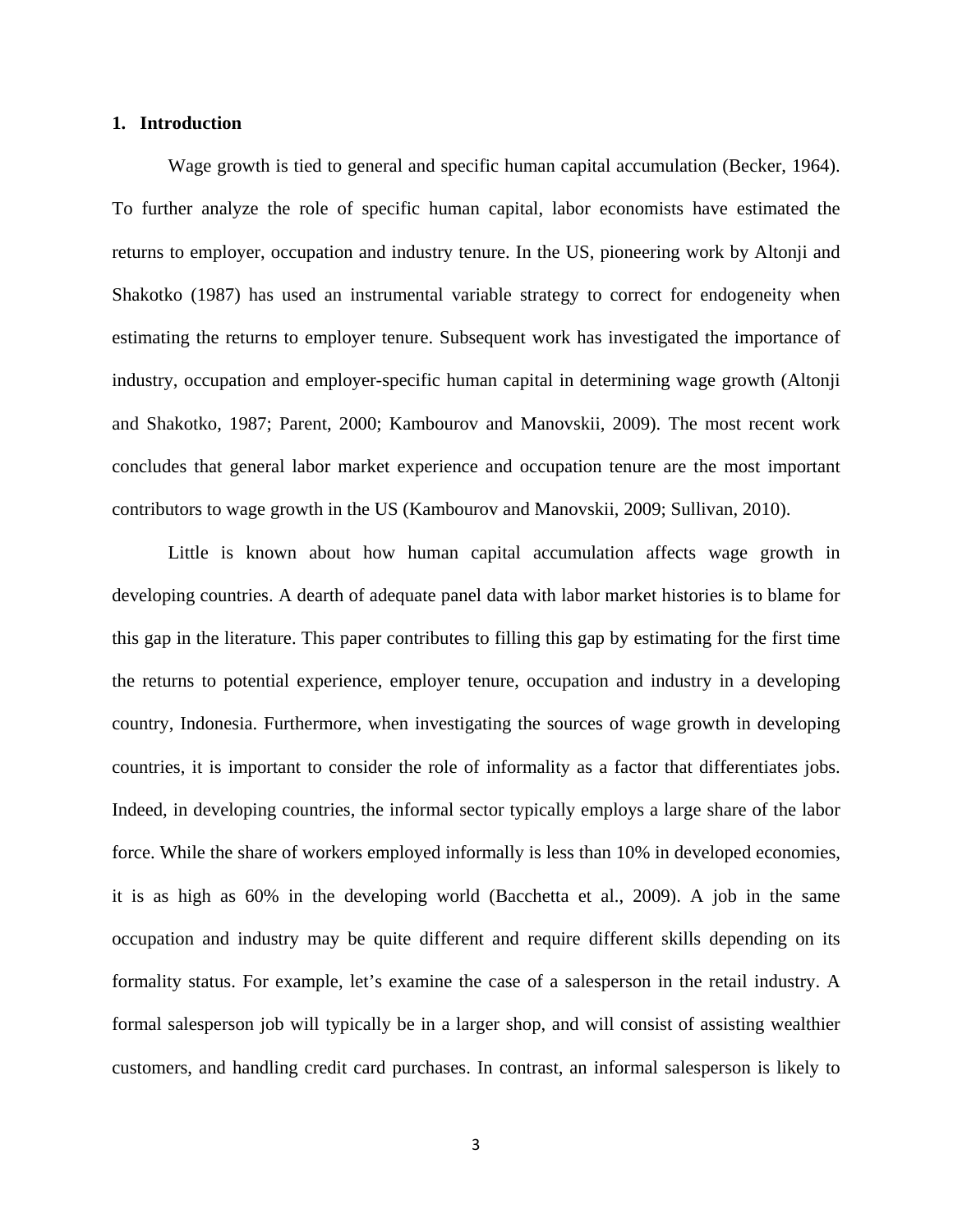work on the street, trying to attract customers while at the same time avoiding potential police harassment. More generally, we can expect formal jobs to use a more modern, more capital intensive, production technology. The substantial size of the informal sector and the distinctive characteristics of formal and informal jobs imply that, in addition to employer, occupation and industry, sector-specific human capital is likely to matter in determining wage growth in developing countries.

Determining whether sector specific human capital contributes to wage growth in developing countries is important for two reasons. First, formality comes with social benefits, such as minimum wage, health insurance, and pensions. Formal sector workers have to pay taxes to enjoy these social benefits, so the formal sector is unattractive for workers who value these benefits at less than their cost. In addition to these tax disincentives to switching to formality, informal workers may lose their sector-specific human capital when they switch to formality. On the other hand, formal workers may choose to remain formal despite tax disincentives so as to benefit from the returns to their formality specific human capital. Therefore, estimating the magnitude of sector-specific returns will improve our understanding of workers' sector attachment. Second, estimating the returns to sector tenure is also important to design better public policies. Indeed, when informality is high, governments lose tax revenue and state capacity is eroded. For these reasons, many governments in developing countries are interested in policies that can increase formality. The presence of formality and informality-specific human capital offers both challenges and opportunities for the design of such policies. On the one hand, if there is informality-specific human capital, it will be hard to persuade older informal workers to switch to the formal sector and renounce the benefits of their informality-specific human capital. On the other hand, positive returns to formality-specific human capital open the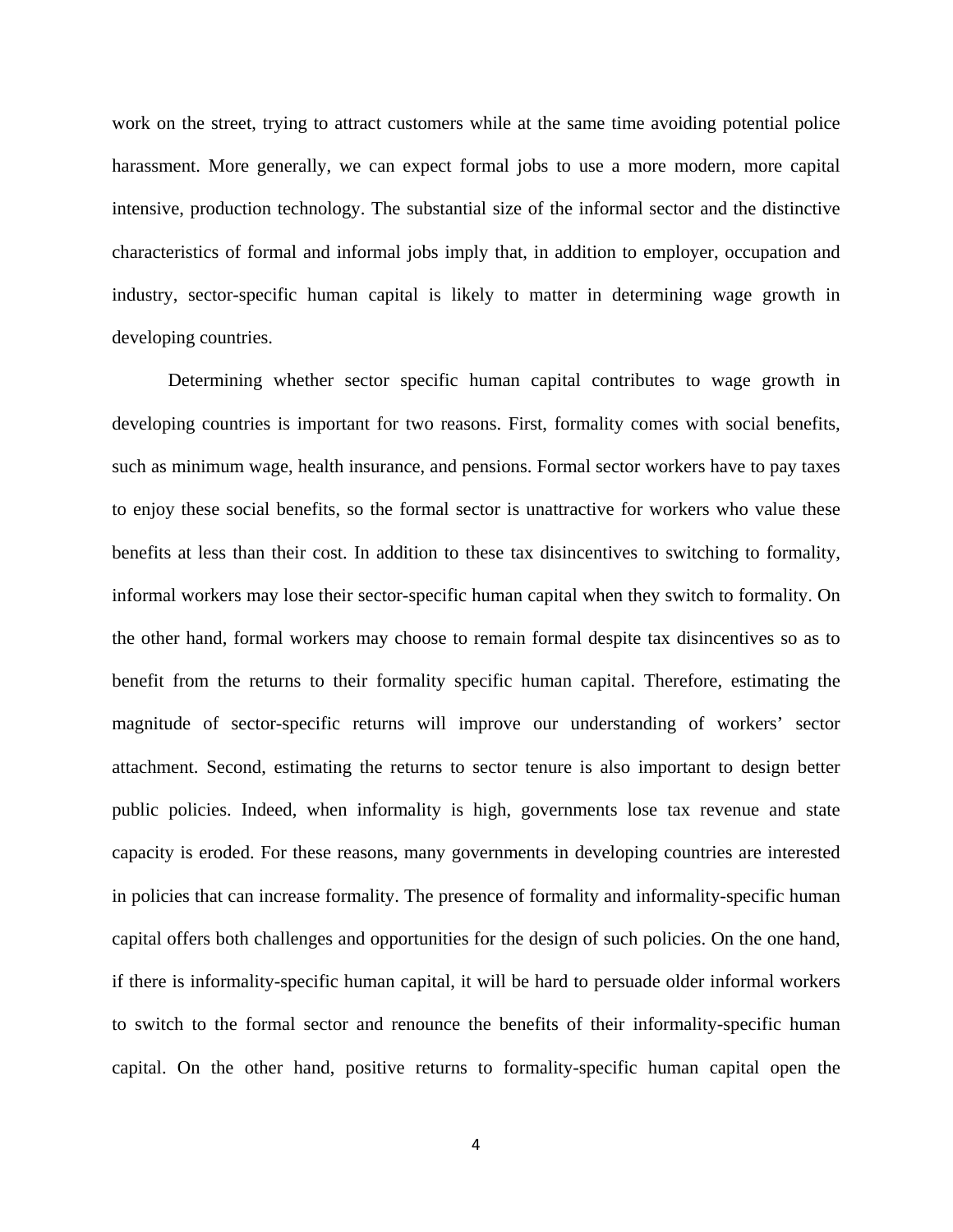possibility that a temporary subsidy to formality will yield a persistent long-run increase in formality.

 In this paper, we estimate the returns to employer, occupation, industry, and sector tenure in Indonesia. We use the instrument developed by Altonji and Shakotko (1987) and used by Parent (2000) and Kambourov and Manovskii (2009) to estimate returns to tenure using the Indonesian Family Life Survey (IFLS). The panel structure of the data allows us to construct respondents' employment history between 1988 and 2007. We find that the 10-year return to employer tenure is 29%, and the returns to potential experience are 13%. Once we include occupation, industry and sector tenure, we find that the returns to employer tenure and potential experience remain significant and of similar magnitude, while there is no significant return to sector tenure. However, when we allow the returns in the formal sector to differ from the returns in the informal sector, we find that the returns are much higher in the formal sector. All else equal, the 10-year return to formal sector tenure is 35%, while there is no significant return to tenure in the informal sector.

This paper makes two key contributions to the literature. First, it provides the first detailed estimates of the return to general and specific human capital for a developing country using an estimation strategy that has been broadly used for developed countries. This allows us to compare the sources of wage growth across developed and developing countries. We find that, contrary to what was found for the US (Altonji and Shakotko, 1987; Altonji and Williams, 2005; Beffy et al., 2006; Sullivan, 2010), the returns to employer tenure are higher than the returns to experience in Indonesia. The fact that the returns to experience are lower in Indonesia than in the US is consistent with the broader pattern of lower returns to experience in poorer countries uncovered by Lagakos et al. (2012). Furthermore, in Indonesia, the returns to employer tenure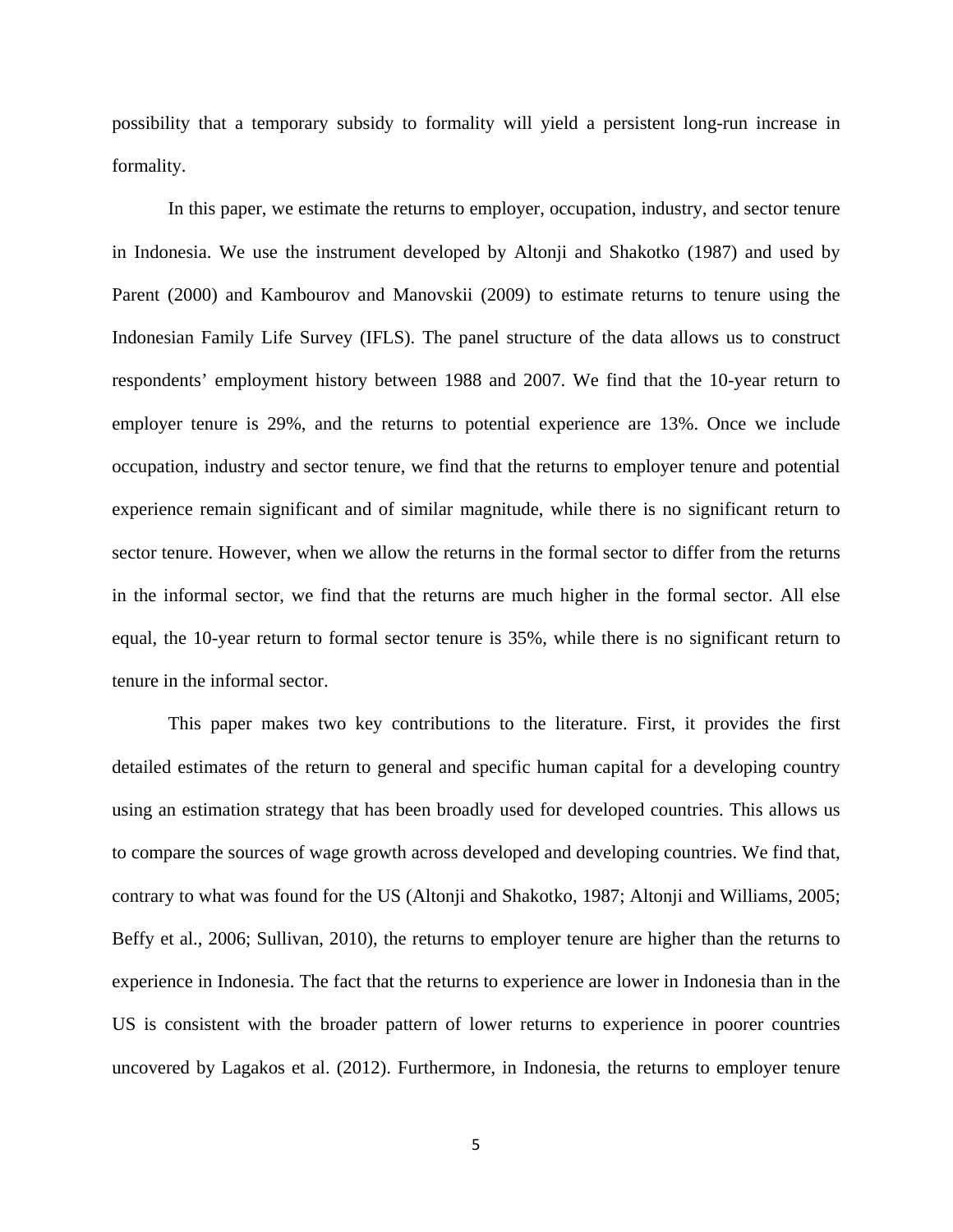are essentially unaffected if we allow for returns to industry and occupation tenure, which is again different from the results found on US data (Kambourov and Manovskii, 2009; Sullivan, 2010). Second, we show that returns to formal sector tenure are very important, and are in fact the most important source of wage growth in Indonesia. This result suggests that workers in the formal sector enjoy substantially higher wage growth than their informal counterparts. Policies aiming at increasing the formalization of the economy should take into account the high returns to formal sector tenure; this suggests that incentives for formality should be targeted to younger workers to allow them to acquire formality specific human capital.

The remainder of the paper is organized as follows. Section 2 presents the institutional background. Section 3 describes the data and Section 4 describes the estimation strategy. Section 5 presents and discusses the results. Section 6 concludes.

#### **2. Informality in Indonesia**

It is important to distinguish between formal and informal jobs because the informal sector plays an important role in developing economies like Indonesia. For the purpose of our study, the distinction between formal and informal jobs is important because jobs in the formal sector may require different skills than job in the informal sector. In general, the informal sector has been defined in three ways. The International Labour Organisation (ILO) and the Economic Commission for Latin American and the Caribbean define the informal sector as the sum of nonprofessional self-employed, domestic workers, unpaid workers, and workers in enterprises employing five or fewer workers (Angelini and Hirose, 2004). Second, formal employment can be defined as employment in a job where mandatory social security contributions are paid. Third, formal employment can be defined as employment in firms that are registered.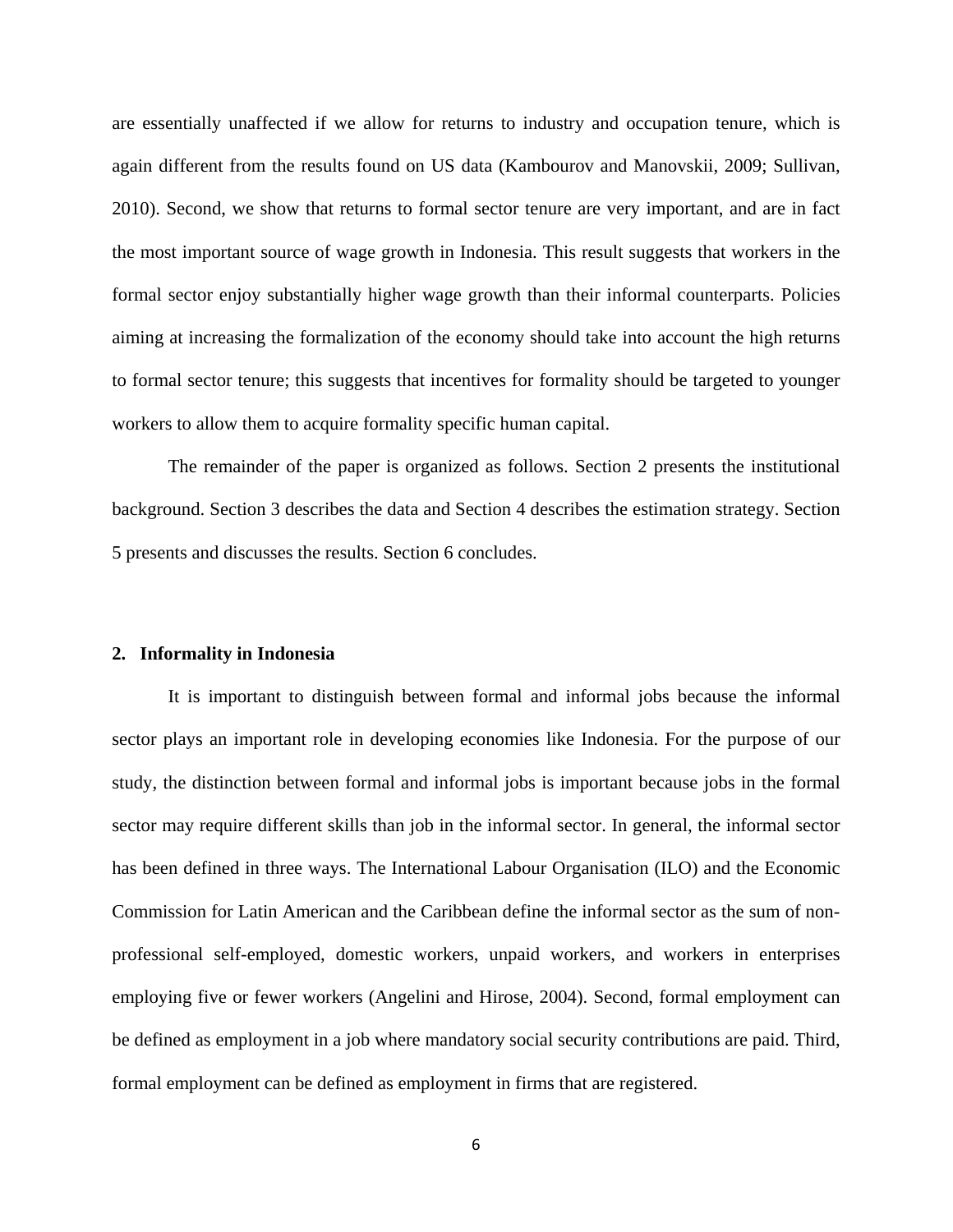Indonesia's National Statistics Agency (*Badan Pusat Statistik*, BPS) uses an enterprisebased approach to define informality. Formal sector enterprises are legal entities of the form listed by the Ministry of Manpower<sup>1</sup>. The legal status of a company/unit of economic activity is based on the legal document prepared by a solicitor when the company was established. Enterprises that are registered for tax purposes or operating permit, but do not have the legal status in the definitions listed by the Ministry of Manpower are considered informal. The share of the informal sector declined from almost 80% in 1990 to 60% right before the 1998 Asian economic crisis, and the share of the informal sector has been about  $65\%$  since  $2000^2$ . According to a 2004 ILO report (based on BPS estimates), about 55 million of the 90 million workforce are in the informal economy, with the majority in agriculture. Excluding the agricultural sector, 47% of the workforce is in the informal sector. The formal economy is mainly comprised of the following industries: government, mining, construction and utilities, and finance.

The Indonesian Ministry of Manpower (UU Ketenagakerjaan No. 13, 2003) defines informal workers as those with no terms of employment in terms of salary and scope of the work. In terms of employment status, casual and unpaid workers are considered informal, while selfemployed workers may be in either sector depending on the legal status of the enterprise. The majority of self-employed workers in Indonesia are informal. Maloney (2004) summarizes the characteristics associated with informal self-employment in developing countries. Selfemployment in this setting often appears voluntary. The evidence on the earnings of the informal self-employed is mixed. There is some evidence that some workers earn more in informal self-

 $1$  Legal status can take the form of PN, Perum, Perusahaan Daerah/PD (different types of government-owned enterprise), PT, PT/NV, CV, Firma (different types of limited liability firms), Koperasi (cooperative) and Yayasan (foundation). In 1996, the definition of legal status is expanded to include SIPD (for quarrying), Diparda (regional government enterprise), and enterprises with a Governor/Bupati(Head of the Regency)/Mayor permit or decision. <sup>2</sup> 2010 ILO Report (http://www.ilo.org/wcmsp5/groups/public/---asia/---ro-bangkok/---ilojakarta/documents/publication/wcms\_145402.pdf)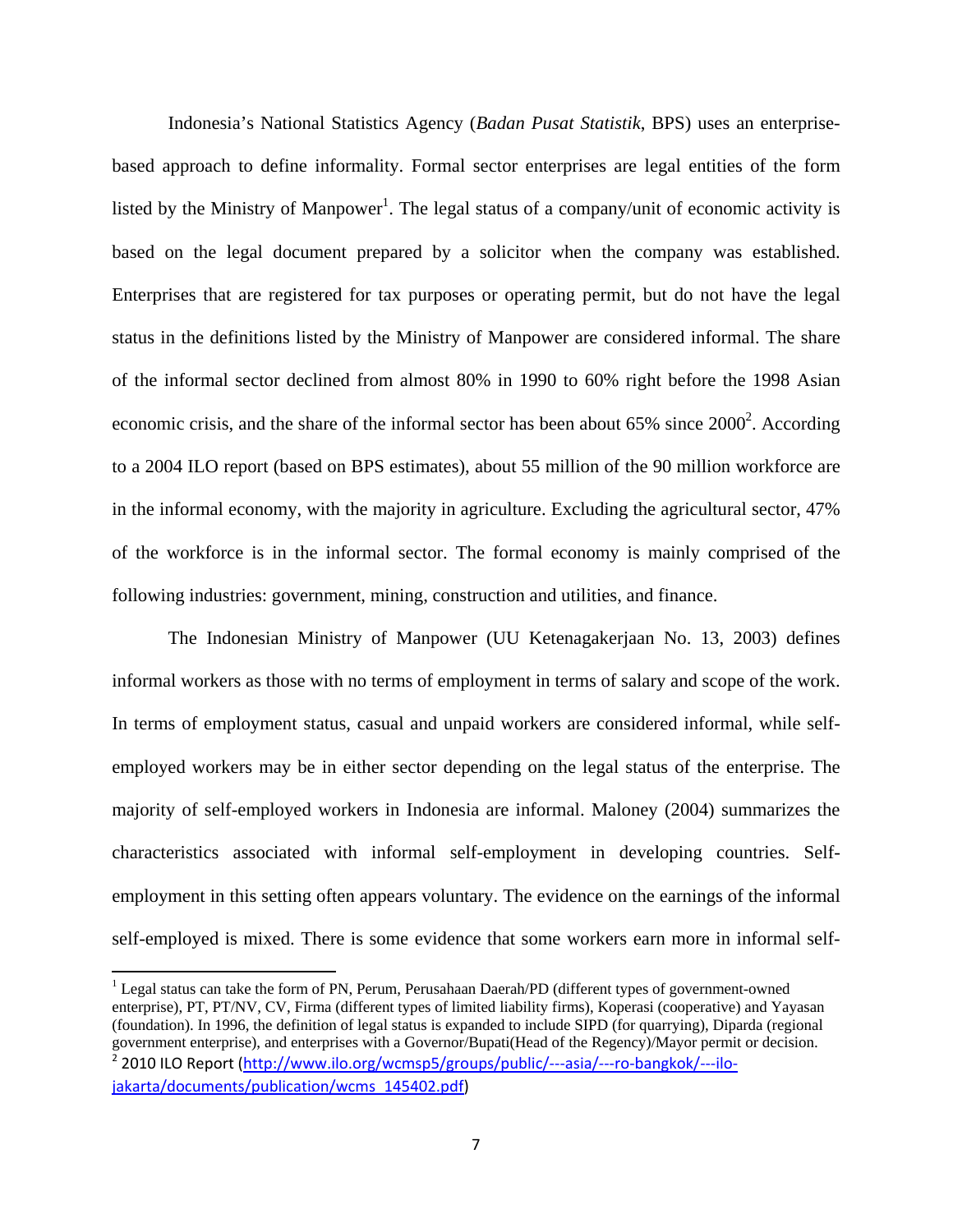employment than in salaried employment (Blau, 1985). If not, the self-employed might value the independence, or they do not value the benefits associated with formal employment. We will consider self-employment as part of the informal sector throughout the analysis (see below for more details on how we define informal and formal jobs). Our data unfortunately does not provide the registration status of workers' enterprise, so self-employed workers whose enterprise is registered would be misclassified. This assumption has been made in other studies in Peru (Yamada, 1996) and Mexico (Maloney, 1999).

Workers in the informal sector in Indonesia are de facto not protected by labor laws such as minimum wage and benefits. Benefits include additional income for major religious holidays, usually equal to workers' monthly salary, and health benefits. Health benefits may be in the form of medical allowances or health insurance. Medical allowance gives workers some compensation for some medical expenses, but unlike health insurance, the amount and coverage vary by employer. Health insurance coverage may be obtained through the government or private insurance. The government has several health insurance programs for the military, civil servants, private employees, and the poor. The government manages a health insurance scheme for private employees under the Employees Social Security System, *Jamsostek*<sup>3</sup>. The organization was established in 1995, based on a social security law passed in 1992 (UU No. 3, 1992). *Jamsostek* voluntary enrolment is available to all workers, including informal workers, but this is rarely taken up. As part of the social security law, beginning in 1993, the government mandates employers with more than 10 employees or a monthly payroll exceeding 1 million *Rupiah* (approximately USD 110) to provide health benefits through *Jamsostek*. However, employers may opt out from the scheme by providing comparable or better health benefits. The rule is not strictly enforced, especially for non-registered enterprises or formal enterprises that declare

<sup>3</sup> *Jaminan Sosial Tenaga Kerja*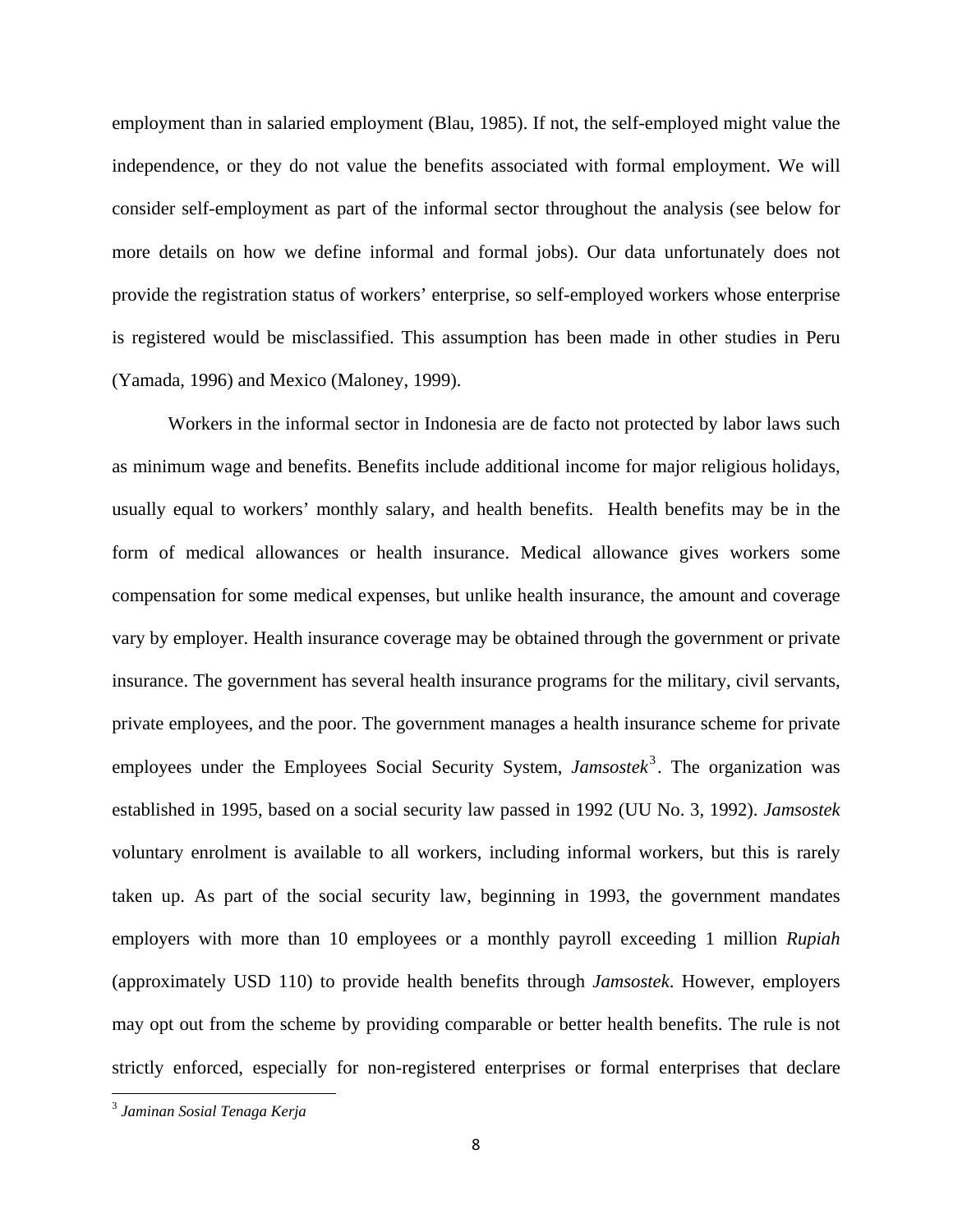workers as contractors. To extend benefits to the informal sector, the National Social Security System Act, effective from 2004, mandates employers, including the government, to provide social health insurance. The law provides a framework for the development of social security and social assistance to ultimately phase in universal health coverage. However, the health benefits requirement is also not strictly enforced<sup>4</sup>. Without knowing the legal status of the enterprise, formality in Indonesia can be defined using employment status, the presence of health benefits, and firm size.

#### **3. Data**

We use all four waves of the Indonesian Family Life Survey (IFLS). The first wave was conducted in 1993, followed by the second wave in 1997, the third wave in 2000, and the fourth one in 2007. The IFLS is representative of about 83% of the Indonesian population in 1993. The IFLS contains rich information on household and individual characteristics. Individual characteristics include date of birth, education, marital status, employment status and characteristics, as well as retrospective employment history. The employment history includes detailed information on first employment and income. Income is broken down into wages and other payments, which include medical benefits and allowances. IFLS1 (1993) included 7,224 households. Subsequent waves of the survey sought to re-interview all households in IFLS1 as well as split-off households. Nearly 91% of IFLS1 households were interviewed in all waves. The high re-interview rates lessen the risk of bias due to non-random attrition.

<sup>4</sup> By 2005, the government health insurance scheme *Jamsostek* covered less than 5% of eligible workers (workers employed by legal entities, ie. formal sector), and only about 4 million of the 56 million in the workforce reported having private health insurance (Setiana 2010).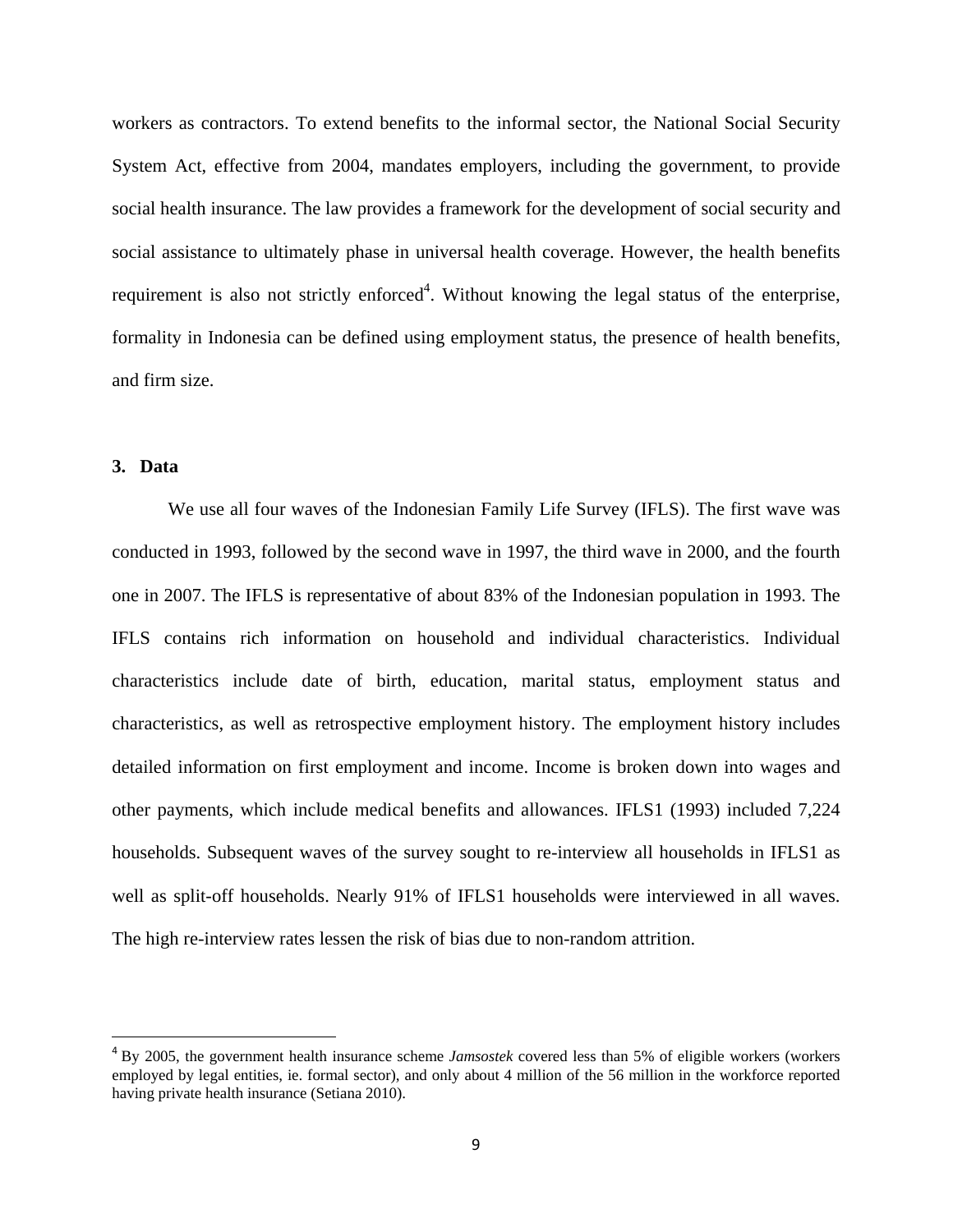Following the existing literature on the returns to human capital using panel data, the sample is restricted to male individuals who were ever employed between 1988 and 2007. Respondents in the analyzed sample were in at least two consecutive surveys. We restrict the sample to respondents with urban residence because rural residents are much more likely to be in agriculture, hence in the informal sector, and we are interested in returns to sector tenure where both sectors are indeed present. Following Kambourov and Manovskii (2009), we exclude respondents who worked less than 500 hours or had total earnings of zero. We also exclude those who reported ever being in the military, or ever being in agriculture. Kambourov and Manovskii (2009) also exclude those who ever reported self-employment. We do not exclude 'ever selfemployed' since self-employment is very common in Indonesia<sup>5</sup>. We only exclude those who were 'currently self-employed'. The rationale for excluding the currently self-employed is that wage determination is different in salaried jobs compared to self-employed jobs, and wages in self-employment may not reflect productivity in the same way as wages in salaried positions.

We define occupations and industries using the 1-digit code used in the IFLS. The data appendix contains the description of the occupation and industry codes. Respondents' occupation and industry came from the employment module, including the retrospective questions in each survey wave. We identify an employer change when respondents indicated that they were not on the same job as the previous year. We then construct employer and industry tenure based on these employer changes. Occupation may change within a spell with the same employer. A more detailed explanation is available in the data appendix.

Participation in the formal labor market is difficult to identify because our dataset does not contain information on the registration status of the employer. Formality is also a continuum, and smaller firms are more likely to be informal or partially informal (Perry et al., 2007). We

 5 About 45% of (person-year) observations in our sample are self-employed.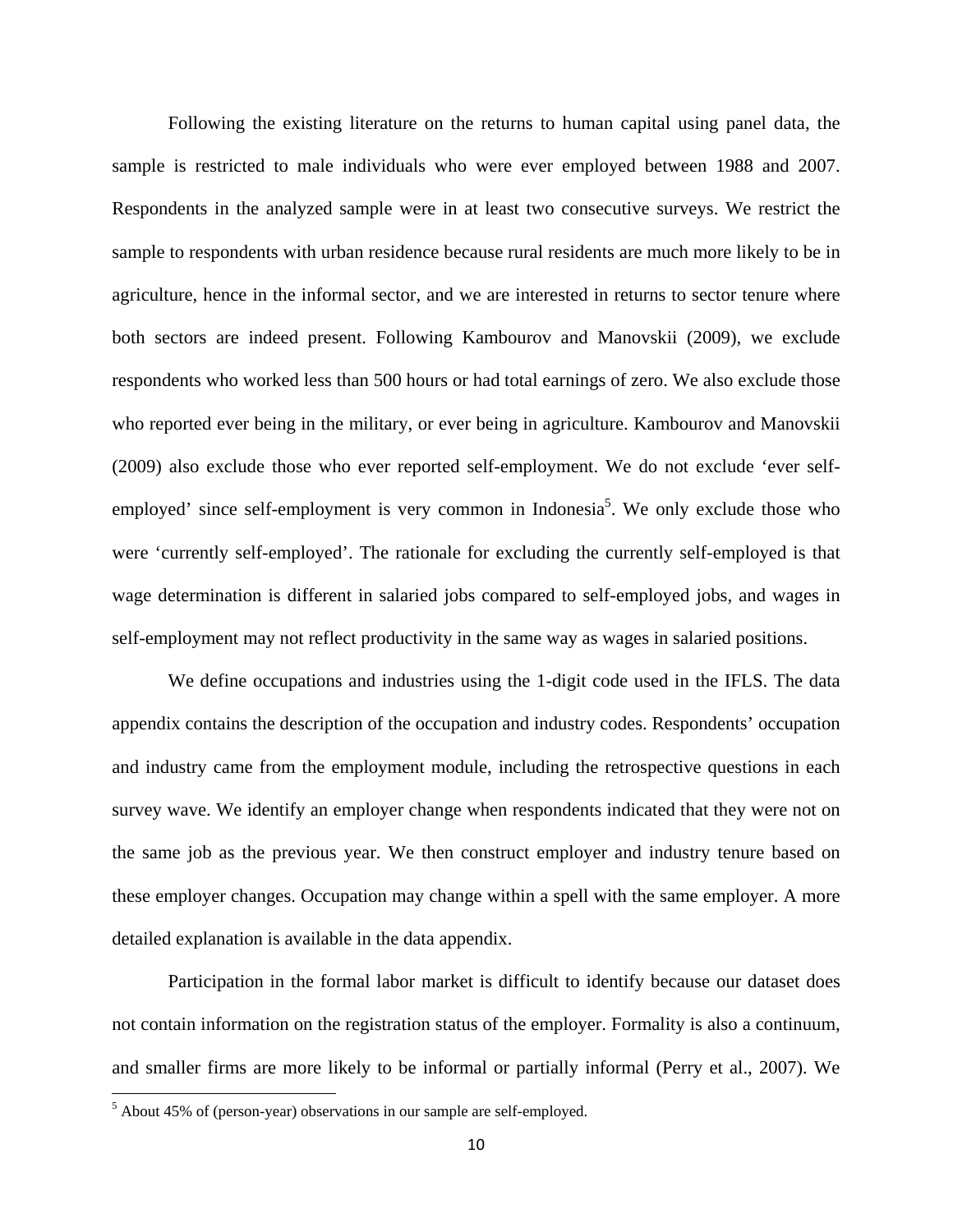construct sector participation based on several variables. Our preferred variable uses information on medical benefits and firm size, and it separates informal workers into self-employed and salaried informal workers. Even though both self-employed workers and salaried informal workers are in the informal sector, there is evidence that urban self-employed workers differ in their observed characteristics and have higher earnings than their salaried counterparts (Blau, 1985). The earnings of the self-employed in our dataset are also higher than their salaried counterparts. In addition, the self-employed are older, more likely to be married, and are less educated than salaried workers.

We construct our preferred indicator for informality using a combination of medical benefits and firm size. The availability of medical benefits best captures the concept of formality as firms complying with regulations. However, we do not always observe whether medical benefits are available in the data, so we supplement the informality definition based on medical benefits with a definition based on firm size. Indeed, lack of social benefits and small firm size have been shown to be correlated in other developing countries (Perry et al., 2007).

 In our data, workers who reported receiving medical benefits from their employer are coded as formal and those who did not receive such benefits are coded as informal. If we do not know whether a worker receives medical benefits, we code as formal workers whose firm size is greater than 20, government workers, and military workers, and we code as informal selfemployed workers, casual workers and workers whose firm size is less than 20. By law, firms with more than 10 employees are required to provide medical benefits. However, we use a threshold of 20 employees because the rule may not be strictly enforced, and the IFLS category for firm size is at 20 employees. In our sample, the majority of workers in firms with fewer than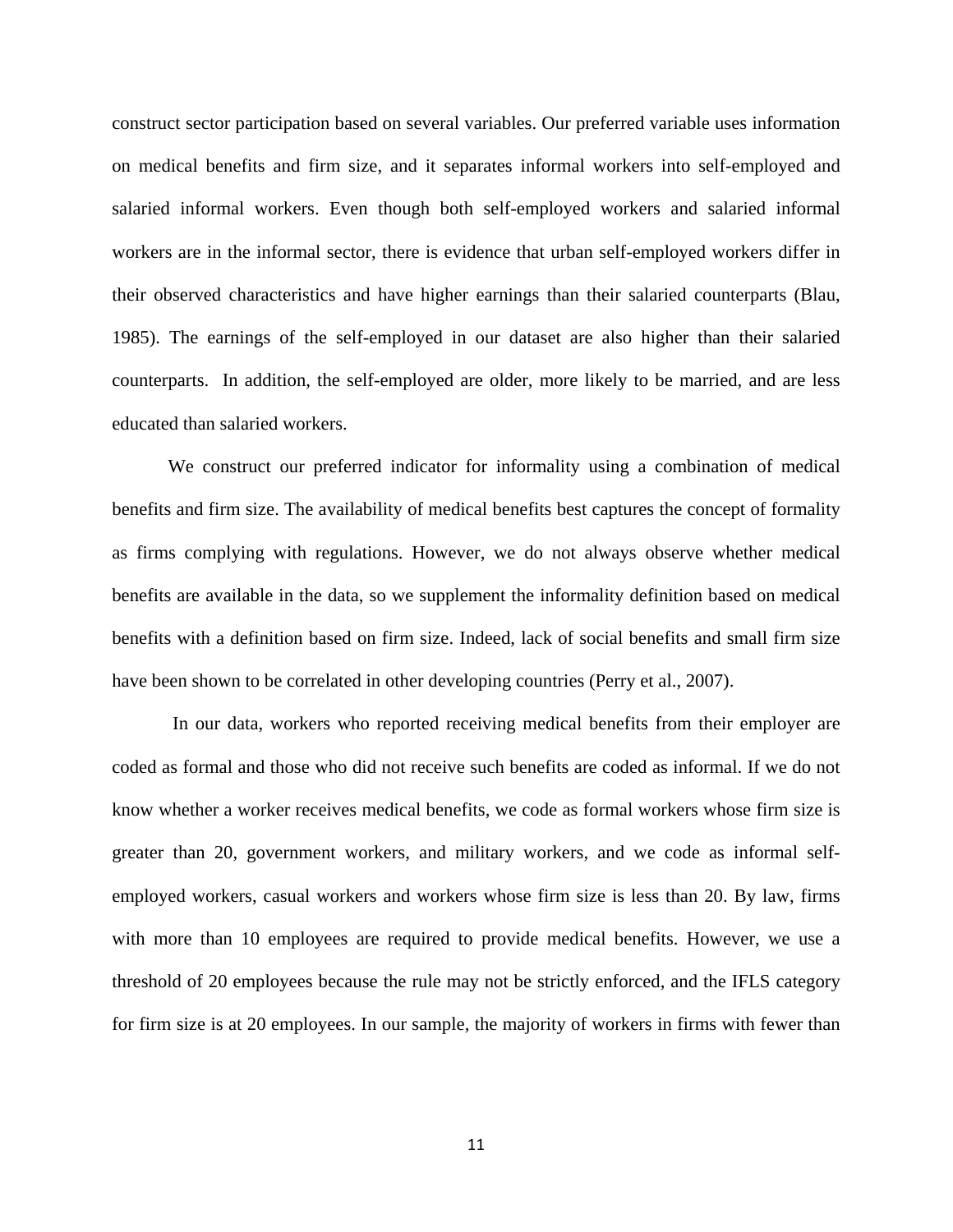20 employees are in firms with fewer than 10 workers<sup>6</sup>. In addition, only 23% of workers in firms with fewer than 20 employees reported receiving medical benefits, and 58% of workers in firms with more than 20 employees reported medical benefits. Therefore, we code as formal private sector workers with medical benefits, private sector workers whose medical benefit status is unknown but work in larger firms. We code as informal private sector workers without medical benefits, casual workers, and workers whose firm size is less than 20 and whose medical benefit status is unknown. We find in the data that self-employed respondents are unlikely to report medical benefits regardless of firm size, so we code self-employed workers as informal workers.

We create alternative indicators of informality for robustness. The first alternative definition combines self-employed workers and salaried workers. Under this definition, formal workers are those with medical benefits, or, if no information on medical benefits is available, those whose firm size is greater than 20, government workers, and those in the military. Selfemployed workers, casual workers, workers without medical benefits and workers whose firm size is less than 20 and for whom we do not have information on medical benefits are coded as informal. The second alternative definition of informality does not include information on medical benefits, so we use only firm size and separate workers into three categories: salaried formal, salaried informal and self-employed workers. The third definition assumes all selfemployed workers and workers in firms smaller than 100 employees are informal. The last alternative definition uses information on medical benefits only. Workers reporting medical benefits are coded as formal, while those without medical benefits are informal; we define as missing the formality status of workers for whom information on medical benefits is not

 $6$  We can determine this because, in some years, the exact number of employees of the firm is reported by respondents.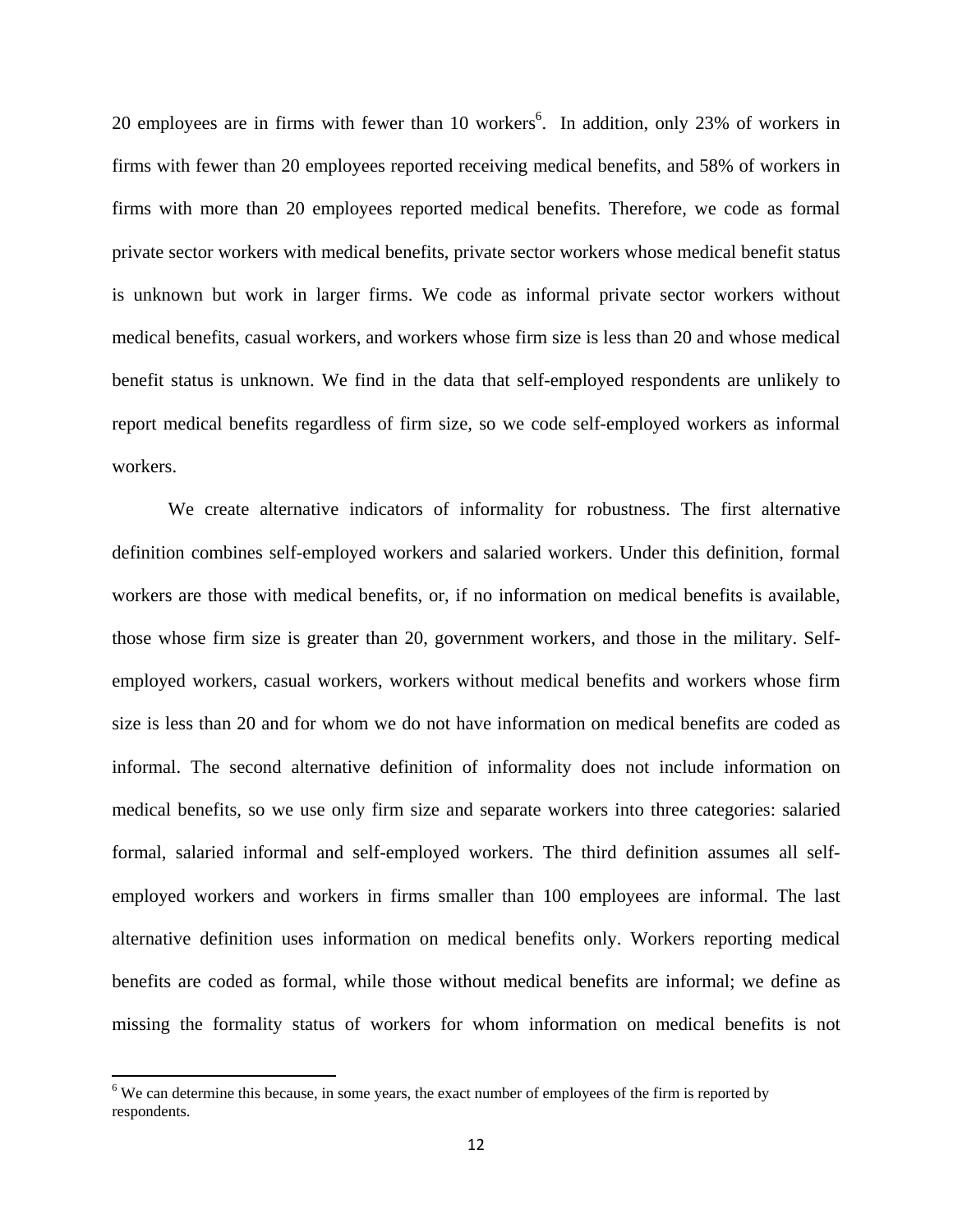available. This last definition is the most restrictive and has the largest fraction of missing values.

#### *Summary Statistics*

On any given year, 13% of workers moved to a new firm or entered self-employment. Figure 1 shows the transition matrix for formal, salaried informal, and self-employed workers in the sample, including those with missing wages or tenure variables. Formal workers are less likely to switch to informality than informal workers are to switch to formality. On any given year, on average, 3.4% of formal workers entered informality either as a salaried or selfemployed worker. For informal salaried workers, an average of 4% switched into formality or self-employment. For self-employed workers, an average of 2.4% switched into either salaried informal or formal work. Changes between sectors indicate mobility between the formal and informal sectors, which is consistent with recent work on sector mobility (Maloney, 2004).

Table 1 presents the worker characteristics in the analyzed sample. The analyzed sample has 820 individuals with non-missing employer, occupation, industry, and sector tenure (formal salaried or informal salaried), with a total of 1,611 individual-year observations. Hourly wages are in 2007 *Rupiah*, the overall mean corresponds to Rp. 4,338 (USD 0.43). The fraction informal in our sample is 59%, which is higher than ILO's 2004 estimate of 47% workers in the non-agriculture informal sector. This discrepancy likely arises from measurement error. We do not observe the registration status of the enterprise in our dataset and we use a more conservative definition of formality based on medical benefits and a higher firm size threshold. The average education in the analyzed sample is 10 years, which is beyond the minimum requirement of 9 years.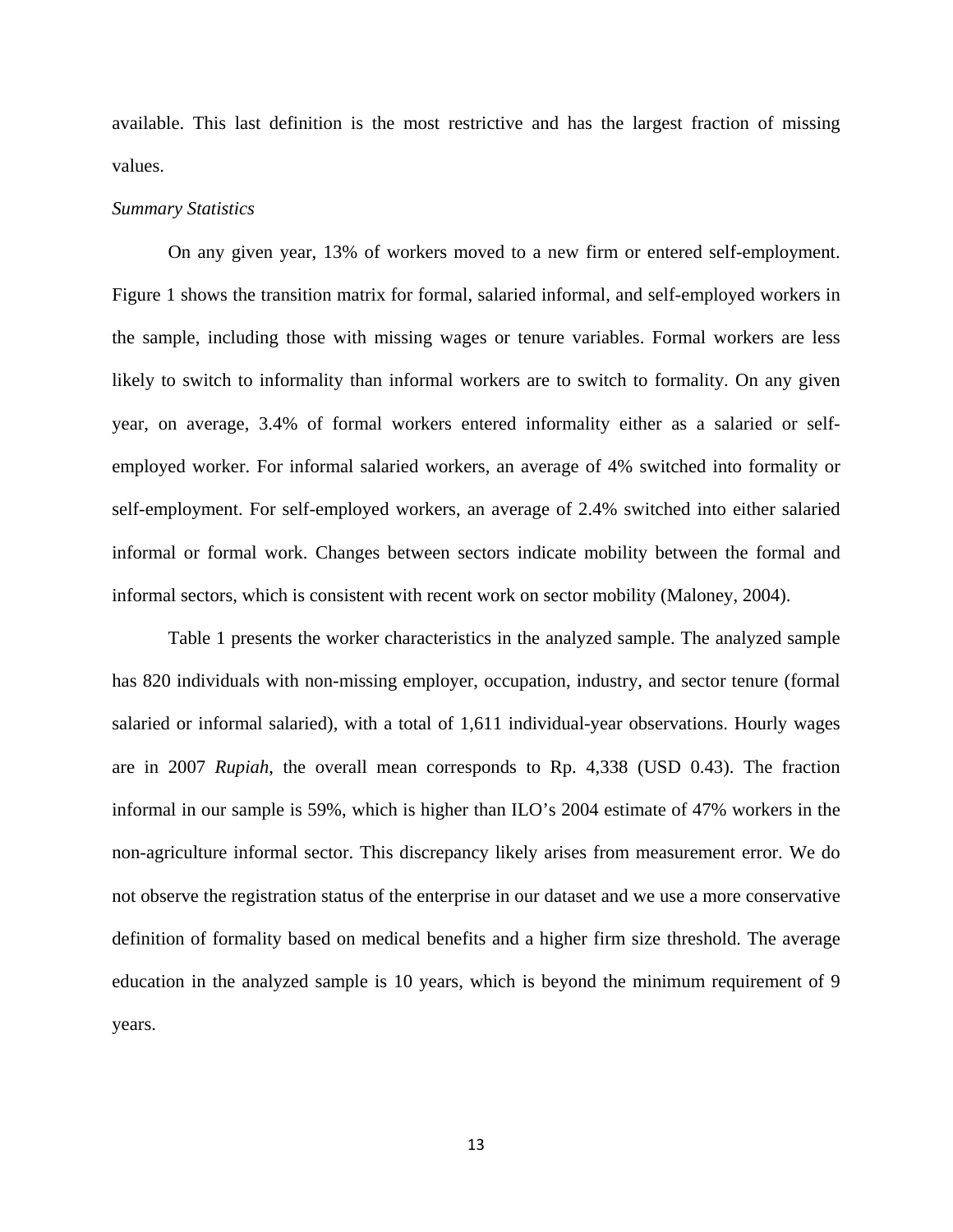Comparing formal and informal workers in our analyzed sample, formal workers earn Rp. 1,100 more (USD 0.11) more than their informal counterparts, which corresponds to a 30% difference. This is consistent with the fact that informal workers are often paid below minimum wage. Furthermore, formal workers are more educated than informal workers. Formal workers also have slightly higher employer, occupation, industry, and sector tenure. In this sample, informal workers have higher potential experience, suggesting that they are older than the average formal worker.

#### **4. Estimation**

Following Kambourov and Manovskii (2009), we will use the following equation to estimate the relationship between wages, employer, occupation, industry and sector tenure:

# ln wage $_{ijmnst} = \beta_0 emp\_ten_{ijt} + \beta_1 Oj_{ijt} + \beta_2 occup\_ten_{imt} + \beta_3 ind\_ten_{int} +$  $\beta_4 sector_{\text{1}} + \beta_5 pot_{\text{2}} exp_{it} + \beta_6 X_{it} + \epsilon_{it}$  (Equation 1)

where ln  $wage_{ijmnst}$  is the real hourly wage of person  $i$  in period  $t$  with employer  $j$  in occupation  $m$ , industry  $n$ , and sector  $s$ .  $emp_{ten}$ , occup<sub>\_ten</sub>, ind<sub>\_ten</sub>, and sector\_ten are the tenure with the current employer, occupation, industry and sector respectively.  $O<sub>I</sub>$  stands for old job and is an indicator equaling one if the respondent is not in the first year of employment with the current employer; this is to allow for different returns to tenure past the first year of employment.  $pot\_exp$  is the individual's potential experience, calculated as age minus education minus 6. Additional characteristics  $X_{it}$  include marital status, education, and province unemployment rate. We include province fixed effects to capture time-invariant province characteristics and year fixed effects to capture time specific shocks. Some specifications also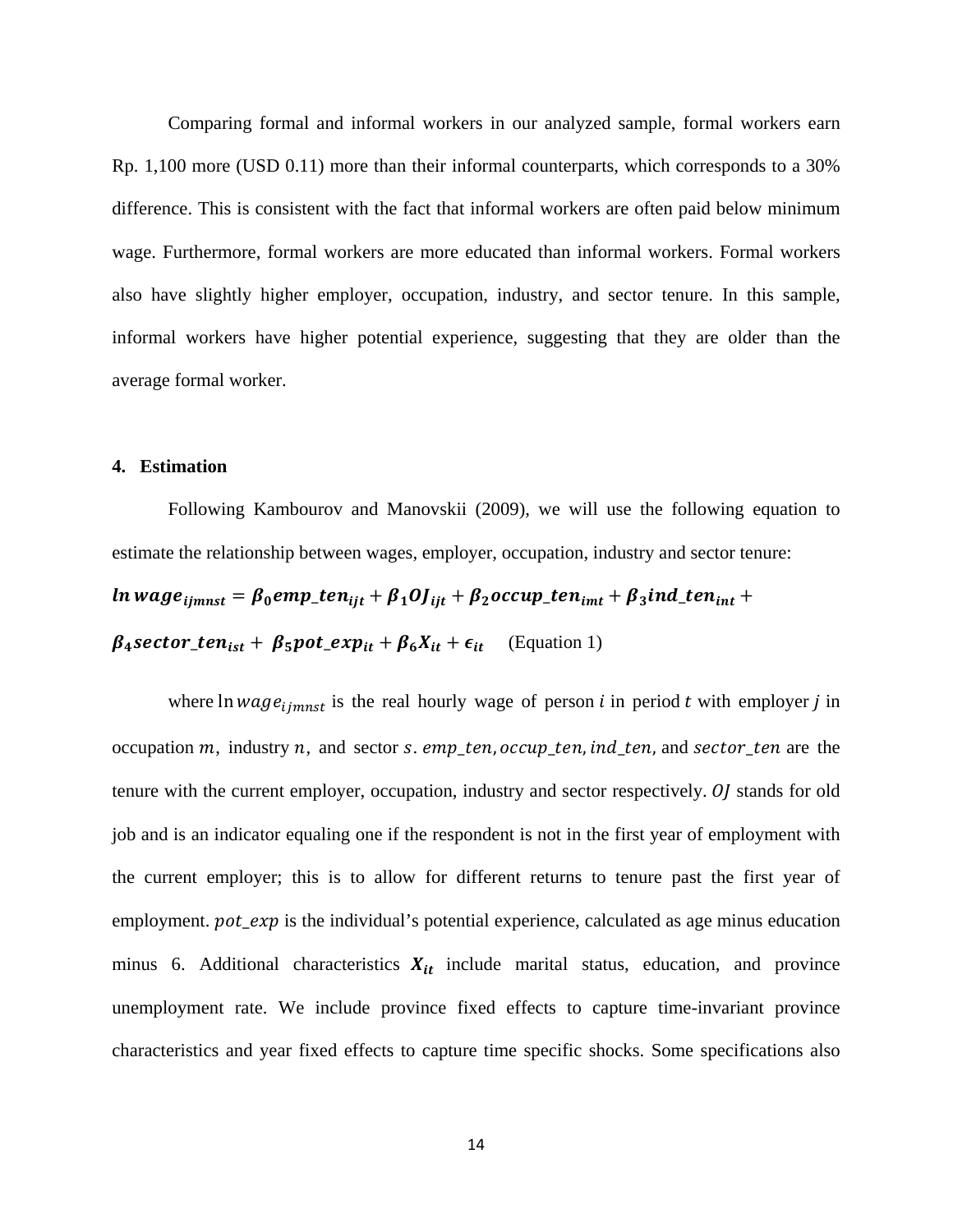include the square term of employer tenure and education, and the square and cube terms of occupation and industry tenure and potential experience.

The error term  $\epsilon_{it}$  can be decomposed into:

$$
\epsilon_{it} = \mu_i + \lambda_{ij} + \zeta_{im} + \psi_{in} + \gamma_{is} + \nu_{it}
$$
 (Equation 2)

where  $\mu_i$  is the individual specific component,  $\lambda_{ij}$  is the job match component,  $\zeta_{im}$  is the occupation match component,  $\psi_{in}$  is the industry match component,  $\gamma_{is}$  is the sector match component, and  $v_{it}$  is the error term. These match components are unobserved and they may affect wages.

We will first use OLS to estimate Equation 1. However, workers with the same observable characteristics may have different wages because of the quality of the match to their employer, occupation, industry or sector of employment. These unobserved match components are likely to be correlated with the tenure variables and the wages. To address this endogeneity problem, we follow the solution proposed by Altonji and Shakotko (1987) and used by Parent (2000) and Kambourov and Manovskii (2009). We will use the following instrument for occupational tenure for person  $i$  in occupation  $m$  at time  $t$ :

$$
\widehat{occup\_ten_{imt}} = \widehat{occup\_ten_{imt}} - \overline{\widehat{occup\_ten}_{imt}}
$$

where  $\overline{occup\_ten}_{im}$  is the average tenure of individual *i* during the current spell of working in occupation  $m$ . The squared and cubed terms are defined similarly as  $(occup\_ten_{imt})^2$  =  $(occup_ten_{imt})^2 - (\overline{occup_ten}_{im})^2$  and

 $(\widehat{occup\_ten_{imt}})^3 = (\text{occup\_ten}_{imt})^3 - (\overline{occup\_ten}_{im})^3$ . We use the corresponding instrument for the industry, employer and sector tenure variables, as well as the  $O<sub>J</sub>$  dummy. By construction, the instrument is correlated with the endogenous tenure variable and uncorrelated with the error term. Specifically, the instrument sums up to zero over the sample years in which the worker is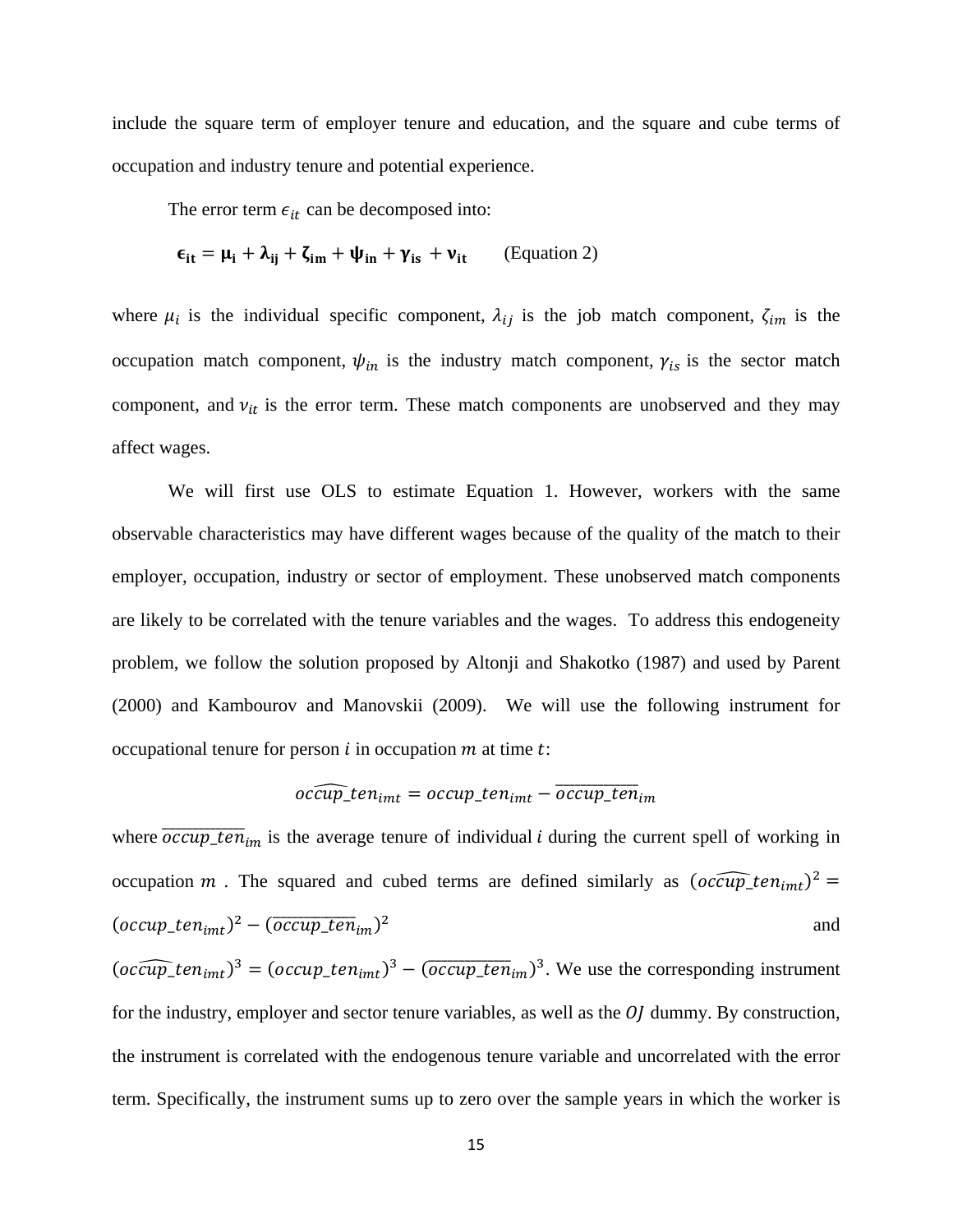in a specific occupation, so it is uncorrelated with the individual and occupation match specific error component. The IV strategy allows us to eliminate the potentially endogenous match specific component, and estimate the returns to employer, occupation, industry and sector of employment.

#### **5. Results**

We start with examining the results to employer tenure and potential labor market experience, following Altonji and Shakotko (1987) (Table  $2^7$ ). The first column presents OLS estimates of the linear model, and the second column presents IV estimates of the linear model. The relationship between wages and employer tenure is positive and significant under both OLS and IV. The relationship between wages and potential experience is also positive and significant. The coefficient on old job is negative and significant in this analyzed sample, although it is typically positive in the literature. A positive coefficient is consistent with the quality of the job match being revealed in the first year on the job, or investment in job specific skills happening rapidly at the beginning of a job, especially through training (Kambourov and Manovskii, 2009). However, this may not be the case if investment in job specific skills happens slowly in Indonesia. This may be especially true in the informal sector, where there is not much training at the beginning of the employment. Worker demographics also affect wages: the point estimates are similar under OLS and IV. For example, the estimated return to education is about 10%, similar to the estimate for the US.

We next explore the returns to employer tenure using non-linear terms in tenure. The third and fourth columns of Table 2 presents OLS and IV estimates of the basic model with higher order terms: the squared term of employer tenure, squared and cubed terms of potential

 $7$  First-stage results are available in the Appendix.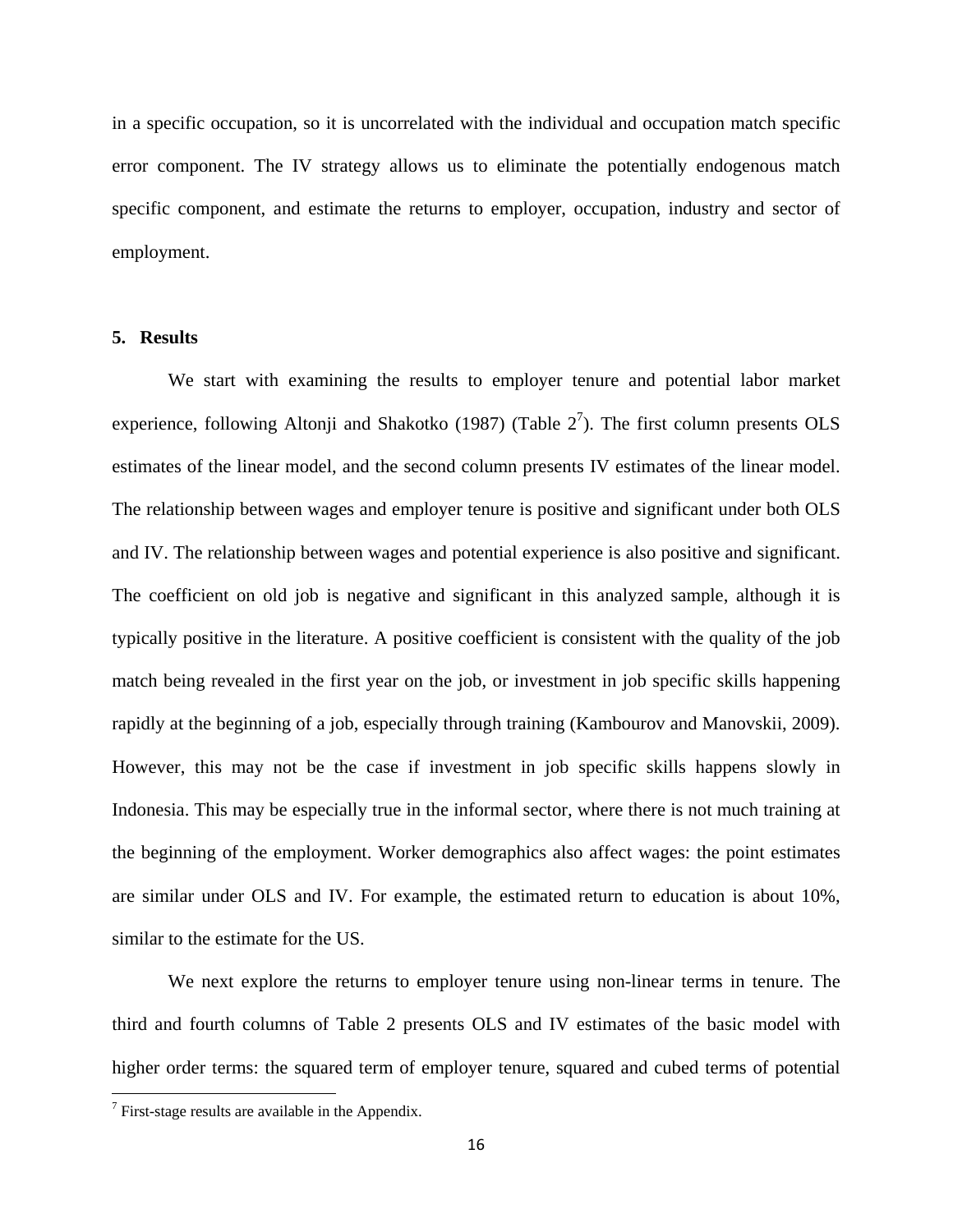experience, and the squared term of years of education. Table 4 shows that the implied returns to 10 years of employer tenure and labor market experience are essentially unaffected by including these higher order terms, and this is true in both the OLS and IV specifications.

Unlike Altonji and Shakotko's estimates, our IV estimates of the returns to employer tenure are higher than our OLS estimates. Why are OLS returns to tenure upward biased in the US and downward biased in Indonesia? We must remind ourselves that the IV strategy we used corrects for bias due to match-specific components. In the US, OLS estimates of the returns to employer tenure (after accounting for potential labor market experience) are higher than IV estimates. This suggests that old jobs have higher match-specific components than new jobs: part of the reason why high tenure jobs pay more is that they are better matches. By contrast, in Indonesia, IV estimates of returns to tenure are higher than OLS estimates, suggesting that old jobs have *lower* match-specific components than new jobs. This would arise if there are high returns to employer tenure or if employer switching is generally costly. Indeed, if there are high returns to employer tenure, there are high opportunity costs to switching employers. Therefore, workers will only switch to a new employer if wages are high enough to compensate them for any costs of employer switching, i.e. the match-specific component in the new job is higher than in the old job. Consistent with the idea that employer switching is costly in Indonesia, job mobility in Indonesia is lower than in the US or even in Mexico (Maloney, 1999). Overall, OLS estimates are downward biased in Indonesia and upward biased in the US because employer switching is more costly in Indonesia.

Having examined the returns to employer tenure, we proceed to a more general specification, which allows for returns to additional types of human capital. Table 3 presents the full model: it includes employer, occupation, industry tenure, and sector tenure. The first two

17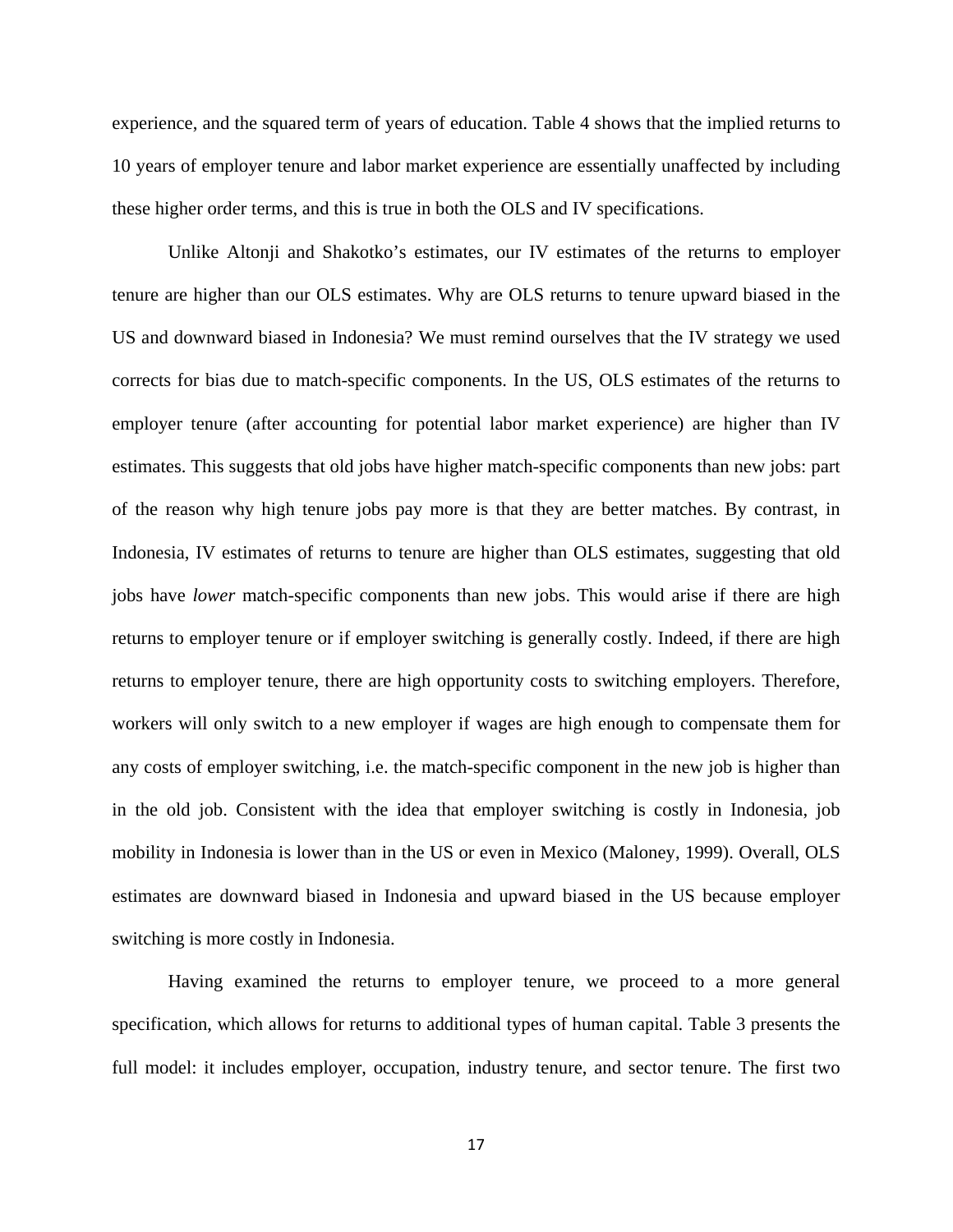columns estimate the model using linear terms only and the last two columns include higher order terms. Odd columns present OLS estimates and the even columns present IV estimates. We note that, all else equal, being in the informal sector is associated with a 13% lower wage rate, consistent with prior literature showing that informal jobs tend to pay lower wages (Perry et al., 2007).

In Table 4, we compare the returns to different types of human capital in linear and nonlinear specifications by calculating the 10-year returns based on the coefficients in Table 2 and Table 3. Columns 1 to 4 correspond to the models in Table 2, and columns 5 to 8 correspond to models in Table 3. The 10-year return to employer tenure is higher under IV than OLS. When we include occupation, industry and sector tenure, the returns to employer tenure are less precisely estimated (cols. 6 and 8) but of the same magnitude as in the simpler specification (cols. 2 and 4). The estimated 10-year return to potential experience is consistently positive and significant under OLS and IV. The 10-year returns to potential experience are about 20% under the linear specification, and 13% under the non-linear specification. The returns to occupation, industry and sector tenure are not statistically significant.

Although we do not find sector tenure to be an important source of wage growth in Indonesia, we suspect that this may mask heterogeneous effects. Indeed, returns to tenure in the formal sector may be larger than returns to tenure in the informal sector. Since formal jobs tend to be in the more modern sectors of the economy, it may be that there is more to learn in these types of jobs compared to informal jobs. To estimate the returns to sector tenure in the formal and informal sectors separately, Table 5 includes an interaction term between sector tenure and an indicator for an informal job. We use the linear specification to facilitate the interpretation of the results. The first column of Table 5 presents OLS results, the second column presents IV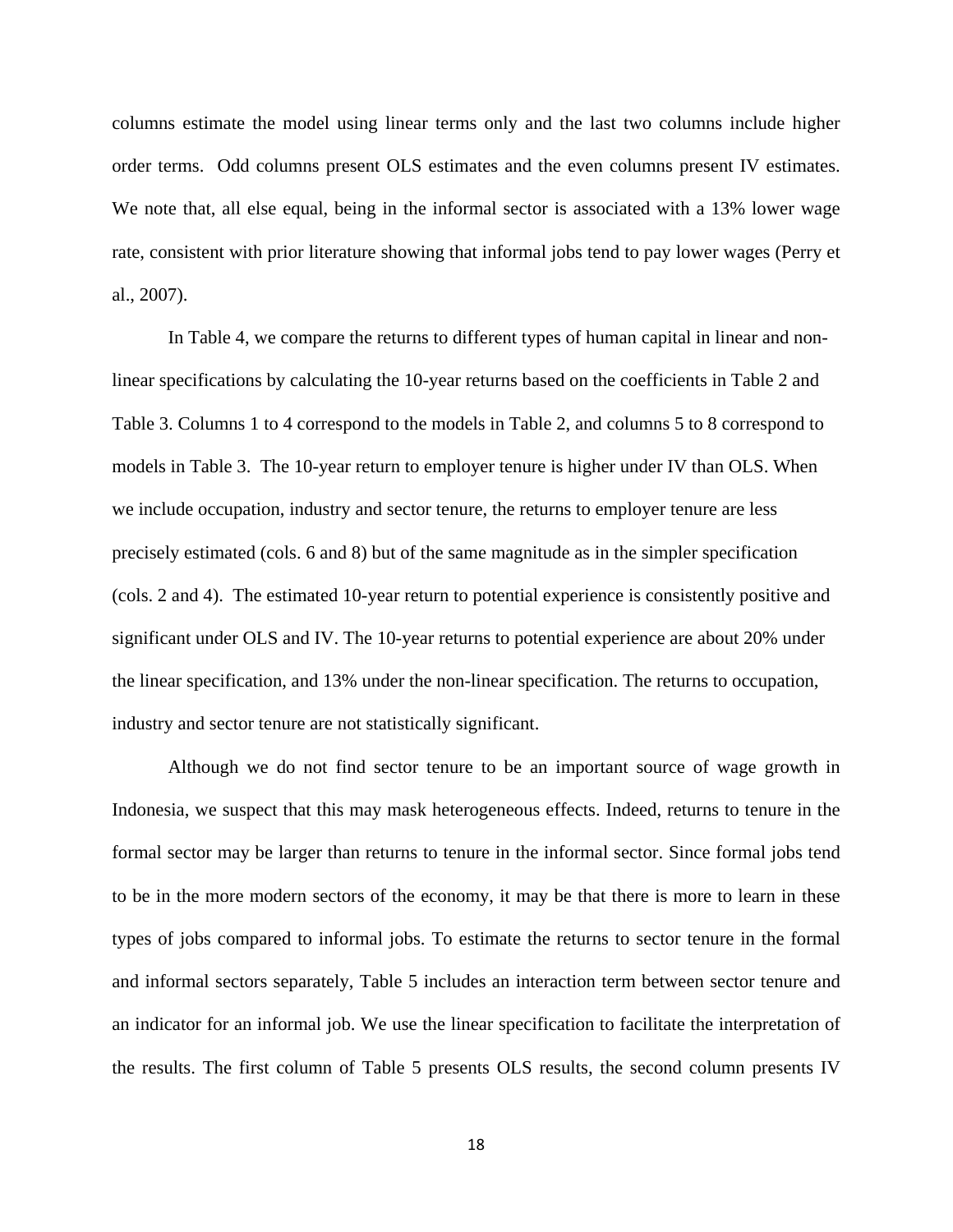results. The relationship between wages and formal sector tenure is positive and significant while the interaction term between tenure and informality is negative and significant. These estimates suggest that tenure in formality positively affects wage growth.

In Table 6, we compute the 10-year returns to different types of human capital when we allow returns to sector to differ in formal and informal jobs. The first column of Table 6 presents 10-year returns under OLS, column 2 presents IV estimates; these estimates are based on the coefficients in Table 5. In the formal sector, under OLS, there is a 25% return to sector tenure. Under IV, the estimated 10-year return to formal sector tenure is 35%. Consistent with earlier results, the estimated return to potential experience is 14% and 13% under OLS and IV respectively. There are no statistically significant returns to employer, occupation, or industry tenure under either OLS or IV. The fact that we find no significant returns to employer tenure when accounting for returns to tenure in the formal sector suggests that some of the wage growth due to employer tenure is really wage growth associated with tenure in the formal sector. On the other hand, in the informal sector, the 10-year returns to sector tenure are small and not statistically significant under either OLS or IV. Overall, although we find no significant returns to sector tenure in general, returns to *formal* sector tenure are significant. This provides evidence that formal jobs use more specific skills than informal jobs.

To summarize our results about the returns to different types of specific human capital, we find a strong return to tenure in the formal sector, but no significant return to tenure in the informal sector. Our estimates of 10-year returns to employer, occupation, industry, and sector tenure indicate that formal sector tenure matters more than other specific human capital, namely employer or occupation tenure. In addition to the strong return to formal sector tenure, we find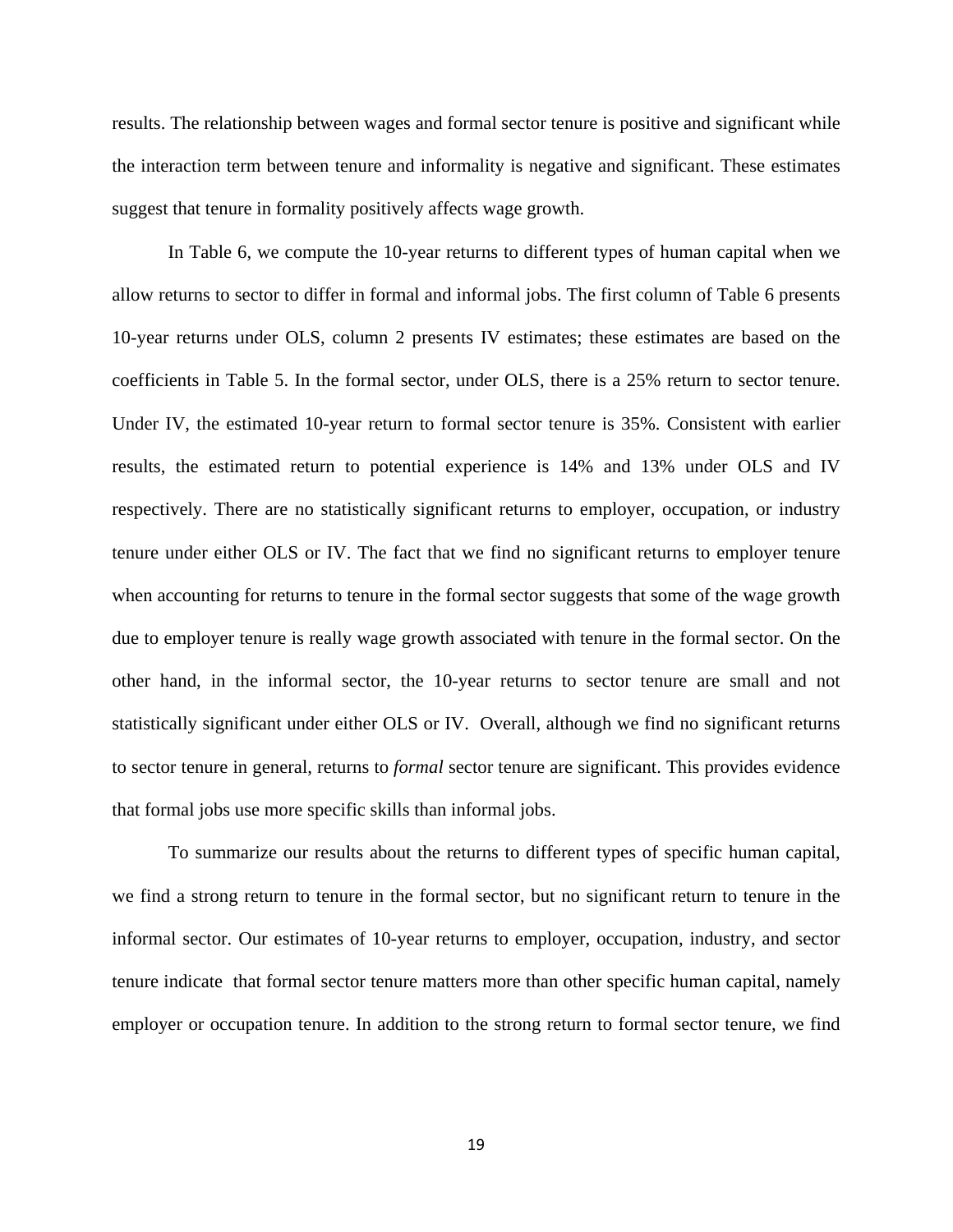significant returns to potential experience with and without controlling for sector tenure, which is consistent with previous findings in the literature.

In Table 7, we compare our findings to earlier estimates in the literature. Our estimated returns to employer tenure in a specification that does not include other sources of specific human capital are in the high range compared to what was found before. Our estimates are similar to US estimates of returns to employer tenure by Topel (1991) and Beffy et al. (2006) (Panel A). Our estimated return to potential experience is lower than estimates for the US, UK, France and Germany. Indeed, within these developed countries, estimated return to potential experience range from 25% to 82% (Altonji and Williams, 1998; Dustmann and Pereira, 2007; Beffy et al., 2006). Since Lagakos et al. (2012) find that the returns to experience are lower in developing countries, it is plausible that our relatively low estimate of 13% reflects differences between a developing country and developed countries.

In panel B of Table 7, we compare our estimates for the returns to different types of specific human capital to earlier estimates. In contrast to prior estimates for the US, we do not find a positive return to occupation tenure. Although noisy, our point estimate on the return to industry tenure is in line with earlier estimates. We conclude that in Indonesia, returns to formal sector employment play a key role in wage growth, and returns to other types of specific capital are much lower.

For robustness, Table 8 presents results using alternative definitions of informality. We also use the linear specification from Table 5 to facilitate the interpretation of the results. Columns 1 and 2 use information on medical benefits and firm size but we combine selfemployed and salaried informal workers into the same category. Columns 3 and 4 do not use information on medical benefits, but only firm size to define salaried informality. Columns 5 and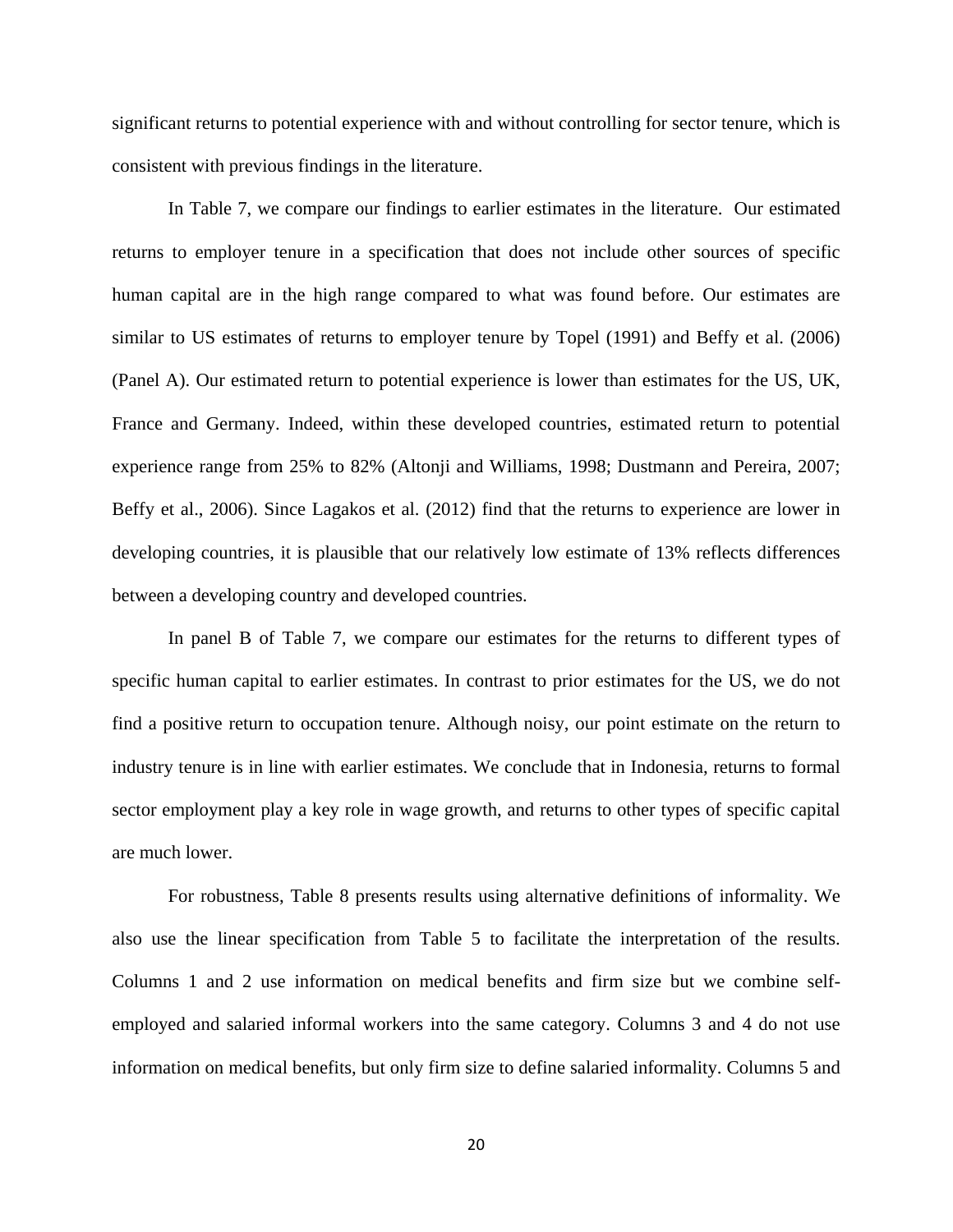6 assume all self-employed and workers in firms less than 100 employees are informal. Columns 7 and 8 only use medical benefits to define informality. The 10-year returns calculated in Table 9 correspond to the columns in Table 8. The sample size is notably smaller in this table, especially in columns 7 and 8. These estimates are noisier compared to results in Table 5, but the results are generally similar.

The estimates of 10-year returns to different types of human capital using alternative definitions of informality are presented in Table 9. These estimates are noisy but they are for the most part qualitatively similar to our earlier estimates using our preferred definition presented in Table 6. Estimated 10-year returns to employer, occupation, and industry tenure are not significant under any of the alternative definitions. On the other hand, the point estimates of returns to employer tenure for the first two alternative definitions of informality (cols. 2 and 4) are positive and very similar in magnitude to our main specification. When we assume that only the largest firms (with more than 100 workers) are formal, we also find very similar returns to employer tenure (col. 6). The returns to employer tenure using the final definition of informality based on medical benefits only are smaller, but they may be hard to estimate given a much smaller and selected sample size (col. 8). As for returns to sector tenure, IV estimates of 10-year returns in the formal sector are similar in magnitude to our main estimates, except for the definition of informality that does not use medical benefits (col. 4). Using medical benefits only, the estimated 10-year return in the formal sector is a significant 26%, similar to our estimate of 35% using the preferred definition of formality.

The definition of informality and formality matters for the estimation of returns to sector tenure. Specifically, we find that firm size is not a very good proxy for formality. It is true that firm size is highly predictive of benefit provision, with larger firms more likely to provide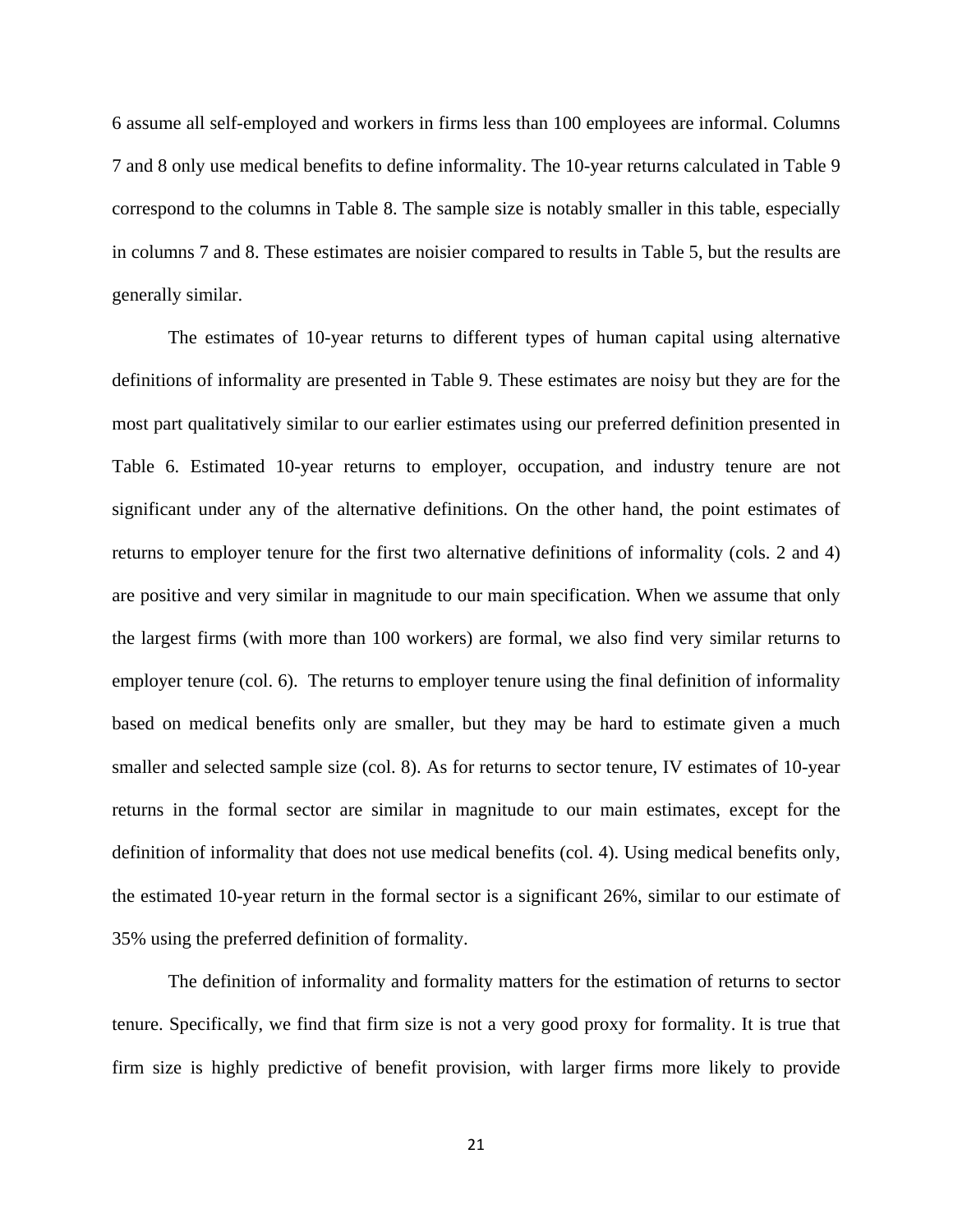benefits, but there are still plenty of small firms that are formal and large firms that are informal if informality is defined according to health benefit provision. Indeed, among observations used to estimate regressions underlying column 4 (Table 8), we find that 14% of very small firms (4 workers or fewer) provide health benefits and are therefore formal according to this definition while 22% of very large firms (100 workers or more) do not provide health benefits and are therefore informal.

#### **6. Conclusion**

In this paper, we have shown that returns to employer tenure in Indonesia are higher than in the United States and other developed countries. By contrast, returns to experience are lower in Indonesia than in developed countries. Furthermore, in Indonesia, returns to employer tenure are larger than returns to experience, and our estimates of returns to employer tenure are unaffected when we account for returns to other types of human capital, such as occupation and industryspecific human capital. As in many developing countries, informality is quite prevalent in Indonesia. We test for returns to sector-specific human capital and find that only formality offers positive returns. Overall, we conclude that employer tenure and formal sector tenure are the main sources of wage growth in Indonesia, with general labor market experience playing a smaller but significant role.

From a policy perspective, our results suggest that, for countries that wish to increase the prevalence of formal employment, it may be effective to offer incentives to young people to be employed formally. Indeed, we have found that there are high returns to tenure in the formal sector of the economy. Therefore, once someone has been working in formal jobs for a while, positive returns to tenure in the formal sector make it less attractive to switch to the informal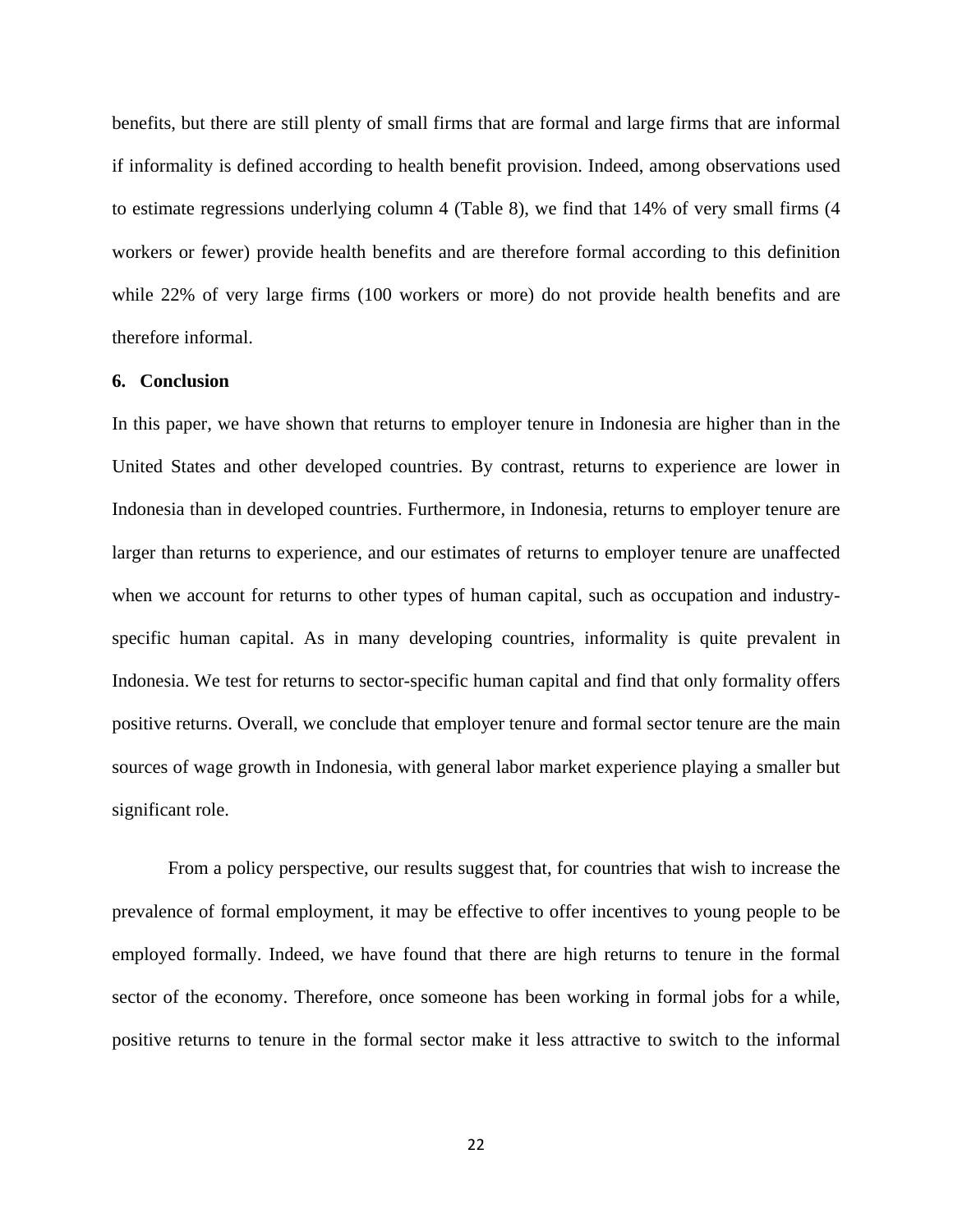sector, even in the absence of government provided incentives. This implies that a temporary incentive to work formally may permanently increase the level of formality in a country.

By examining the sources of wage growth in Indonesia, we have found that they are quite different from the sources of wage growth in developed countries. Additional research is required to determine whether this pattern is specific to Indonesia or is more generally prevalent across other developing countries. Future research should also investigate the reasons why sources of wage growth in developing countries such as Indonesia differ from sources of wage growth in developed countries. Such an investigation is fundamental to further our understanding of income growth in developing countries.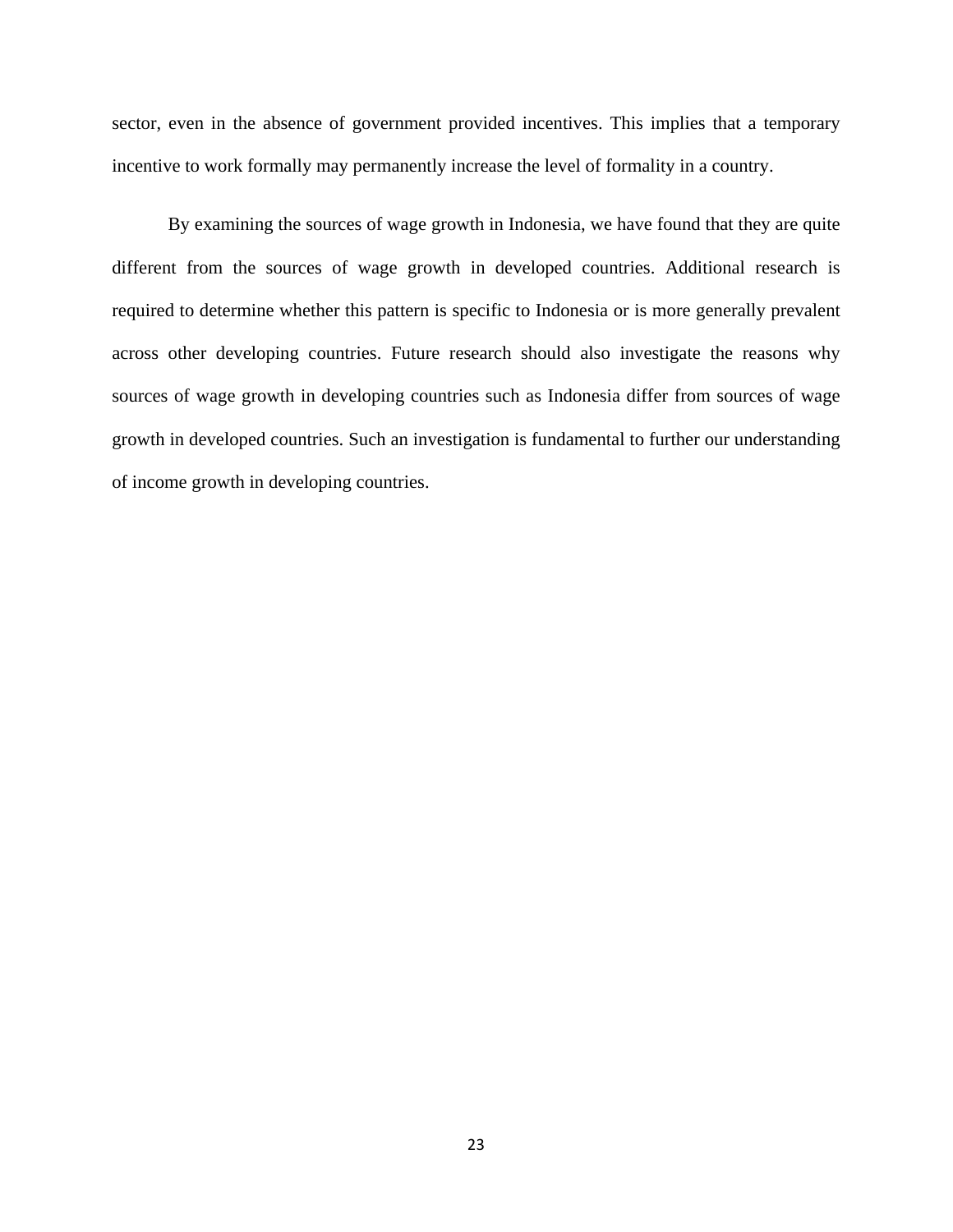#### **References**

- Altonji, Joseph G., and Shakotko, Robert A. 1987. "Do Wages Rise with Job Seniority?" *Review of Economic Studies* 54 (3): 437–460.
- Altonji, Joseph G., and Williams, Nicolas. 1998. "The Effects of Labor Market Experience, Job Seniority, and Job Mobility on Wage Growth." *Research in Labor Economics* 17: 233– 276.
- ———. 2005. "Do Wages Rise with Job Seniority? A Reassessment." *Industrial and Labor Relations Review* 58 (3): 370–397.
- Angelini, John, and Hirose, Kenichi. 2004. *Extension of Social Security Coverage for the Informal Economy in Indonesia: Surveys in the Urban and Rural Informal Economy*. International Labour Organization.
- Bacchetta, Marc, Ekkehard Ernst, Juana Paola Bustamante, Organisation internationale du travail, and Organisation mondiale du commerce. 2009. *Globalization and Informal Jobs in Developing Countries*. International Labour Organization.
- Becker, Gary S. 1964. "Human Capital: a Theoretical Analysis with Special Reference to Education." *National Bureau for Economic Research, Columbia University Press, New York and London*.
- Beffy, Magali, Mosche Buchinsky, Denis Fougère, Thierry Kamionka, and Francis Kramarz. 2006. "The Returns to Seniority in France (and Why Are They Lower Than in the United States?)." *IZA Discussion Paper No. 1935*.
- Blau, David M. 1985. "Self-employment and Self-selection in Developing Country Labor Markets." *Southern Economic Journal*: 351–363.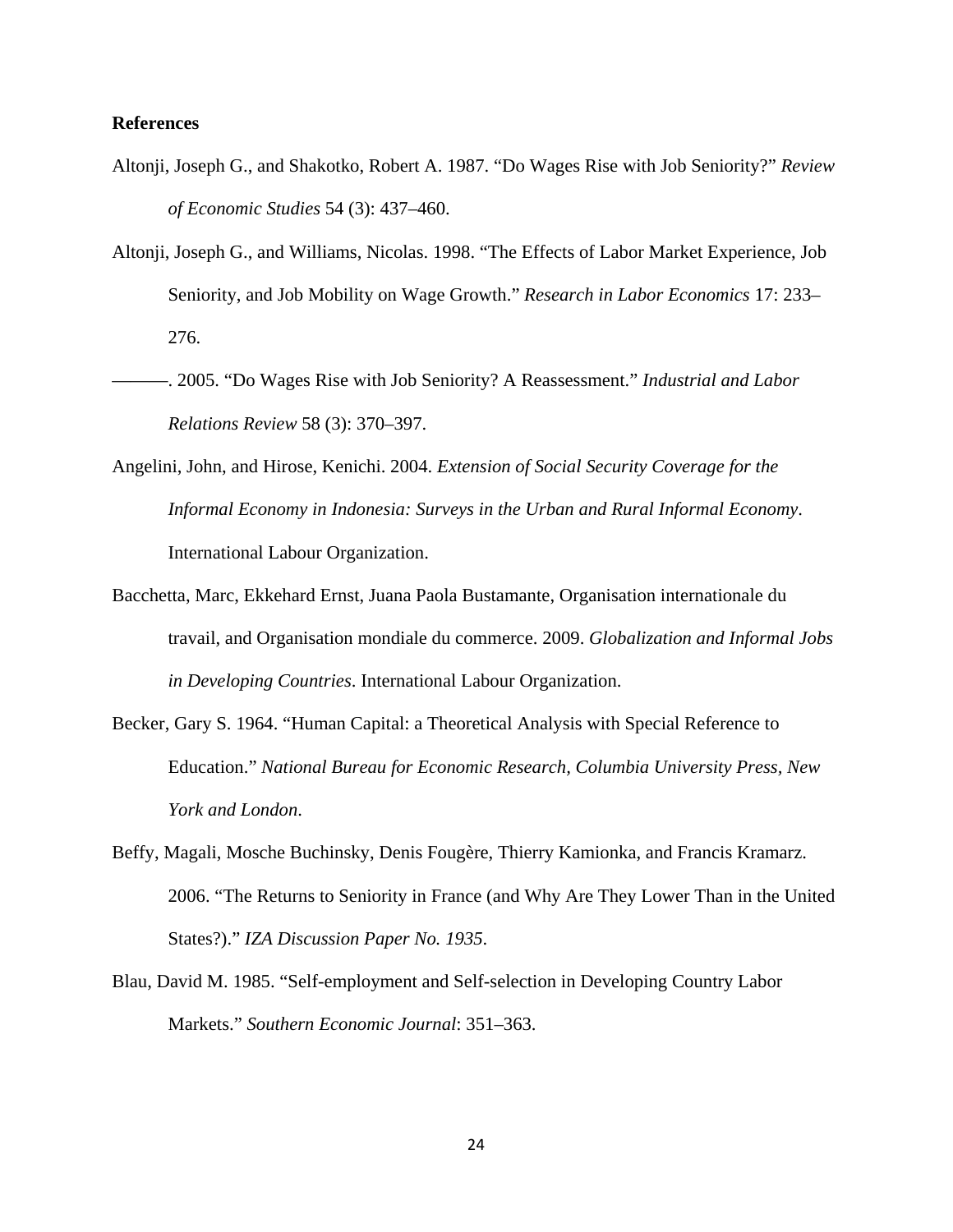- Dustmann, Christian, and Pereira, Sonia C. 2007. "Wage Growth and Job Mobility in the United Kingdom and Germany." *Indus. & Lab. Rel. Rev.* 61: 374.
- Fields, Gary S. 1975. "Rural-urban Migration, Urban Unemployment and Underemployment, and Job-search Activity in LDCs." *Journal of Development Economics* 2 (2): 165–187.

———. 2009. "Segmented Labor Market Models in Developing Countries."

- Gindling, Thomas H. 1991. "Labor Market Segmentation and the Determination of Wages in the Public, Private-formal, and Informal Sectors in San Jose, Costa Rica." *Economic Development and Cultural Change* 39 (3): 585–605.
- Gong, Xiaodong, and Van Soest, Arthur. 2002. "Wage Differentials and Mobility in the Urban Labour Market: a Panel Data Analysis for Mexico." *Labour Economics* 9 (4): 513–529.
- Jovanovic, Boyan. 1979. "Job Matching and the Theory of Turnover." *The Journal of Political Economy*: 972–990.
- Kambourov, Gueorgui, and Manovskii, Iourii. 2009. "Occupational Specificity of Human Capital\*." *International Economic Review* 50 (1): 63–115.
- Lagakos, David, Benjamin Moll, Tommaso Porzio, and Nancy Qian. 2012. "Experience Matters: Human Capital and Development Accounting." No. w18602. National Bureau of Economic Research.
- Maloney, WilliamF. 1999. "Does Informality Imply Segmentation in Urban Labor Markets? Evidence from Sectoral Transitions in Mexico." *The World Bank Economic Review* 13 (2): 275–302.

<sup>———. 2004. &</sup>quot;Informality Revisited." *World Development* 32 (7): 1159–1178.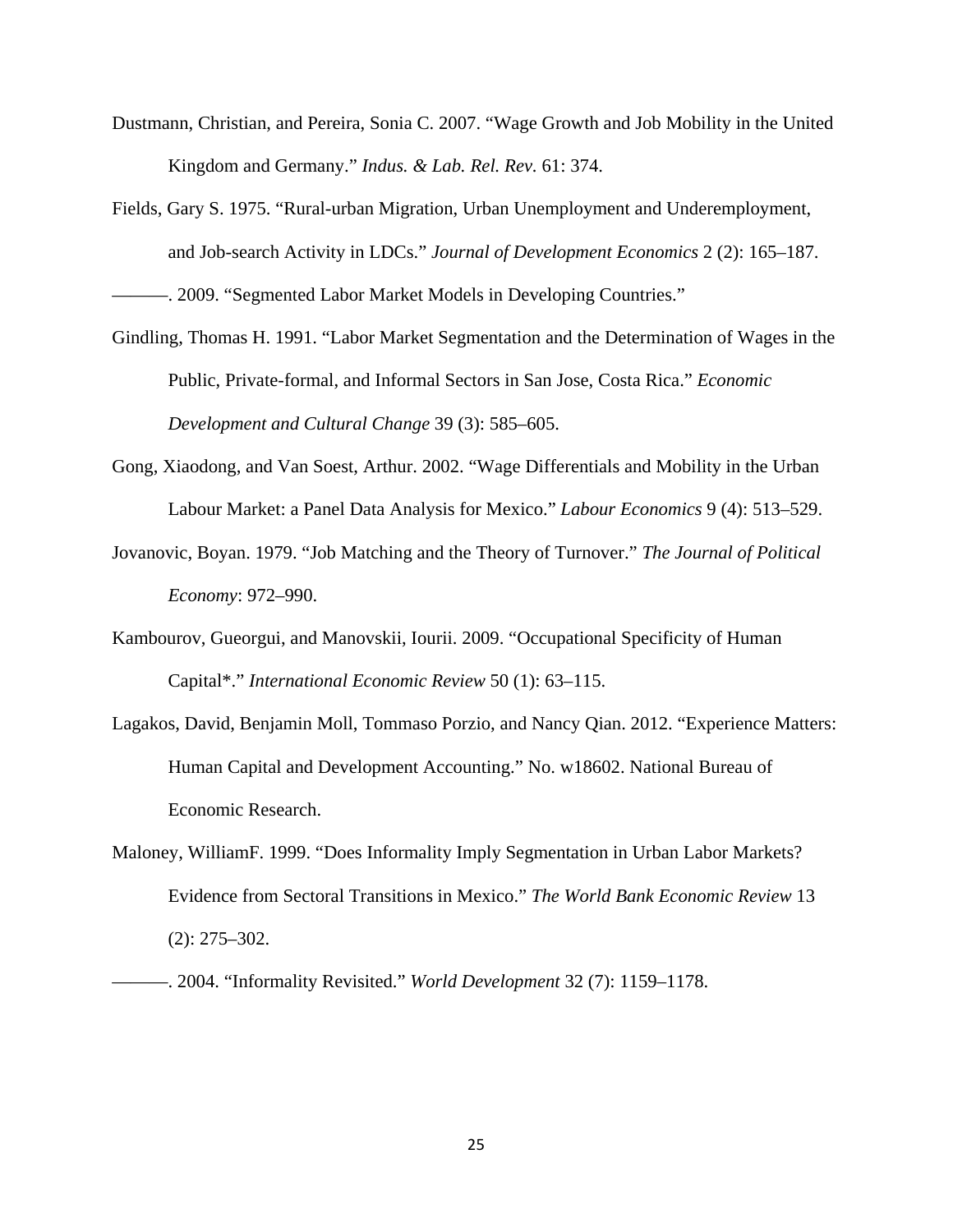- Parent, D. 2000. "Industry-specific Capital and the Wage Profile: Evidence from the National Longitudinal Survey of Youth and the Panel Study of Income Dynamics." *Journal of Labor Economics* 18 (2): 306–23.
- Perry, Guillermo E., William F. Maloney, Omar S. Arias, Pablo Fajnzylber, Andrew D. Mason, and Jaime Saavedra-Chanduvi. 2007. *Informality: Exit and Exclusion*. World Bank Publications.
- Pradhan, Menno, and Van Soest, Arthur. 1995. "Formal and Informal Sector Employment in Urban Areas of Bolivia." *Labour Economics* 2 (3): 275–297.
- Rosenzweig, Mark R. 1988. "Labor Markets in Low-income Countries." *Handbook of Development Economics* 1: 713–762.
- Setiana, Adang. 2010. "Social Health Insurance Development as an Integral Part of the National Health Policy: Recent Reform in Indonesian Health Insurance System." In *International Conference on Social Health Insurance in Developing Countries, Berlin*, 5–7.
- Sullivan, Paul. 2010. "Empirical Evidence on Occupation and Industry Specific Human Capital." *Labour Economics* 17 (3): 567–580.
- Topel, Robert H. 1991. "*Specific Capital, Mobility, and Wages: Wages Rise with Job Seniority*." *Journal of Political Economy* 99:145-76.
- Yamada, Gustavo. 1996. "Urban Informal Employment and Self-employment in Developing Countries: Theory and Evidence." *Economic Development and Cultural Change* 44 (2): 289–314.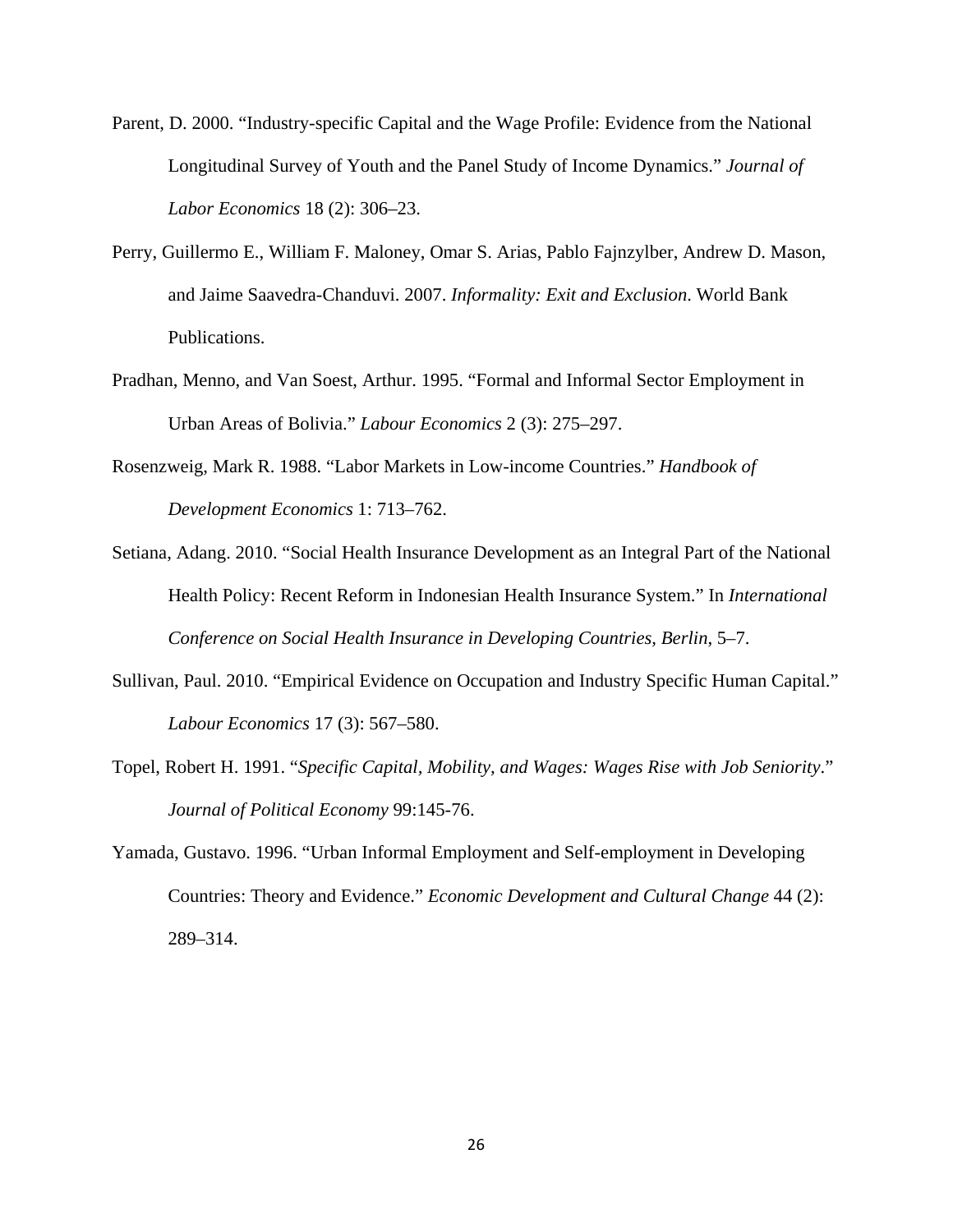## **Tables and Figures**

## **Table 1: Summary Statistics**

|                          | <b>Analyzed Sample</b> |        |        | Formal    | <b>Informal</b> |           |
|--------------------------|------------------------|--------|--------|-----------|-----------------|-----------|
|                          | Mean                   | SD     | Mean   | <b>SD</b> | Mean            | <b>SD</b> |
| Log hourly wages         | 8.375                  | 0.845  | 8.518  | 0.743     | 8.274           | 0.896     |
| Informal                 | 0.587                  | 0.493  | 0.000  | 0.000     | 1.000           | 0.000     |
| <b>Employer tenure</b>   | 3.313                  | 2.972  | 3.811  | 3.253     | 2.963           | 2.704     |
| Occupation<br>tenure     | 3.219                  | 2.920  | 3.455  | 3.062     | 3.053           | 2.805     |
| Industry tenure          | 3.998                  | 3.444  | 4.404  | 3.658     | 3.711           | 3.256     |
| Sector tenure            | 3.636                  | 3.116  | 3.752  | 3.241     | 3.553           | 3.024     |
| Potential<br>experience  | 10.262                 | 10.735 | 9.042  | 8.842     | 11.122          | 11.818    |
| Married                  | 0.456                  | 0.498  | 0.446  | 0.497     | 0.462           | 0.499     |
| Education                | 10.848                 | 2.989  | 11.586 | 2.502     | 10.328          | 3.189     |
| Province<br>unemployment | 8.063                  | 3.645  | 8.618  | 3.668     | 7.671           | 3.580     |
| N                        | 1,611                  |        | 666    |           | 945             |           |

Notes: Log hourly wages are in 2007 *Rupiah* (1 USD ~ 9000 *Rupiah*). Tenure variables, education, and potential experience are in years. Province unemployment from the Indonesian National Statistics Agency (BPS).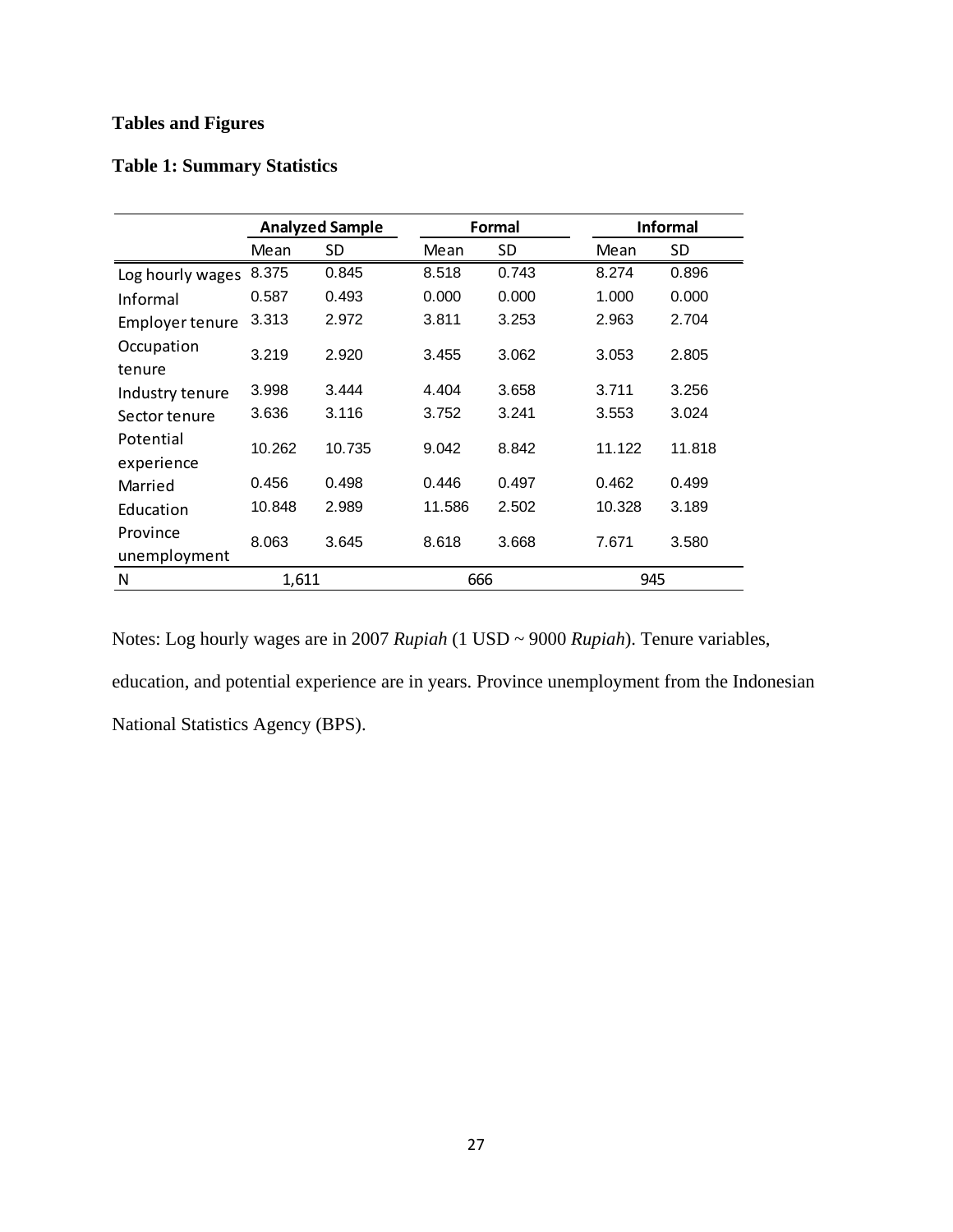# **Table 2: Returns to Employer Tenure**

| Dependent variable:               | (1)        | (2)        | (3)         | (4)         |
|-----------------------------------|------------|------------|-------------|-------------|
| Hourly wage                       | <b>OLS</b> | IV         | <b>OLS</b>  | IV          |
|                                   |            |            |             |             |
| Employer tenure                   | $0.017*$   | $0.040***$ | $-0.001$    | 0.008       |
|                                   | (0.009)    | (0.011)    | (0.024)     | (0.029)     |
| Employer tenure <sup>2</sup>      |            |            | 0.001       | 0.002       |
|                                   |            |            | (0.002)     | (0.002)     |
| Potential experience              | $0.014***$ | $0.013***$ | $0.026**$   | 0.019       |
|                                   | (0.003)    | (0.003)    | (0.012)     | (0.012)     |
| Potential experience <sup>2</sup> |            |            | $-0.000$    | 0.000       |
|                                   |            |            | (0.001)     | (0.001)     |
| Potential experience <sup>3</sup> |            |            | $-0.000$    | $-0.000$    |
|                                   |            |            | (0.000)     | (0.000)     |
| Old job                           | $-0.125**$ | $-0.115**$ | $-0.110*$   | $-0.060$    |
|                                   | (0.049)    | (0.055)    | (0.060)     | (0.065)     |
| Married                           | $0.174***$ | $0.142***$ | $0.133***$  | $0.116**$   |
|                                   | (0.047)    | (0.047)    | (0.050)     | (0.049)     |
| Education                         | $0.105***$ | $0.104***$ | $-0.094***$ | $-0.100***$ |
|                                   | (0.008)    | (0.008)    | (0.032)     | (0.032)     |
| Education <sup>2</sup>            |            |            | $0.010***$  | $0.010***$  |
|                                   |            |            | (0.002)     | (0.002)     |
| Province unemployment -0.014      |            | $-0.017$   | $-0.021$    | $-0.024$    |
| rate                              | (0.017)    | (0.017)    | (0.017)     | (0.017)     |
|                                   |            |            |             |             |
| Observations                      | 1,611      | 1,611      | 1,611       | 1,611       |
| R-squared                         | 0.300      | 0.294      | 0.321       | 0.315       |

Notes: Robust standard errors in parentheses, \*\*\* p<0.01, \*\* p<0.05, \*p<0.1. Occupation, industry, province, and year fixed effects are included.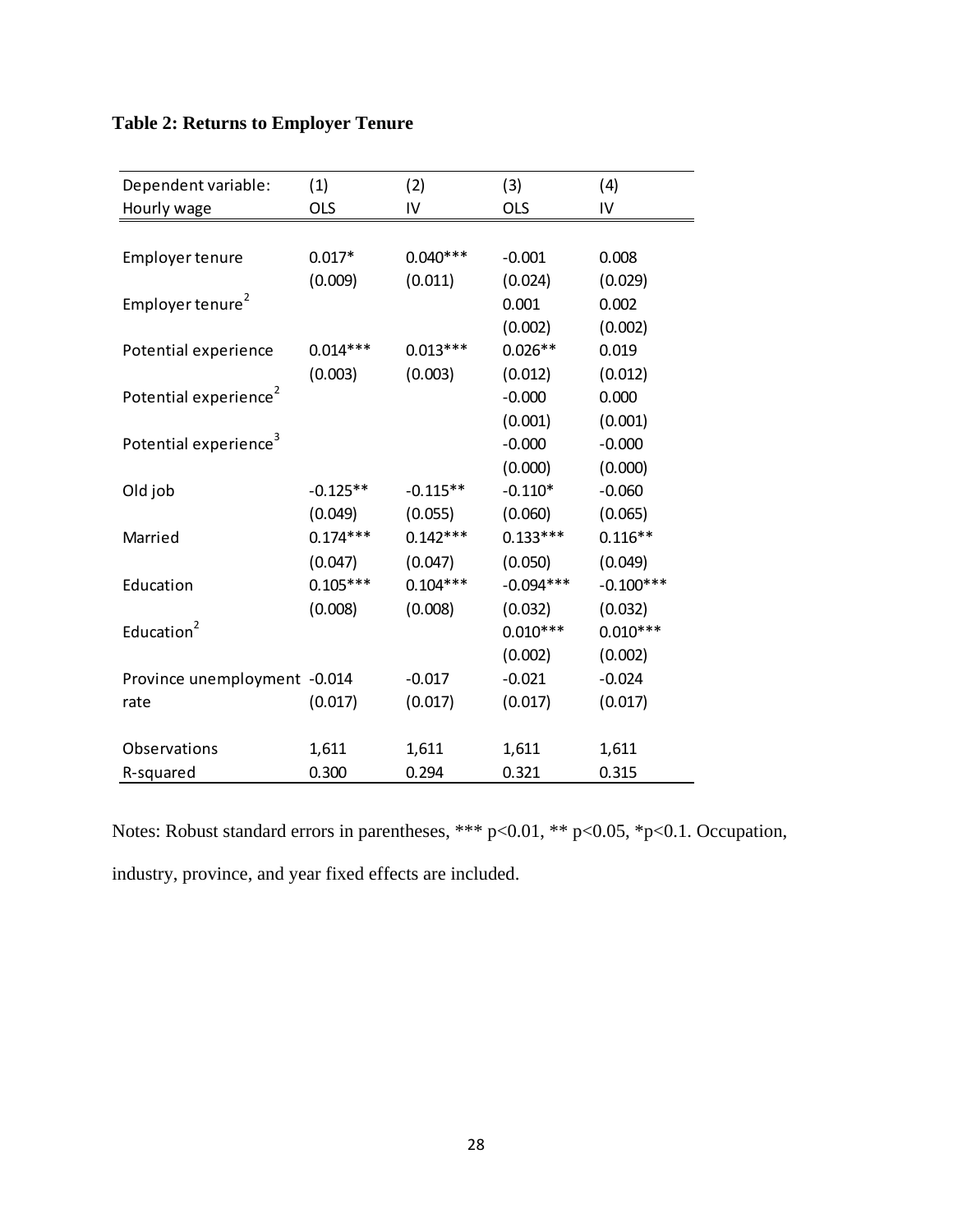## **Table 3: Returns to Sector Tenure**

| Dependent variable:               | (1)         | (2)         | (3)         | (4)         |
|-----------------------------------|-------------|-------------|-------------|-------------|
| Hourly wage                       | <b>OLS</b>  | IV          | <b>OLS</b>  | IV          |
|                                   |             |             |             |             |
| <b>Employer tenure</b>            | 0.011       | $0.039**$   | $-0.004$    | 0.006       |
|                                   | (0.011)     | (0.015)     | (0.033)     | (0.046)     |
| Employer tenure <sup>2</sup>      |             |             | 0.002       | 0.003       |
|                                   |             |             | (0.002)     | (0.003)     |
| Occupation tenure                 | $-0.011$    | $-0.017$    | 0.031       | $0.160**$   |
|                                   | (0.008)     | (0.012)     | (0.056)     | (0.071)     |
| Occupation tenure <sup>2</sup>    |             |             | $-0.007$    | $-0.028**$  |
|                                   |             |             | (0.009)     | (0.012)     |
| Occupation tenure <sup>3</sup>    |             |             | 0.000       | $0.001**$   |
|                                   |             |             | (0.000)     | (0.000)     |
| Industry tenure                   | 0.005       | 0.010       | $0.125**$   | 0.109       |
|                                   | (0.010)     | (0.014)     | (0.061)     | (0.081)     |
| Industry tenure <sup>2</sup>      |             |             | $-0.016*$   | $-0.013$    |
|                                   |             |             | (0.009)     | (0.011)     |
| Industry tenure <sup>3</sup>      |             |             | 0.000       | 0.000       |
|                                   |             |             | (0.000)     | (0.000)     |
| Potential experience              | $0.014***$  | $0.013***$  | $0.021*$    | 0.011       |
|                                   | (0.003)     | (0.003)     | (0.012)     | (0.013)     |
| Potential experience <sup>2</sup> |             |             | $-0.000$    | 0.000       |
|                                   |             |             | (0.001)     | (0.001)     |
| Potential experience <sup>3</sup> |             |             | $-0.000$    | $-0.000$    |
|                                   |             |             | (0.000)     | (0.000)     |
| Sector tenure                     | 0.007       | 0.006       | $-0.119*$   | $-0.180**$  |
|                                   | (0.008)     | (0.013)     | (0.061)     | (0.077)     |
| Sector tenure <sup>2</sup>        |             |             | $0.016*$    | $0.026**$   |
|                                   |             |             | (0.009)     | (0.010)     |
| Sector tenure <sup>3</sup>        |             |             | $-0.001$    | $-0.001**$  |
|                                   |             |             | (0.000)     | (0.000)     |
| Old job                           | $-0.133***$ | $-0.123**$  | $-0.131*$   | $-0.086$    |
|                                   | (0.049)     | (0.056)     | (0.070)     | (0.076)     |
| Informal                          | $-0.155***$ | $-0.132***$ | $-0.155***$ | $-0.131***$ |
|                                   | (0.039)     | (0.039)     | (0.038)     | (0.038)     |

Notes: Robust standard errors in parentheses, \*\*\* p<0.01, \*\* p<0.05, \*p<0.1. Occupation, industry, province, and year fixed effects are included.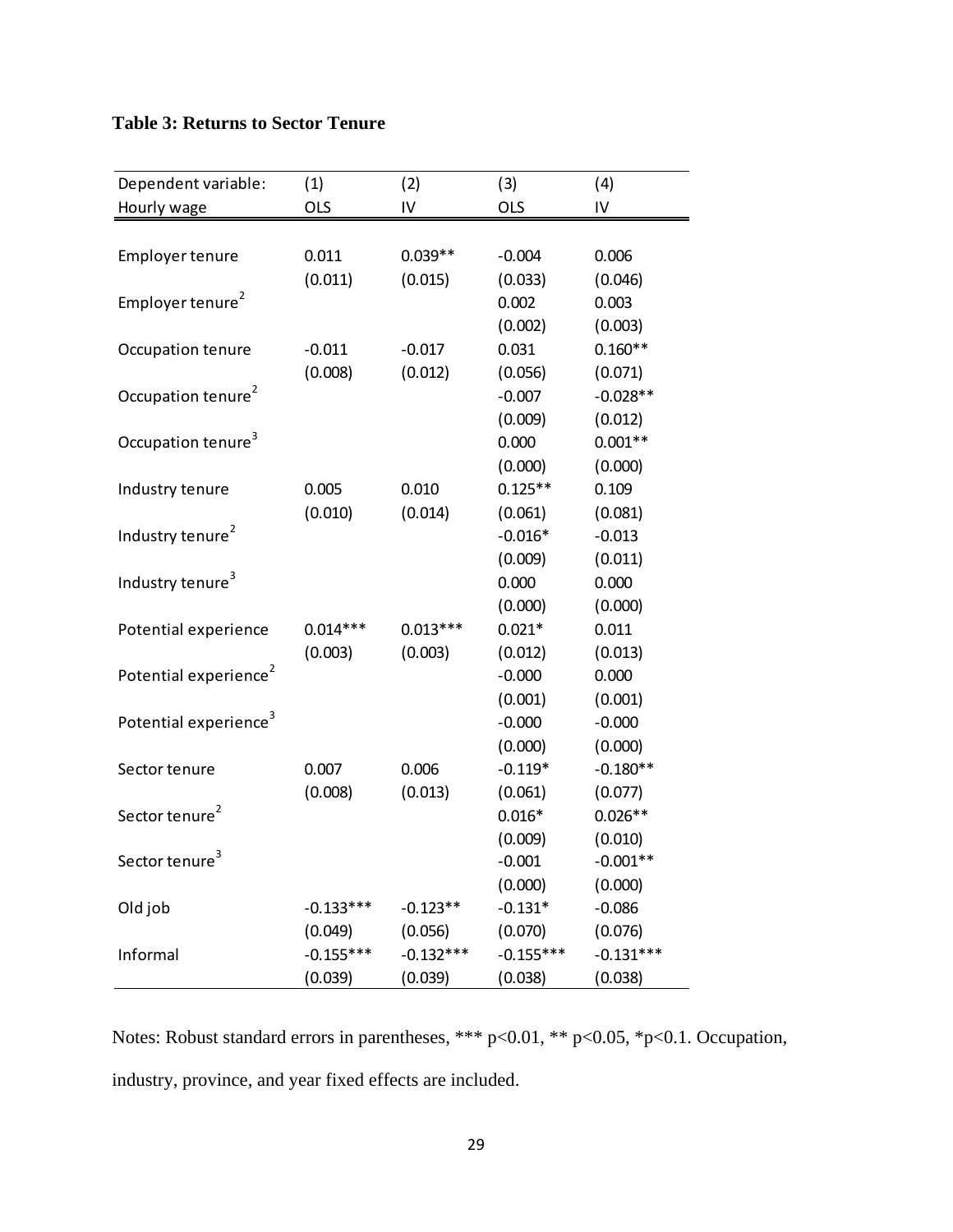| Dependent variable:          | (1)        | (2)        | (3)         | (4)         |
|------------------------------|------------|------------|-------------|-------------|
| Hourly wage                  | <b>OLS</b> | IV         | <b>OLS</b>  | IV          |
| Married                      | $0.172***$ | $0.135***$ | $0.136***$  | $0.114**$   |
|                              | (0.047)    | (0.047)    | (0.050)     | (0.049)     |
| Education                    | $0.101***$ | $0.100***$ | $-0.103***$ | $-0.109***$ |
|                              | (0.009)    | (0.009)    | (0.032)     | (0.032)     |
| Education <sup>2</sup>       |            |            | $0.010***$  | $0.010***$  |
|                              |            |            | (0.002)     | (0.002)     |
| Province unemployment -0.016 |            | $-0.018$   | $-0.020$    | $-0.023$    |
| rate                         | (0.017)    | (0.017)    | (0.017)     | (0.017)     |
|                              |            |            |             |             |
| Observations                 | 1,611      | 1,611      | 1,611       | 1,611       |
| R-squared                    | 0.307      | 0.299      | 0.331       | 0.320       |

# **Table 3 (continued)**

Notes: Robust standard errors in parentheses, \*\*\* p<0.01, \*\* p<0.05, \*p<0.1. Occupation, industry, province, and year fixed effects are included.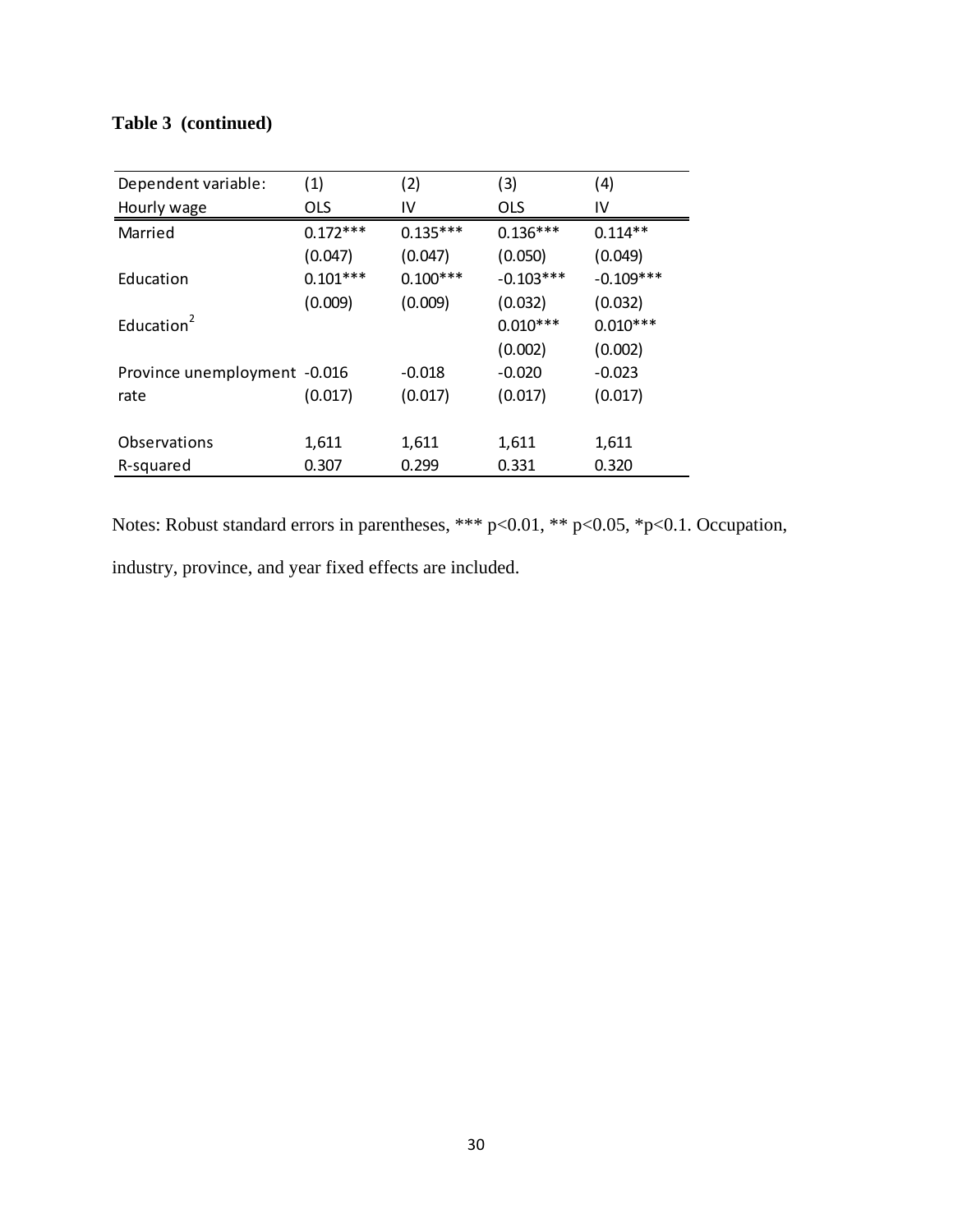#### **Table 4: 10-Year Returns to Tenure**

|                      |             |            | Table 2      |             |             | Table 3  |            |             |  |
|----------------------|-------------|------------|--------------|-------------|-------------|----------|------------|-------------|--|
|                      | (1)         | (2)        | (3)          | (4)         | (5)         | (6)      | (7)        | (8)         |  |
|                      | <b>OLS</b>  | IV         | <b>OLS</b>   | IV          | <b>OLS</b>  | IV       | <b>OLS</b> | IV          |  |
| Employer             | 0.022       | $0.243$ ** | 0.042        | $0.285***$  | $-0.013$    | 0.238    | $-0.021$   | $0.262$ *   |  |
|                      | (0.074)     | (0.111)    | (0.070)      | (0.101)     | (0.122)     | (0.185)  | (0.102)    | (0.143)     |  |
| Occupation           | ٠           |            |              | ٠           | $-0.107$    | $-0.098$ | $-0.113$   | $-0.166$    |  |
|                      | ٠           | ٠          |              | ٠           | (0.085)     | (0.126)  | (0.082)    | (0.121)     |  |
| Industry             | ٠           | ٠          |              | ٠           | 0.185       | 0.241    | 0.050      | 0.102       |  |
|                      | $\cdot$     | ٠.         | ٠            | <b>A</b> 1  | (0.131)     | (0.202)  | (0.101)    | (0.144)     |  |
| Potential experience | $0.232$ *** | $0.183$ ** | ***<br>0.137 | $0.129$ *** | $0.207$ *** | $0.142*$ | $0.138***$ | $0.128$ *** |  |
|                      | (0.079)     | (0.081)    | (0.028)      | (0.028)     | (0.080)     | (0.083)  | (0.028)    | (0.028)     |  |
| Sector               | ٠           |            |              | ٠           | $-0.082$    | $-0.132$ | 0.068      | 0.060       |  |
|                      | ٠           | ٠.         |              | $\bullet$   | (0.111)     | (0.169)  | (0.083)    | (0.127)     |  |

Notes: Robust standard errors in parentheses, \*\*\* p<0.01, \*\* p<0.05, \*p<0.1. Calculations based on coefficients in corresponding

columns of Table 2 and Table 3.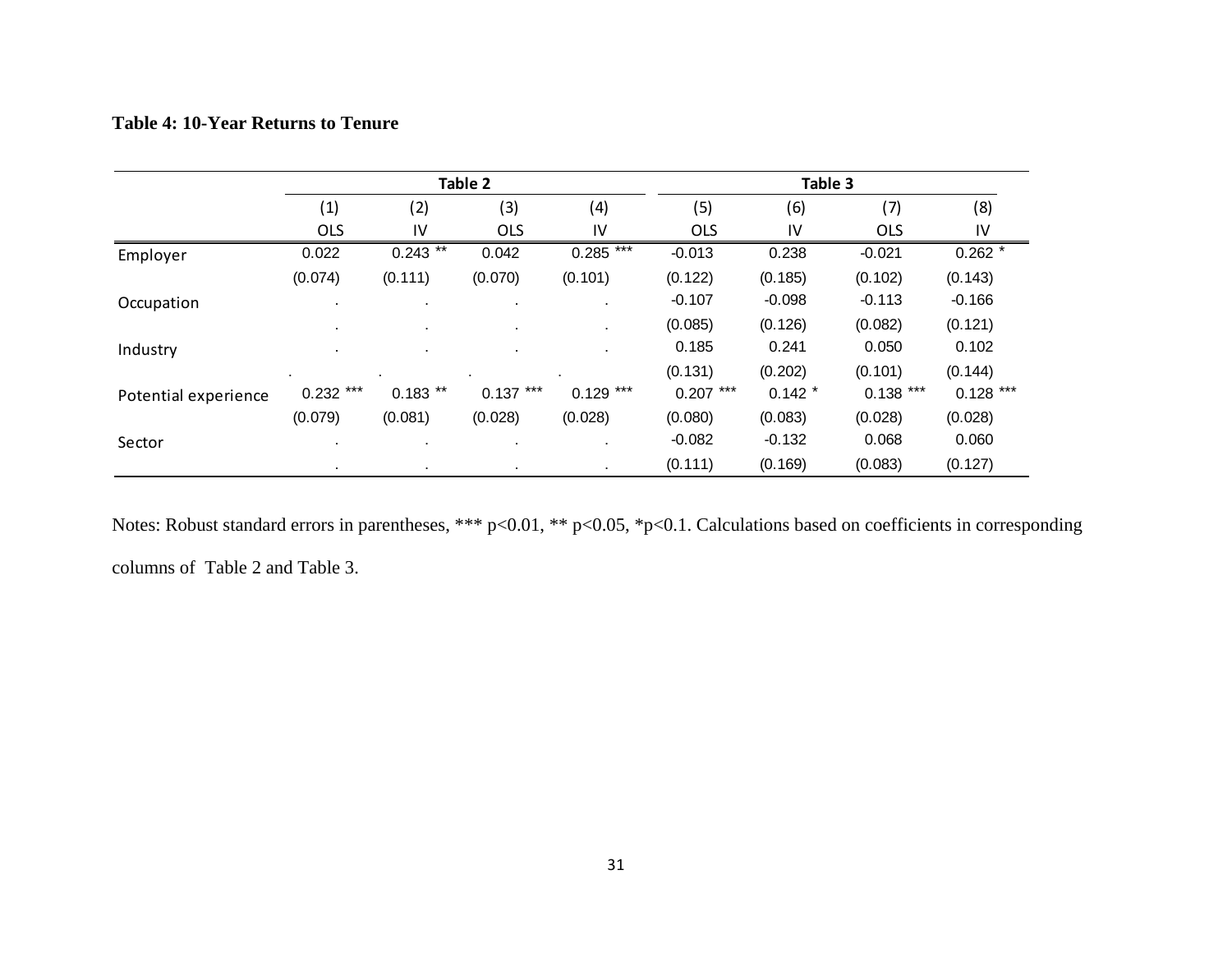| Dependent variable:      | (1)        | (2)         |
|--------------------------|------------|-------------|
| Hourly wage              | <b>OLS</b> | IV          |
| <b>Employer tenure</b>   | 0.006      | $0.027*$    |
|                          | (0.011)    | (0.015)     |
| Occupation tenure        | $-0.011$   | $-0.013$    |
|                          | (0.008)    | (0.012)     |
| Industry tenure          | 0.004      | 0.007       |
|                          | (0.010)    | (0.014)     |
| Potential experience     | $0.014***$ | $0.013***$  |
|                          | (0.003)    | (0.003)     |
| Sector tenure            | $0.025**$  | $0.035**$   |
|                          | (0.010)    | (0.015)     |
| Informal                 | $-0.062$   | 0.012       |
|                          | (0.058)    | (0.063)     |
| Informal x Sector tenure | $-0.028**$ | $-0.043***$ |
|                          | (0.011)    | (0.015)     |
| Old job                  | $-0.118**$ | $-0.108*$   |
|                          | (0.049)    | (0.056)     |
| Married                  | $0.170***$ | $0.133***$  |
|                          | (0.047)    | (0.047)     |
| Education                | $0.100***$ | $0.099***$  |
|                          | (0.009)    | (0.009)     |
| Province unemployment    | $-0.016$   | $-0.018$    |
| rate                     | (0.017)    | (0.017)     |
|                          |            |             |
| Observations             | 1,611      | 1,611       |
| R-squared                | 0.309      | 0.302       |

**Table 5: Returns to Tenure by Sector** 

Notes: Robust standard errors in parentheses, \*\*\* p<0.01, \*\* p<0.05, \*p<0.1. Occupation,

industry, province, and year fixed effects are included.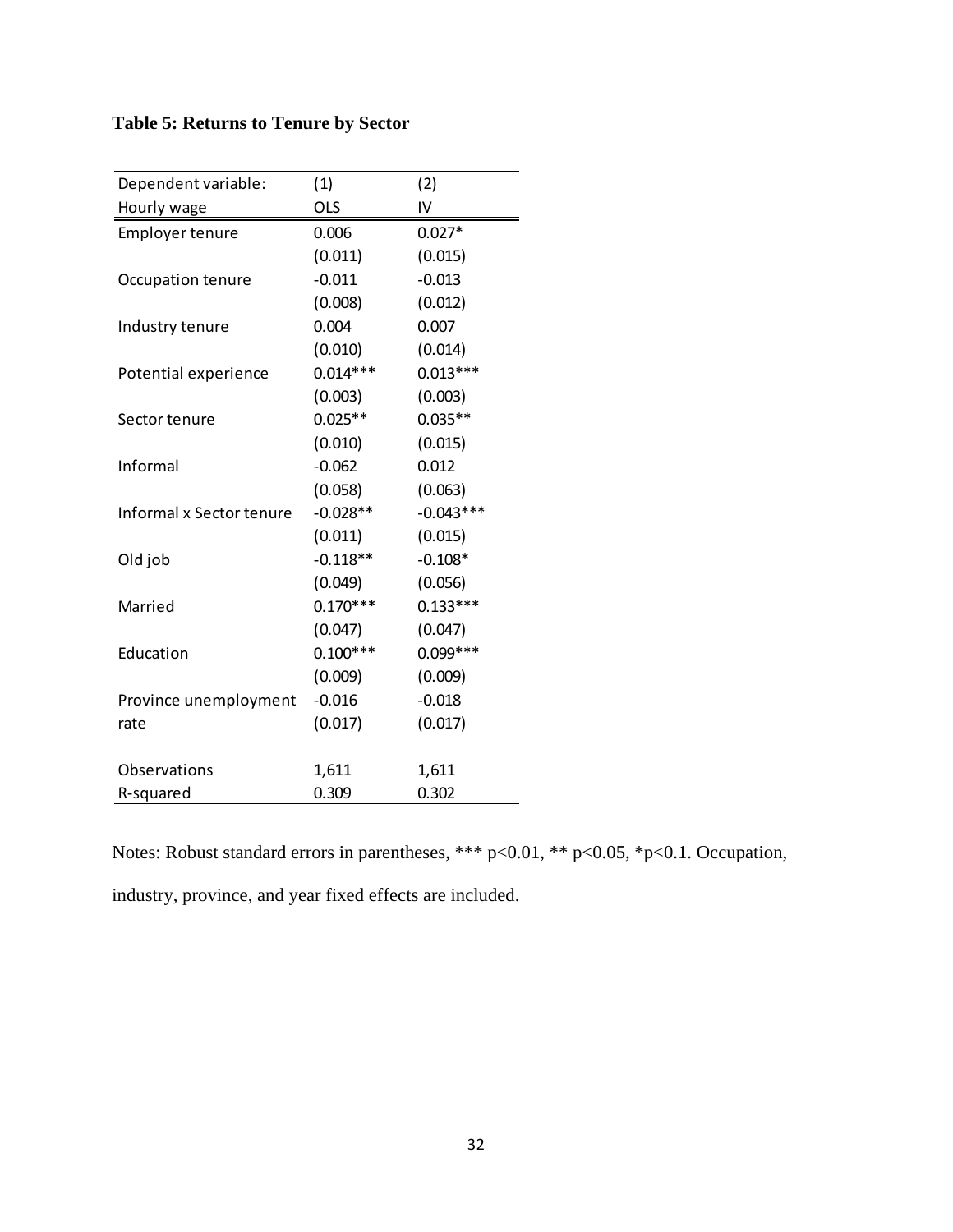# **Table 6: 10-Year Returns by Sector**

|                      | (1)            | (2)            |
|----------------------|----------------|----------------|
|                      | <b>OLS</b>     | IV             |
| Employer             | $-0.063$       | 0.164          |
|                      | (0.101)        | (0.143)        |
| Occupation           | $-0.109$       | $-0.132$       |
|                      | (0.081)        | (0.121)        |
| Industry             | 0.038          | 0.069          |
|                      | (0.100)        | (0.144)        |
| Potential experience | $***$<br>0.140 | ***<br>0.131   |
|                      | (0.028)        | (0.028)        |
| Formal               | $0.248$ **     | $***$<br>0.348 |
|                      | (0.105)        | (0.154)        |
| Informal             | $-0.028$       | $-0.083$       |
|                      | (0.095)        | (0.138)        |

Notes: Robust standard errors in parentheses, \*\*\* p<0.01, \*\* p<0.05, \*p<0.1. Calculations based on coefficients in corresponding columns of Table 5.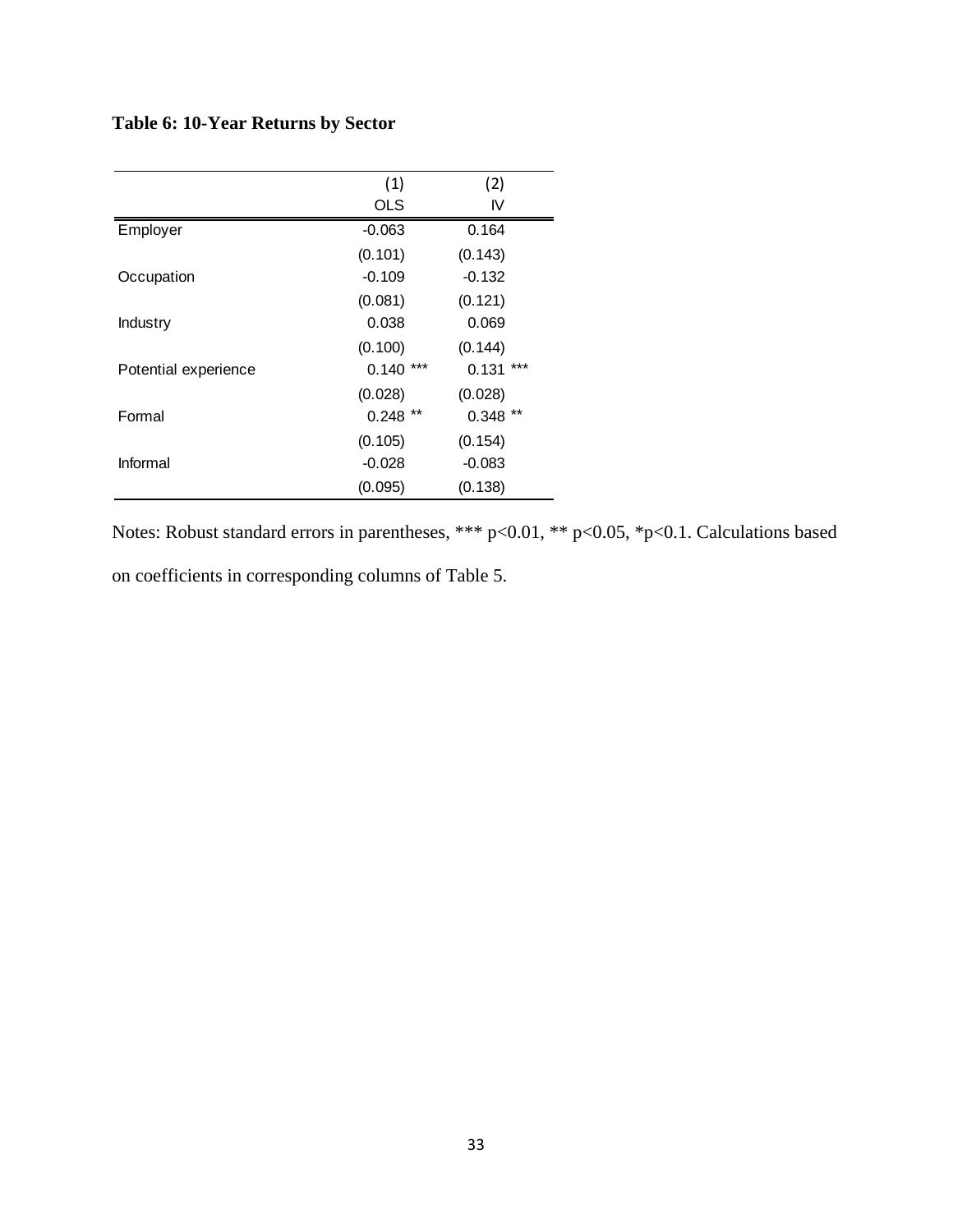## **Table 7: Comparison to previous literature**

| Panel A.                   |                                    |                                   |                  |                                   |                          |                          |        |                                   |
|----------------------------|------------------------------------|-----------------------------------|------------------|-----------------------------------|--------------------------|--------------------------|--------|-----------------------------------|
|                            | (1)                                | (2)                               | (3)              | (4)                               | (5)                      | (6)<br>Dustmann Dustmann | (7)    | (8)                               |
|                            | Marinescu<br>and Triyana<br>(2014) | Altonji and<br>Shakotko<br>(1987) | Topel<br>(1991)  | Altonji and<br>Williams<br>(1997) | and<br>Pereira<br>(2005) | and<br>Pereira<br>(2005) | (2006) | Beffy et al Beffy et al<br>(2006) |
|                            | Indonesia                          | <b>US</b>                         | US               | <b>US</b>                         | UK                       | Germany                  | US     | France                            |
| Employer                   | 0.285                              | 0.074                             | 0.246            | 0.130                             | .054 NS                  | $-0.004$ NS $0.347$      |        | $-0.002$ NS                       |
| Potential experience 0.129 |                                    | 0.364                             |                  | 0.372                             | 0.821                    | 0.347                    | 0.246  | 0.458                             |
| Panel B.                   |                                    |                                   |                  |                                   |                          |                          |        |                                   |
|                            | (1)                                | (2)                               | (3)              | (4)<br>Kambourov                  | (5)                      |                          |        |                                   |
|                            | Marinescu                          |                                   |                  | and                               |                          |                          |        |                                   |
|                            | and Triyana<br>(2014)              | Parent<br>(2000)                  | Parent<br>(2000) | Manovskii<br>(2009)               | Sullivan<br>(2010)       |                          |        |                                   |
|                            | 10 years                           | <b>NLSY</b>                       | <b>PSID</b>      | 8-years                           | 5-years                  |                          |        |                                   |
| Employer                   | 0.164NS                            |                                   |                  | 0.006 NS                          | $-0.059$                 |                          |        |                                   |
| Occupation                 | $-0.132NS$                         |                                   |                  | 0.111                             | 0.133                    |                          |        |                                   |
| Industry                   | 0.069NS                            | 0.131                             | 0.093            | 0.063                             | 0.049                    |                          |        |                                   |
| Potential experience 0.131 |                                    |                                   |                  |                                   | 0.236                    |                          |        |                                   |
| <b>Formal Sector</b>       | 0.348                              |                                   |                  |                                   |                          |                          |        |                                   |
| Informal Sector            | $-0.083NS$                         |                                   |                  |                                   |                          |                          |        |                                   |

Notes: "NS": Not significant. Panel A presents estimated returns to employer tenure and potential experience. Panel B presents estimated returns to employer, occupation, industry, and sector tenure.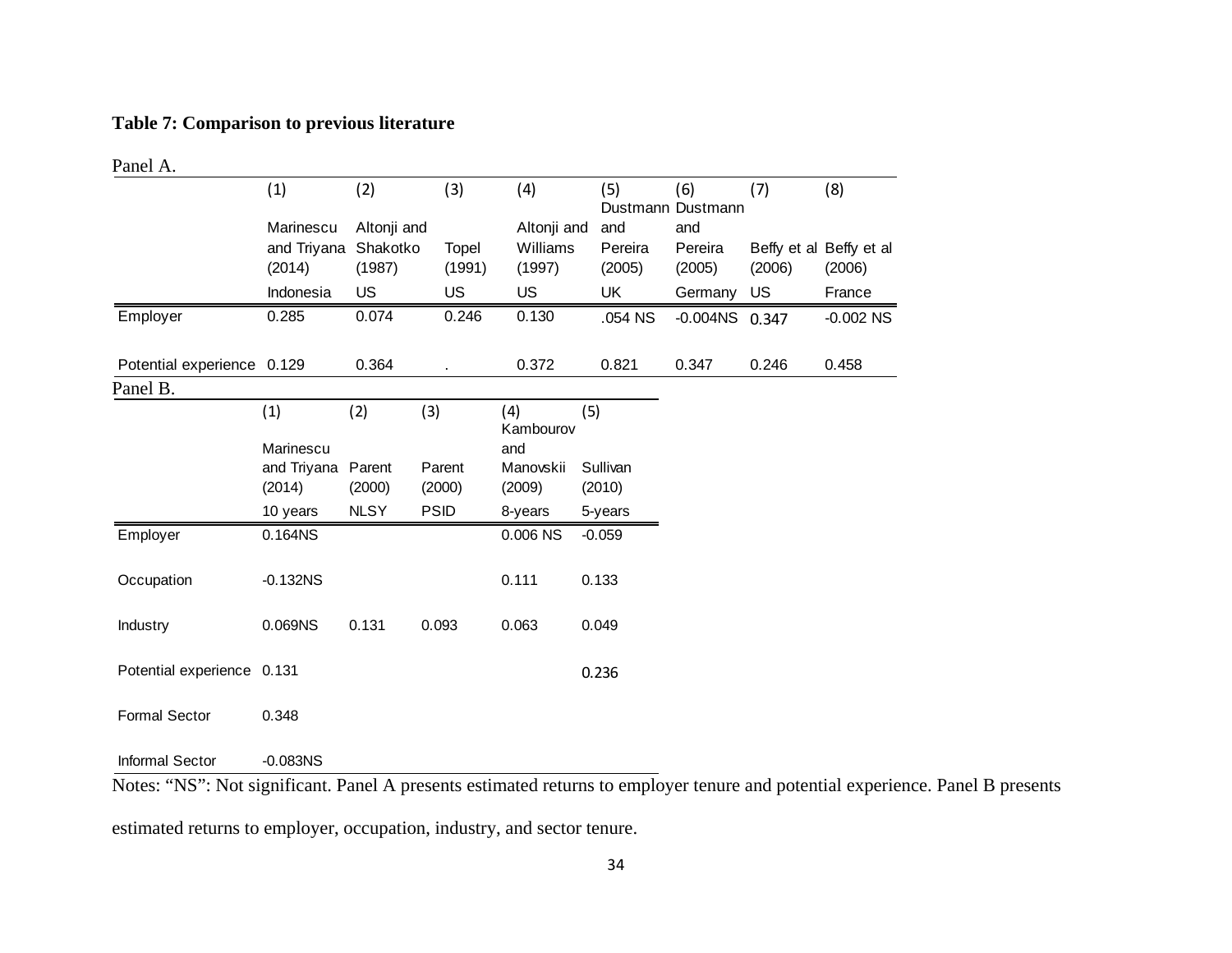|                      | (1)         | (2)                  | (3)         | (4)                 | (5)         | (6)                 | (7)         | (8)                |
|----------------------|-------------|----------------------|-------------|---------------------|-------------|---------------------|-------------|--------------------|
|                      |             | Informal: self-      |             |                     |             |                     |             |                    |
|                      |             | employed and         |             | Informal: not using |             | Informal: all self- |             | Informal: based on |
|                      |             | salaried informal in |             | information on      |             | employed and small  |             | medical benefits   |
| Dependent variable:  |             | same category        |             | medical benefits    |             | firms               |             | only               |
| Hourly wage          | <b>OLS</b>  | IV                   | <b>OLS</b>  | IV                  | <b>OLS</b>  | IV                  | <b>OLS</b>  | ${\sf IV}$         |
|                      |             |                      |             |                     |             |                     |             |                    |
| Employer tenure      | 0.008       | $0.034**$            | 0.017       | $0.031*$            | 0.019       | $0.030*$            | 0.008       | $-0.003$           |
|                      | (0.012)     | (0.016)              | (0.013)     | (0.018)             | (0.012)     | (0.017)             | (0.013)     | (0.016)            |
| Occupation tenure    | $-0.017**$  | $-0.015$             | $-0.011$    | $-0.005$            | $-0.012$    | $-0.014$            | $-0.016$    | $-0.014$           |
|                      | (0.008)     | (0.013)              | (0.008)     | (0.012)             | (0.009)     | (0.013)             | (0.010)     | (0.014)            |
| Industry tenure      | 0.008       | 0.010                | 0.016       | 0.013               | 0.015       | 0.009               | 0.001       | 0.028              |
|                      | (0.011)     | (0.015)              | (0.010)     | (0.015)             | (0.011)     | (0.016)             | (0.014)     | (0.019)            |
| Potential experience | $0.015***$  | $0.014***$           | $0.013***$  | $0.012***$          | $0.015***$  | $0.014***$          | 0.004       | 0.001              |
|                      | (0.003)     | (0.003)              | (0.003)     | (0.003)             | (0.003)     | (0.003)             | (0.004)     | (0.004)            |
| Sector tenure        | $0.020*$    | 0.020                | $-0.007$    | $-0.001$            | $-0.008$    | 0.036               | $0.034***$  | $0.026*$           |
|                      | (0.011)     | (0.015)              | (0.013)     | (0.019)             | (0.016)     | (0.023)             | (0.012)     | (0.015)            |
| Informal             | $-0.028$    | 0.039                | $-0.114*$   | $-0.078$            | $-0.124*$   | 0.003               | $-0.059$    | $-0.042$           |
|                      | (0.060)     | (0.065)              | (0.062)     | (0.069)             | (0.072)     | (0.076)             | (0.081)     | (0.082)            |
| Informal x tenure    | $-0.034***$ | $-0.047***$          | $-0.001$    | $-0.008$            | $-0.002$    | $-0.034*$           | $-0.041***$ | $-0.041**$         |
|                      | (0.012)     | (0.015)              | (0.012)     | (0.016)             | (0.014)     | (0.018)             | (0.014)     | (0.018)            |
| Old job              | $-0.132***$ | $-0.118**$           | $-0.136***$ | $-0.117**$          | $-0.134***$ | $-0.119**$          | $-0.161**$  | $-0.092$           |
|                      | (0.050)     | (0.057)              | (0.050)     | (0.057)             | (0.051)     | (0.058)             | (0.071)     | (0.077)            |

## **Table 8: Returns by Sector Using Alternative Definitions of Informality**

Notes: Robust standard errors in parentheses, \*\*\* p<0.01, \*\* p<0.05, \*p<0.1. Occupation, industry, province, and year fixed effects are included.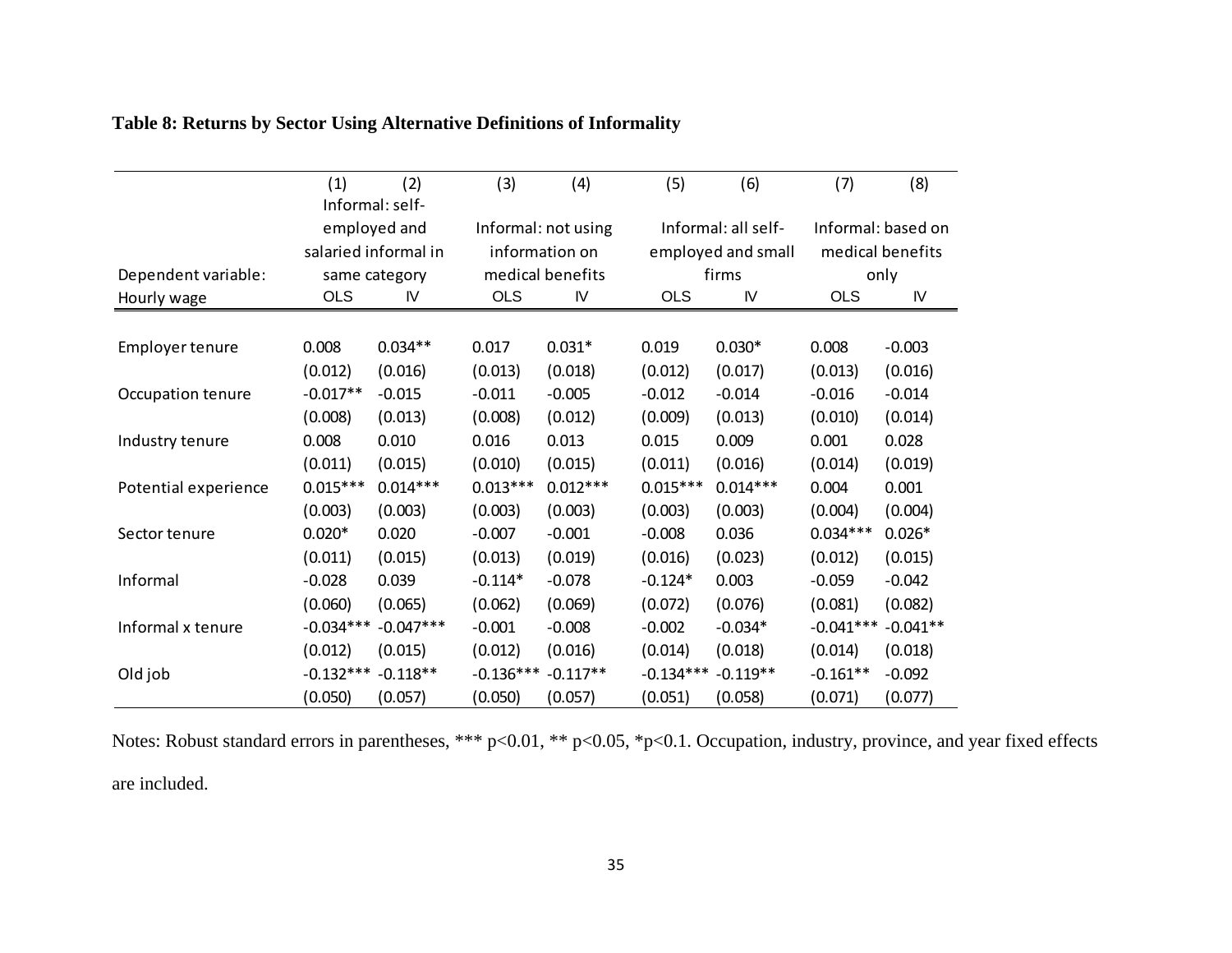# **Table 8 (continued)**

|                              | (1)        | (2)                  | (3)        | (4)                 | (5)        | (6)                 | (7)        | (8)                |
|------------------------------|------------|----------------------|------------|---------------------|------------|---------------------|------------|--------------------|
|                              |            | Informal: self-      |            | Informal: not using |            | Informal: all self- |            | Informal: based on |
|                              |            | employed and         |            | information on      |            | employed and small  |            | medical benefits   |
| Dependent variable:          |            | salaried informal in |            | medical benefits    |            | firms               |            | only               |
| Hourly wage                  | <b>OLS</b> | IV                   | <b>OLS</b> | IV                  | <b>OLS</b> | IV                  | <b>OLS</b> | IV.                |
| Married                      | $0.158***$ | $0.122**$            | $0.164***$ | $0.137***$          | $0.154***$ | $0.121**$           | $0.279***$ | $0.246***$         |
|                              | (0.048)    | (0.049)              | (0.047)    | (0.047)             | (0.049)    | (0.049)             | (0.061)    | (0.061)            |
| Education                    | $0.106***$ | $0.105***$           | $0.096***$ | $0.096***$          | $0.104***$ | $0.103***$          | $0.107***$ | $0.107***$         |
|                              | (0.009)    | (0.009)              | (0.008)    | (0.008)             | (0.009)    | (0.009)             | (0.012)    | (0.012)            |
| Province unemployment -0.011 |            | $-0.012$             | $-0.004$   | $-0.006$            | $-0.008$   | $-0.010$            | 0.002      | $-0.001$           |
| rate                         | (0.017)    | (0.017)              | (0.017)    | (0.017)             | (0.018)    | (0.018)             | (0.021)    | (0.021)            |
|                              |            |                      |            |                     |            |                     |            |                    |
| Observations                 | 1,509      | 1,509                | 1,571      | 1,571               | 1,522      | 1,522               | 942        | 942                |
| R-squared                    | 0.328      | 0.320                | 0.292      | 0.288               | 0.313      | 0.305               | 0.339      | 0.334              |

Notes: Robust standard errors in parentheses, \*\*\* p<0.01, \*\* p<0.05, \*p<0.1. Occupation, industry, province, and year fixed effects

are included.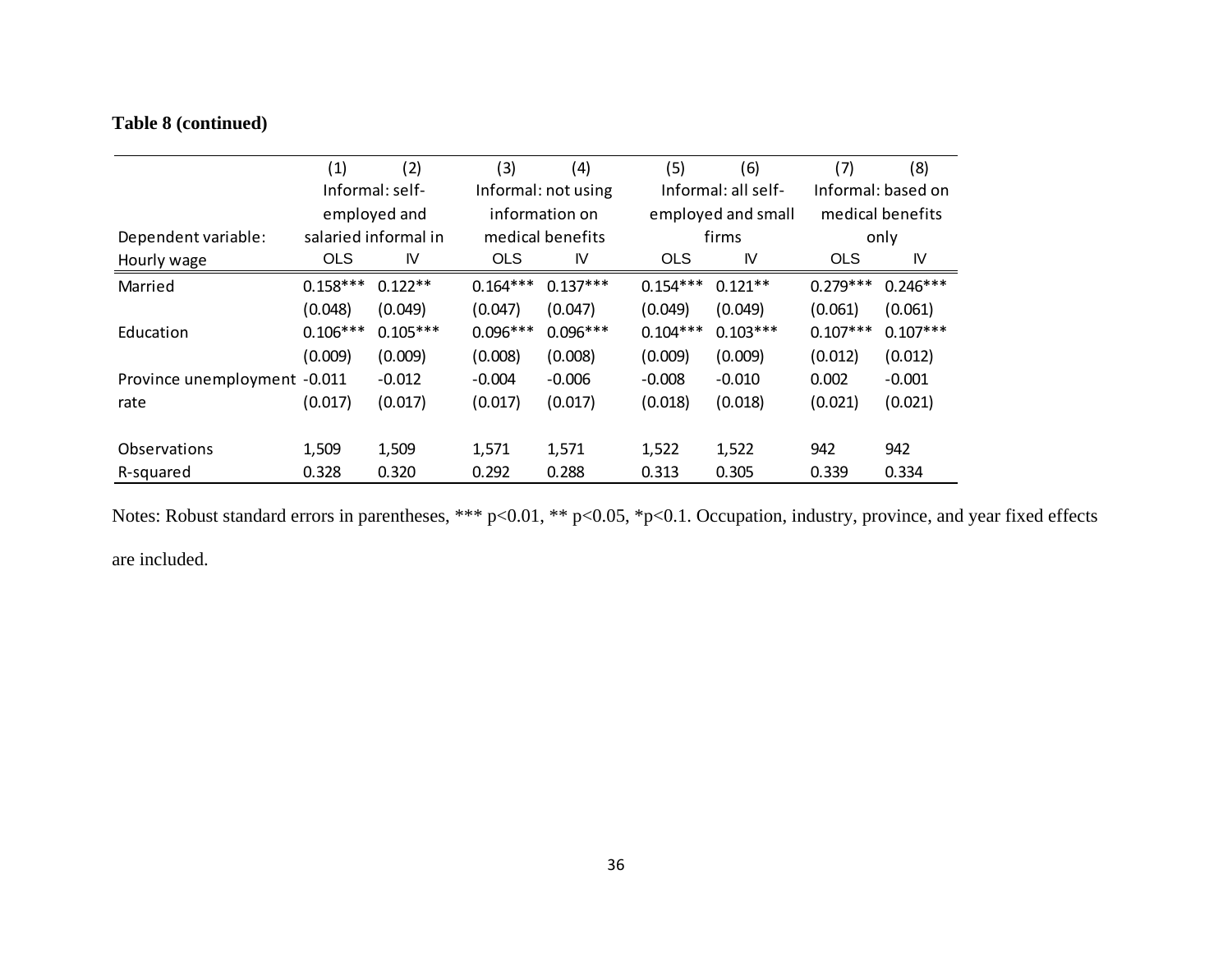|                      | (1)                      | (2)         | (3)                    | (4)         | (5)                 | (6)         | (7)                   | (8)         |
|----------------------|--------------------------|-------------|------------------------|-------------|---------------------|-------------|-----------------------|-------------|
|                      | Informal: self-employed  |             | Informal: not using    |             | Informal: all self- |             |                       |             |
|                      | and salaried informal in |             | information on medical |             | employed and small  |             | Informal: based on    |             |
|                      | same category            |             | benefits               |             | firms               |             | medical benefits only |             |
|                      | <b>OLS</b>               | IV          | <b>OLS</b>             | IV          | <b>OLS</b>          | IV          | <b>OLS</b>            | IV          |
| Employer             | $-0.055$                 | 0.224       | 0.035                  | 0.197       | 0.055               | 0.179       | $-0.084$              | $-0.119$    |
|                      | (0.105)                  | (0.150)     | (0.118)                | (0.170)     | (0.110)             | (0.165)     | (0.117)               | (0.146)     |
| Occupation           | $-0.166$ **              | $-0.151$    | $-0.114$               | $-0.051$    | $-0.124$            | $-0.139$    | $-0.156$              | $-0.144$    |
|                      | (0.084)                  | (0.126)     | (0.083)                | (0.124)     | (0.087)             | (0.131)     | (0.100)               | (0.140)     |
| Industry             | 0.078                    | 0.102       | 0.156                  | 0.132       | 0.150               | 0.086       | 0.012                 | 0.282       |
|                      | (0.108)                  | (0.152)     | (0.104)                | (0.146)     | (0.111)             | (0.160)     | (0.141)               | (0.187)     |
| Potential experience | $0.150***$               | $0.138***$  | $0.126$ ***            | $0.120$ *** | $0.149$ ***         | $0.143$ *** | 0.038                 | 0.013       |
|                      | (0.031)                  | (0.030)     | (0.028)                | (0.027)     | (0.029)             | (0.029)     | (0.038)               | (0.039)     |
| Formal               | $0.197$ *                | 0.200       | $-0.066$               | $-0.006$    | $-0.076$            | 0.356       | $0.342$ ***           | $0.258$ $*$ |
|                      | (0.107)                  | (0.153)     | (0.134)                | (0.193)     | (0.158)             | (0.232)     | (0.118)               | (0.147)     |
| Informal             | $-0.142$                 | $-0.265$ ** | $-0.074$               | $-0.082$    | $-0.095$            | 0.018       | $-0.064$              | $-0.148$    |
|                      | (0.098)                  | (0.132)     | (0.113)                | (0.157)     | (0.099)             | (0.152)     | (0.123)               | (0.143)     |

# **Table 9: 10-Year Returns Using Alternative Definitions of Informality**

Notes: Robust standard errors in parentheses, \*\*\* p<0.01, \*\* p<0.05, \*p<0.1.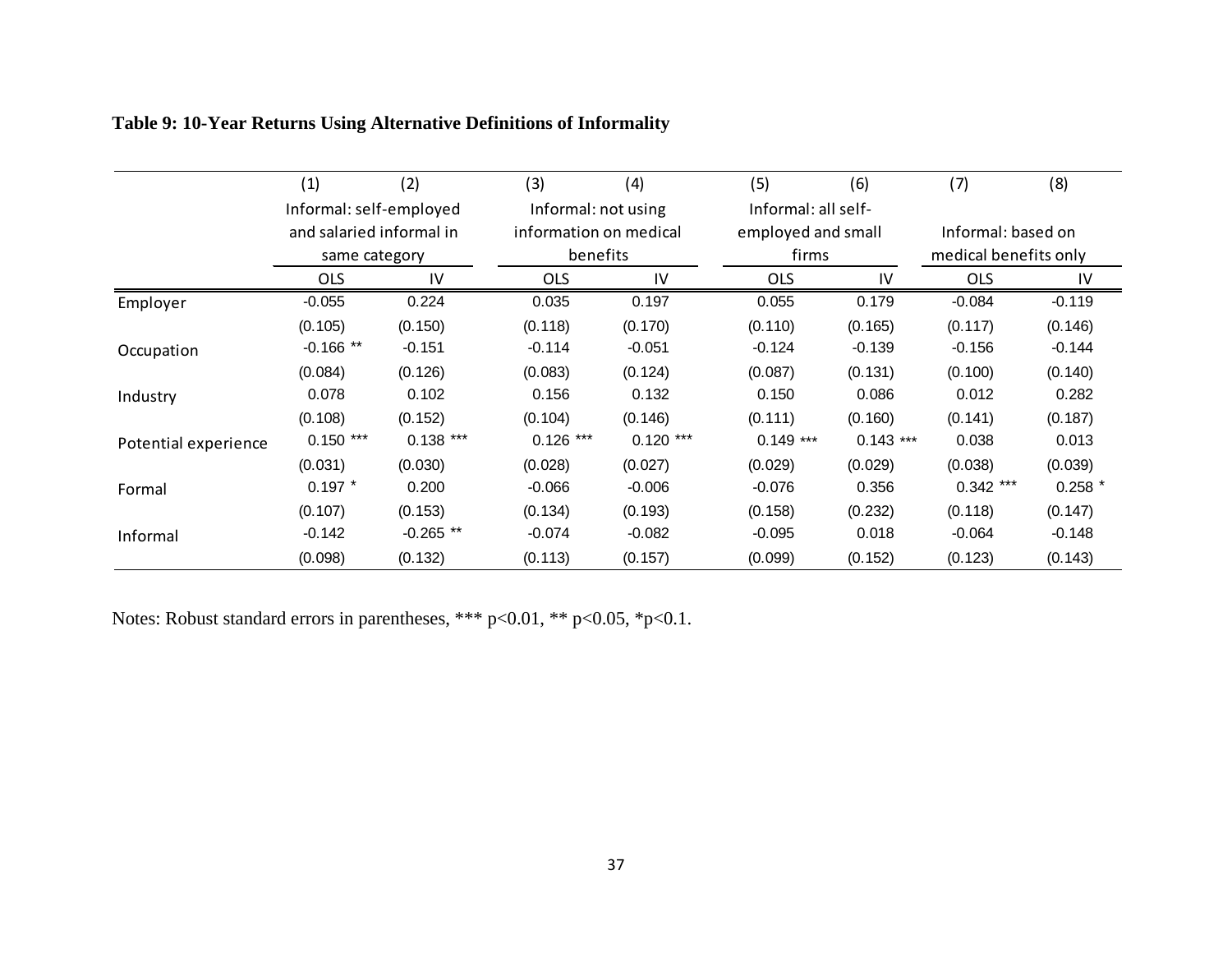



Notes: The line "Formal" represents the probability that formal workers become either salaried informal or self-employed within a given year. The other two lines are defined in a similar fashion.

Source: IFLS, Authors' calculations.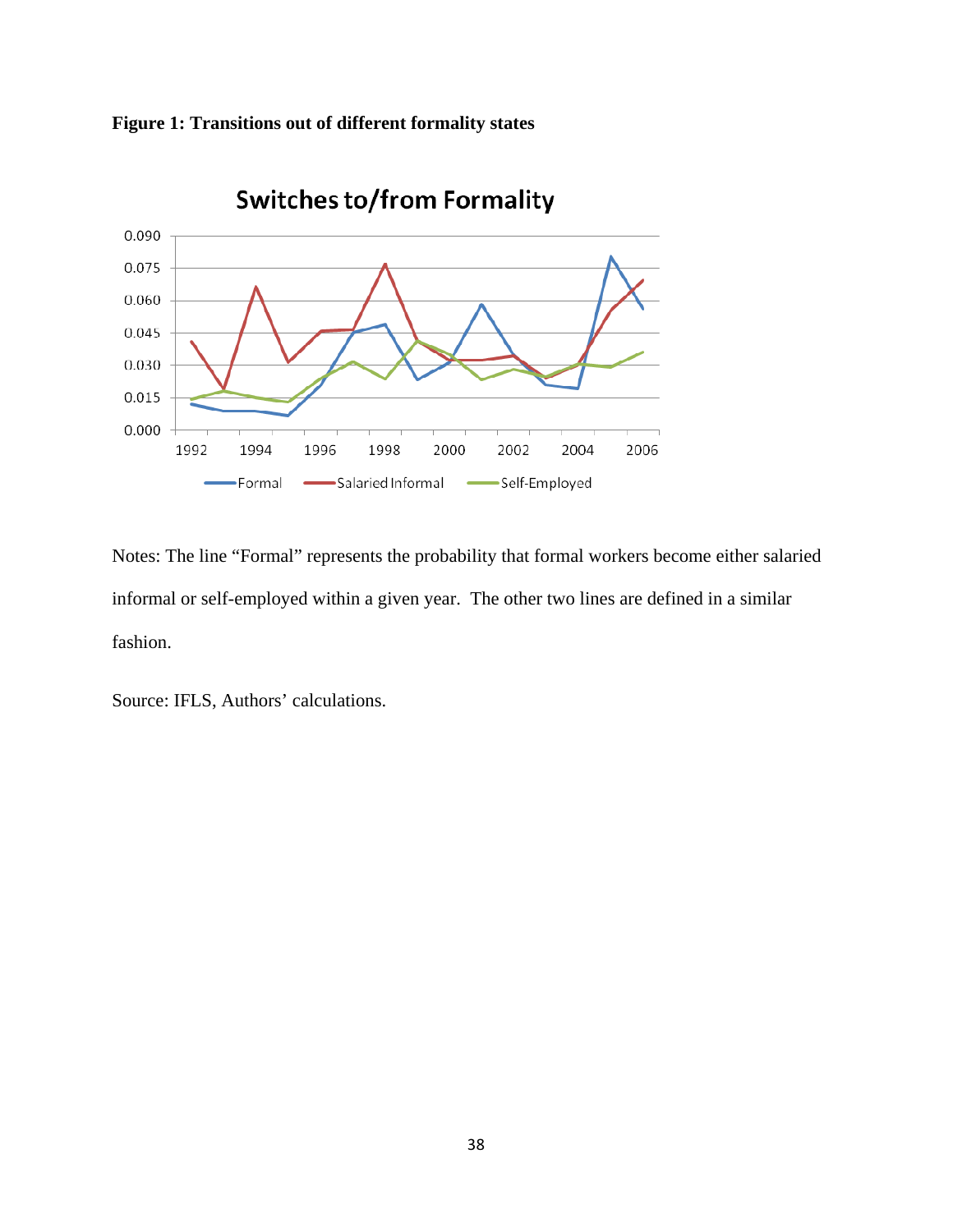# **Appendix**

## **Tables and Figures**

Figure A.1 Sample selection



Notes: Tenure variables include: employer, occupation, industry, and sector tenure. The analyzed sample includes formal salaried and informal salaried workers.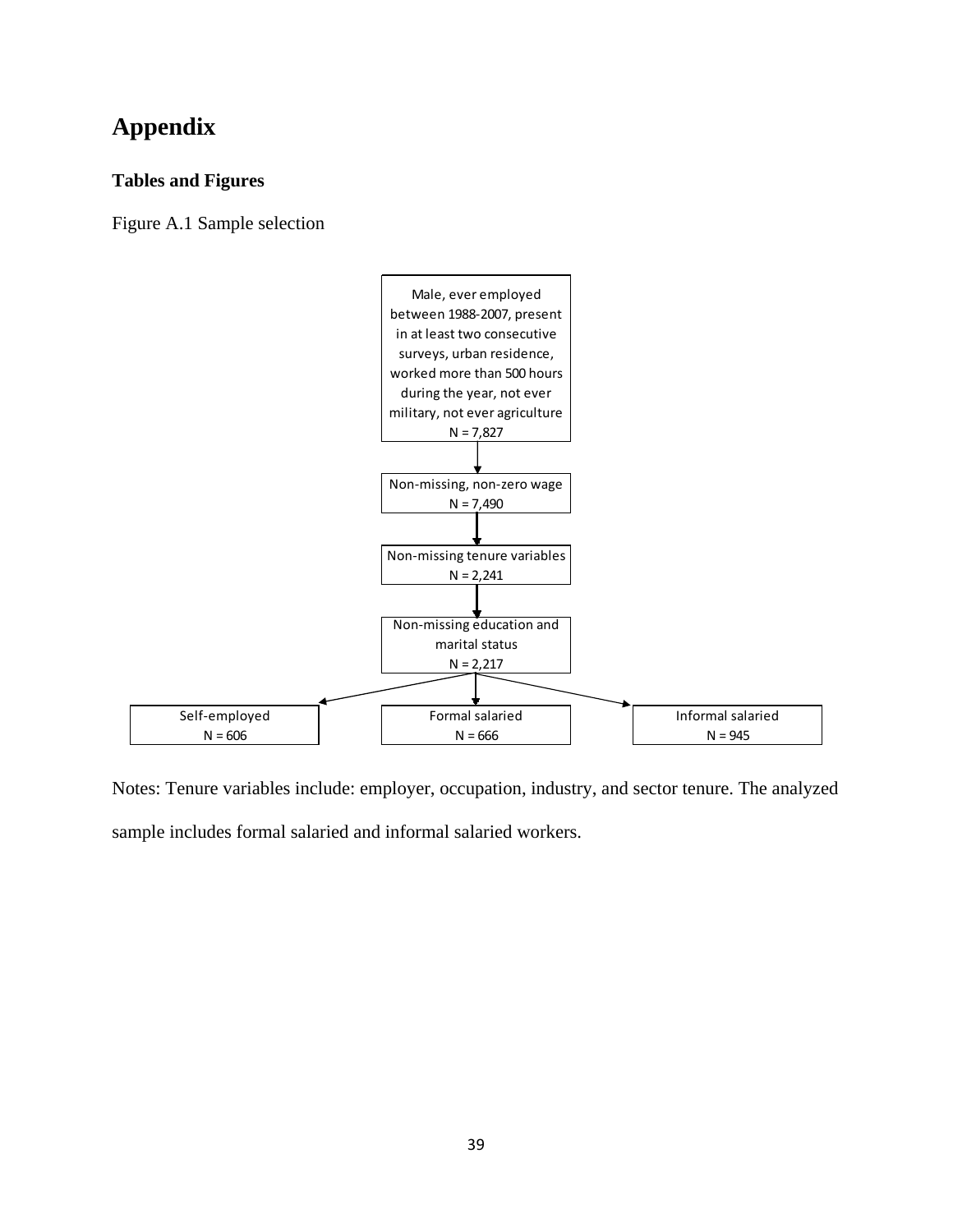|                                   | (1)        | (2)                                           |
|-----------------------------------|------------|-----------------------------------------------|
|                                   |            | Linear specification Non-linear specification |
|                                   |            |                                               |
| IV: employer tenure               | $0.864***$ | $0.911***$                                    |
|                                   | (0.040)    | (0.129)                                       |
| IV: employer tenure <sup>2</sup>  |            | $-0.004$                                      |
|                                   |            | (0.011)                                       |
| Potential experience              | $0.024***$ | $0.216***$                                    |
|                                   | (0.008)    | (0.028)                                       |
| Potential experience <sup>2</sup> |            | $-0.007***$                                   |
|                                   |            | (0.001)                                       |
| Potential experience <sup>3</sup> |            | $0.000***$                                    |
|                                   |            | (0.000)                                       |
| IV: Old job                       | $0.397***$ | 0.223                                         |
|                                   | (0.148)    | (0.216)                                       |
| Married                           | $1.009***$ | $0.614***$                                    |
|                                   | (0.135)    | (0.136)                                       |
| Education                         | $0.050**$  | $0.249**$                                     |
|                                   | (0.023)    | (0.097)                                       |
| Education <sup>2</sup>            |            | $-0.010**$                                    |
|                                   |            | (0.004)                                       |
| Province unemployment             | $-0.019$   | $-0.019$                                      |
| rate                              | (0.048)    | (0.047)                                       |
|                                   |            |                                               |
| R-squared                         | 0.541      | 0.558                                         |
| F-statistic                       | 112.464    | 114.632                                       |

Table A.1 First-stage regressions: Returns to employer tenure

Notes: Robust standard errors in parentheses, \*\*\* p<0.01, \*\* p<0.05, \*p<0.1. Second-stage

results in Table 2.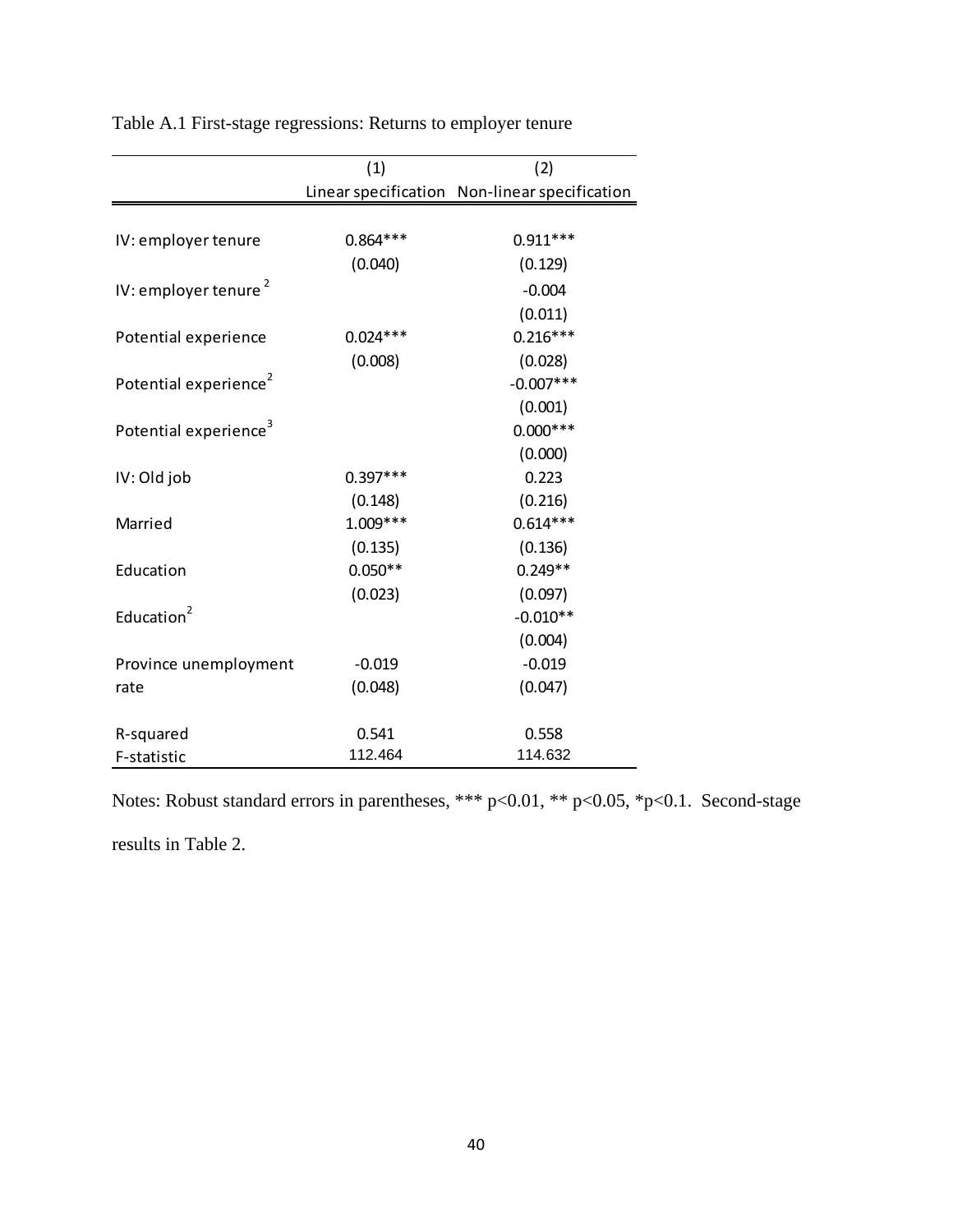|                                    | (1)        | (2)             | (3)        | (4)               | (5)        | (6)             | (7)         | (8)           |
|------------------------------------|------------|-----------------|------------|-------------------|------------|-----------------|-------------|---------------|
|                                    |            | Employer tenure |            | Occupation tenure |            | Industry tenure |             | Sector tenure |
|                                    | Linear     | Non-linear      | Linear     | Non-linear        | Linear     | Non-linear      | Linear      | Non-linear    |
|                                    |            |                 |            |                   |            |                 |             |               |
| IV: Employer tenure                | $0.995***$ | $0.800***$      | 0.084      | 0.137             | $-0.059$   | $0.317*$        | $-0.230***$ | $0.352**$     |
|                                    | (0.056)    | (0.157)         | (0.063)    | (0.148)           | (0.062)    | (0.168)         | (0.062)     | (0.171)       |
| IV: Employer tenure <sup>2</sup>   |            | 0.015           |            | $-0.002$          |            | $-0.026**$      |             | $-0.037***$   |
|                                    |            | (0.012)         |            | (0.010)           |            | (0.012)         |             | (0.013)       |
| IV: Occupation tenure              | $0.115***$ | $-0.085$        | $0.908***$ | $0.778***$        | 0.027      | $-0.088$        | 0.055       | $-0.092$      |
|                                    | (0.039)    | (0.242)         | (0.038)    | (0.209)           | (0.040)    | (0.236)         | (0.040)     | (0.257)       |
| IV: Occupation tenure <sup>2</sup> |            | 0.025           |            | $-0.000$          |            | 0.012           |             | 0.022         |
|                                    |            | (0.041)         |            | (0.036)           |            | (0.040)         |             | (0.044)       |
| IV: Occupation tenure <sup>3</sup> |            | $-0.001$        |            | 0.001             |            | $-0.000$        |             | $-0.001$      |
|                                    |            | (0.002)         |            | (0.002)           |            | (0.002)         |             | (0.002)       |
| IV: Industry tenure                | $-0.055$   | 0.153           | 0.005      | 0.138             | $0.971***$ | 0.262           | 0.054       | $0.823***$    |
|                                    | (0.045)    | (0.242)         | (0.049)    | (0.189)           | (0.056)    | (0.251)         | (0.051)     | (0.299)       |
| IV: Industry tenure <sup>2</sup>   |            | $-0.023$        |            | $-0.033$          |            | 0.063           |             | $-0.126***$   |
|                                    |            | (0.036)         |            | (0.027)           |            | (0.039)         |             | (0.046)       |
| IV: Industry tenure <sup>3</sup>   |            | 0.001           |            | 0.002             |            | $-0.001$        |             | $0.005**$     |
|                                    |            | (0.002)         |            | (0.001)           |            | (0.002)         |             | (0.002)       |
| Potential experience               | $0.023***$ | $0.194***$      | 0.008      | $0.099***$        | $0.026***$ | $0.258***$      | $0.019**$   | $0.203***$    |
|                                    | (0.008)    | (0.027)         | (0.007)    | (0.028)           | (0.008)    | (0.030)         | (0.008)     | (0.028)       |
| Potential experience <sup>2</sup>  |            | $-0.007***$     |            | $-0.003***$       |            | $-0.009***$     |             | $-0.007***$   |
|                                    |            | (0.001)         |            | (0.001)           |            | (0.001)         |             | (0.001)       |
| Potential experience <sup>3</sup>  |            | $0.000***$      |            | $0.000*$          |            | $0.000***$      |             | $0.000***$    |
|                                    |            | (0.000)         |            | (0.000)           |            | (0.000)         |             | (0.000)       |

Table A.2 First-stage regressions: Returns to employer, occupation, industry, and sector tenure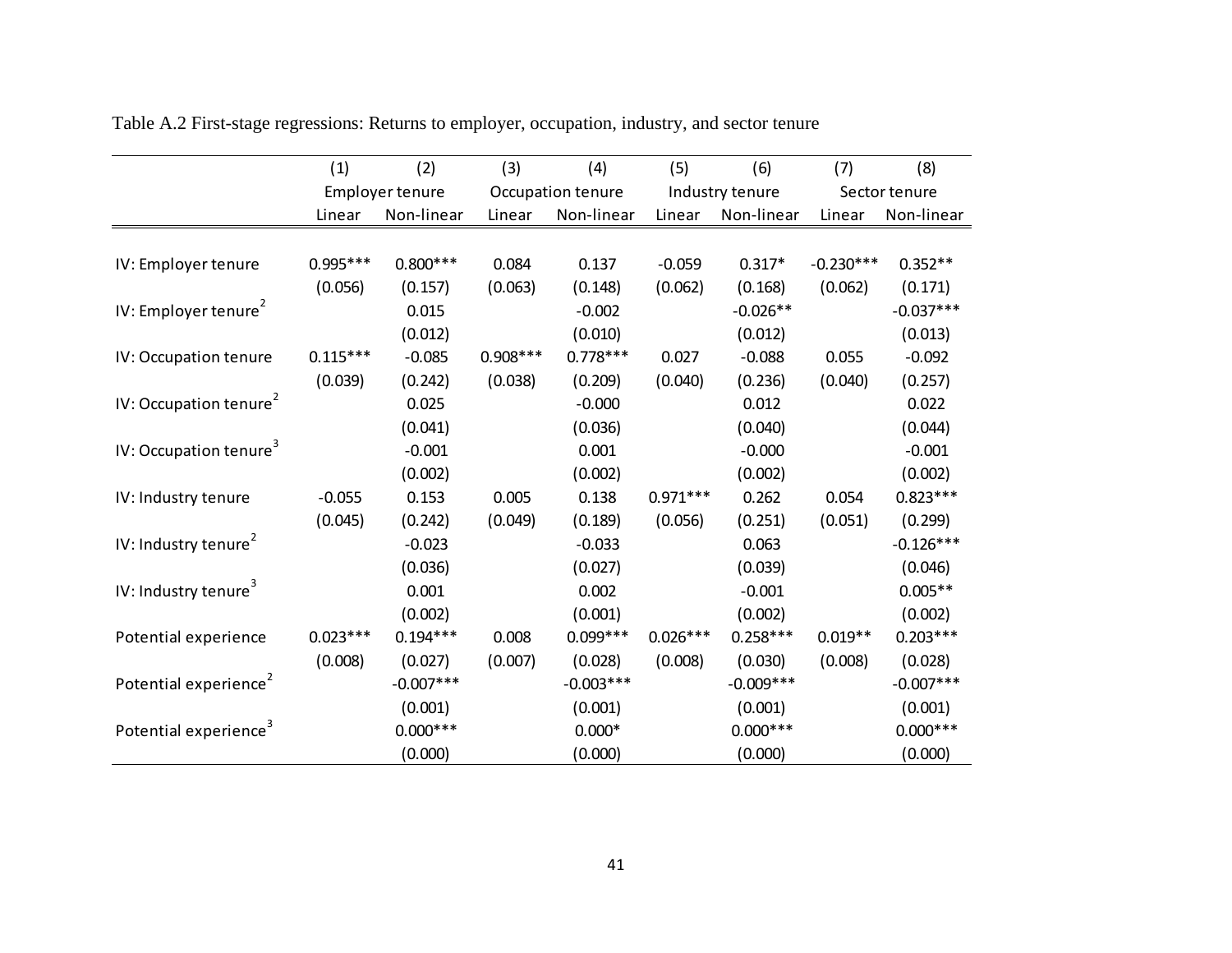Table A.2 (continued)

|                                | (1)         | (2)             | (3)         | (4)               | (5)         | (6)             | (7)         | (8)           |
|--------------------------------|-------------|-----------------|-------------|-------------------|-------------|-----------------|-------------|---------------|
|                                |             | Employer tenure |             | Occupation tenure |             | Industry tenure |             | Sector tenure |
| IV: Sector tenure              | $-0.160***$ | $0.455***$      | $-0.084*$   | 0.241             | $-0.081*$   | $0.415*$        | $0.925***$  | $-0.013$      |
|                                | (0.042)     | (0.202)         | (0.044)     | (0.183)           | (0.045)     | (0.214)         | (0.049)     | (0.254)       |
| IV: Sector tenure <sup>2</sup> |             | $-0.075***$     |             | $-0.031$          |             | $-0.062**$      |             | $0.112***$    |
|                                |             | (0.029)         |             | (0.026)           |             | (0.030)         |             | (0.042)       |
| IV: Sector tenure $3$          |             | $0.002*$        |             | 0.000             |             | 0.002           |             | $-0.004*$     |
|                                |             | (0.001)         |             | (0.001)           |             | (0.001)         |             | (0.002)       |
| IV: Old job                    | $0.408***$  | $-0.108$        | $0.355**$   | 0.006             | $0.293*$    | 0.090           | $0.751***$  | 0.273         |
|                                | (0.144)     | (0.212)         | (0.143)     | (0.211)           | (0.152)     | (0.223)         | (0.152)     | (0.233)       |
| Informal                       | $-0.963***$ | $-0.856***$     | $-0.528***$ | $-0.452***$       | $-1.021***$ | $-0.873***$     | $-0.478***$ | $-0.365***$   |
|                                | (0.112)     | (0.110)         | (0.107)     | (0.107)           | (0.118)     | (0.113)         | (0.115)     | (0.113)       |
| Married                        | $0.946***$  | $0.602***$      | $0.754***$  | $0.541***$        | $1.117***$  | $0.608***$      | $1.067***$  | $0.671***$    |
|                                | (0.132)     | (0.131)         | (0.127)     | (0.140)           | (0.140)     | (0.139)         | (0.135)     | (0.136)       |
| Education                      | 0.024       | $0.190**$       | $-0.005$    | 0.058             | 0.025       | $0.162*$        | $-0.003$    | $0.214**$     |
|                                | (0.023)     | (0.095)         | (0.021)     | (0.091)           | (0.023)     | (0.096)         | (0.022)     | (0.091)       |
| Education <sup>2</sup>         |             | $-0.008*$       |             | $-0.003$          |             | $-0.006$        |             | $-0.010**$    |
|                                |             | (0.004)         |             | (0.004)           |             | (0.005)         |             | (0.004)       |
| Province unemployment          | $-0.011$    | $-0.016$        | 0.055       | 0.035             | 0.018       | $-0.002$        | 0.063       | $0.081*$      |
| rate                           | (0.047)     | (0.046)         | (0.046)     | (0.045)           | (0.050)     | (0.048)         | (0.049)     | (0.048)       |
|                                |             |                 |             |                   |             |                 |             |               |
| R-squared                      | 0.571       | 0.590           | 0.573       | 0.586             | 0.648       | 0.674           | 0.573       | 0.600         |
| F-statistic                    | 30.702923   | 32.939579       | 26.357388   | 48.239732         | 48.23973    | 82.175047       | 30.84099    | 41.780423     |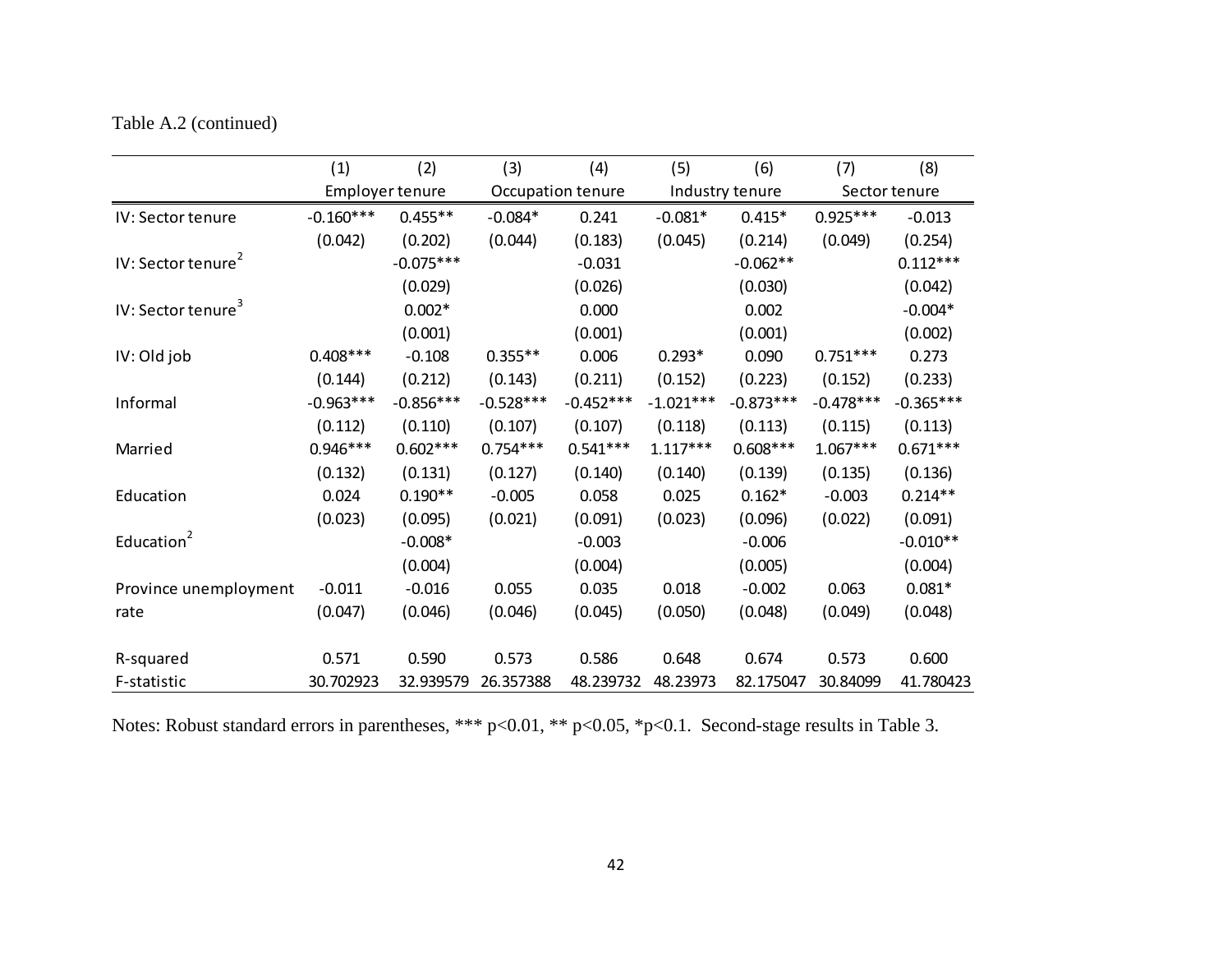|                       | (1)         | (2)         | (3)         | (4)           | (5)             |
|-----------------------|-------------|-------------|-------------|---------------|-----------------|
|                       | Employer    | Occupation  | Industry    |               | Sector tenure x |
|                       | tenure      | tenure      | tenure      | Sector tenure | Informal        |
| IV: Employer tenure   | $1.015***$  | 0.052       | $-0.062$    | $-0.241***$   | $-0.149***$     |
|                       | (0.058)     | (0.067)     | (0.064)     | (0.062)       | (0.051)         |
| IV: Occupation tenure | $0.111***$  | $0.915***$  | 0.027       | 0.057         | 0.030           |
|                       | (0.039)     | (0.038)     | (0.040)     | (0.041)       | (0.029)         |
| IV: Industry tenure   | $-0.050$    | $-0.002$    | $0.971***$  | 0.051         | 0.032           |
|                       | (0.045)     | (0.048)     | (0.056)     | (0.052)       | (0.040)         |
| Potential experience  | $0.023***$  | 0.008       | $0.026***$  | $0.019**$     | $0.014**$       |
|                       | (0.008)     | (0.006)     | (0.008)     | (0.008)       | (0.007)         |
| IV: Sector tenure     | $-0.208***$ | $-0.006$    | $-0.074$    | 0.953***      | $0.066*$        |
|                       | (0.060)     | (0.061)     | (0.057)     | (0.061)       | (0.039)         |
| Informal              | $-0.947***$ | $-0.554***$ | $-1.023***$ | $-0.488***$   | $3.476***$      |
|                       | (0.114)     | (0.109)     | (0.120)     | (0.118)       | (0.076)         |
| IV: Informal x Sector |             |             |             |               |                 |
| tenure                | 0.065       | $-0.104**$  | $-0.010$    | $-0.038$      | $0.789***$      |
|                       | (0.052)     | (0.048)     | (0.048)     | (0.053)       | (0.039)         |
| IV: Old job           | $0.379***$  | $0.400***$  | $0.297*$    | $0.767***$    | $0.421***$      |
|                       | (0.146)     | (0.144)     | (0.154)     | (0.152)       | (0.115)         |
| Married               | $0.946***$  | $0.754***$  | $1.117***$  | $1.067***$    | $0.457***$      |
|                       | (0.132)     | (0.127)     | (0.140)     | (0.135)       | (0.107)         |
| Education             | 0.024       | $-0.005$    | 0.025       | $-0.004$      | $-0.045**$      |
|                       | (0.023)     | (0.021)     | (0.023)     | (0.022)       | (0.019)         |
| Province unemployment | $-0.012$    | 0.056       | 0.018       | 0.064         | 0.037           |
| rate                  | (0.047)     | (0.046)     | (0.050)     | (0.049)       | (0.036)         |
|                       |             |             |             |               |                 |
| R-squared             | 0.571       | 0.575       | 0.648       | 0.574         | 0.713           |
| F-statistic           | 29.911      | 25.048      | 50.505      | 30.485        | 64.433          |

Table A.3 First-stage regressions: Returns to tenure by sector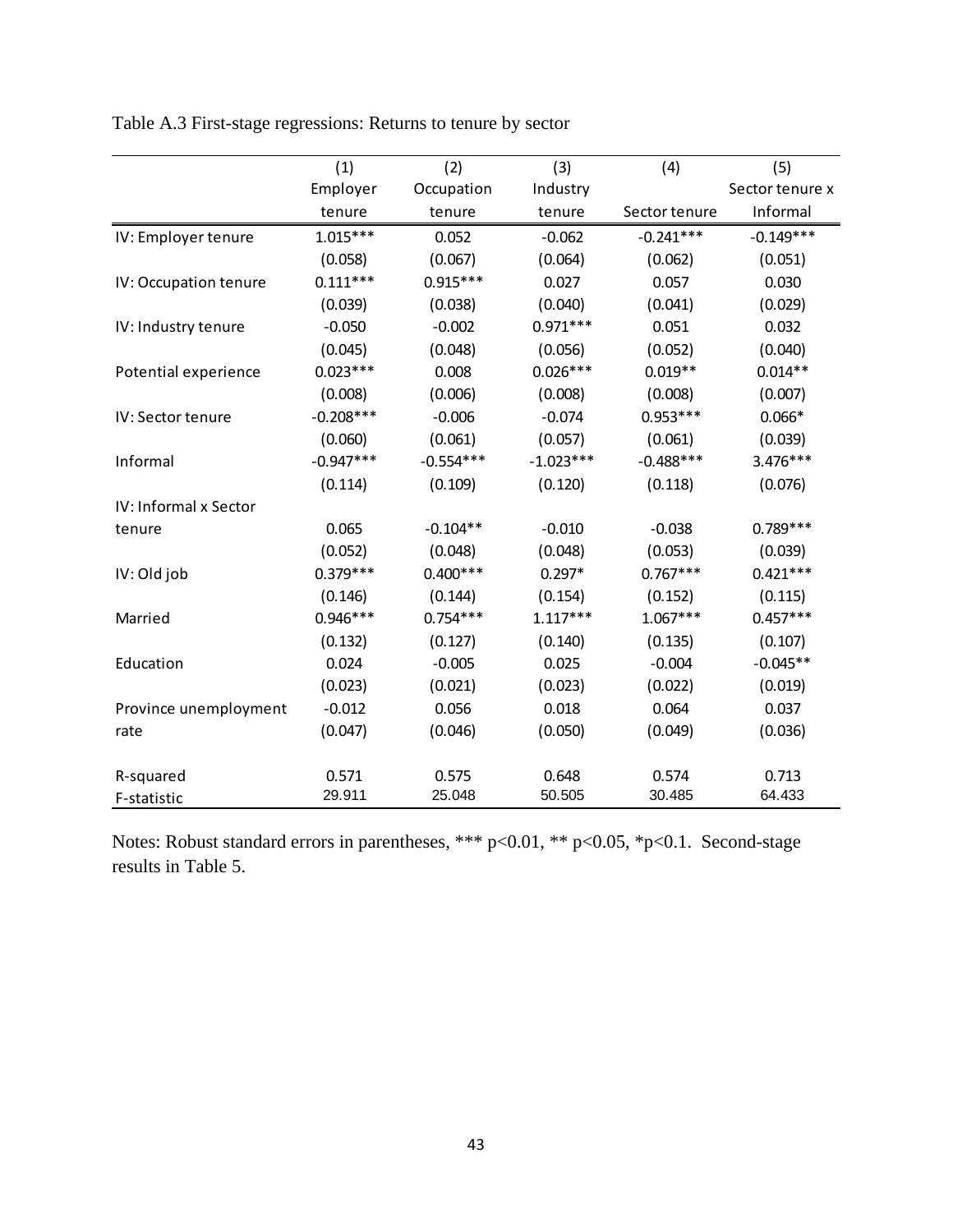Table A.4 First-stage regressions: Informal: self-employed and salaried informal in same

category

|                              | (1)         | (2)         | (3)         | (4)         | (5)         |
|------------------------------|-------------|-------------|-------------|-------------|-------------|
|                              |             |             |             |             |             |
| IV: Employer tenure          | $0.999***$  | 0.062       | 0.062       | $-0.050$    | $-0.213***$ |
|                              | (0.059)     | (0.067)     | (0.063)     | (0.062)     | (0.050)     |
| IV: Occupation tenure        | $0.102**$   | $0.888***$  | $0.888***$  | 0.020       | 0.020       |
|                              | (0.040)     | (0.039)     | (0.041)     | (0.042)     | (0.030)     |
| IV: Industry tenure          | $-0.072$    | 0.009       | 0.009       | $0.936***$  | 0.018       |
|                              | (0.048)     | (0.051)     | (0.058)     | (0.055)     | (0.042)     |
| Potential experience         | $0.031***$  | 0.011       | 0.011       | $0.035***$  | $0.025***$  |
|                              | (0.008)     | (0.007)     | (0.009)     | (0.009)     | (0.008)     |
| IV: Sector tenure            | $-0.181***$ | $-0.027$    | $-0.027$    | $-0.071$    | $0.973***$  |
|                              | (0.061)     | (0.060)     | (0.057)     | (0.062)     | (0.040)     |
| Informal                     | $-0.877***$ | $-0.503***$ | $-0.503***$ | $-0.954***$ | $-0.222*$   |
|                              | (0.116)     | (0.112)     | (0.122)     | (0.121)     | (0.080)     |
| IV: Informal x tenure        | 0.071       | $-0.115**$  | $-0.115**$  | $-0.027$    | $-0.053$    |
|                              | (0.052)     | (0.049)     | (0.047)     | (0.052)     | (0.038)     |
| IV: Old job                  | $0.366**$   | $0.420***$  | $0.420***$  | $0.293*$    | $0.767***$  |
|                              | (0.149)     | (0.146)     | (0.156)     | (0.156)     | (0.117)     |
| Married                      | $1.009***$  | $0.812***$  | $0.812***$  | $1.224***$  | 1.306***    |
|                              | (0.137)     | (0.132)     | (0.146)     | (0.141)     | (0.113)     |
| Education                    | 0.023       | 0.014       | 0.014       | 0.033       | $-0.001$    |
|                              | (0.025)     | (0.022)     | (0.025)     | (0.025)     | (0.021)     |
| Province unemployment -0.005 |             | 0.075       | 0.075       | 0.023       | 0.060       |
| rate                         | (0.049)     | (0.047)     | (0.051)     | (0.051)     | (0.037)     |
|                              |             |             |             |             |             |
| R-squared                    | 0.582       | 0.582       | 0.661       | 0.661       | 0.597       |
| F-statistic                  | 29.629      | 42.149      | 55.968      | 72.976      | 469.355     |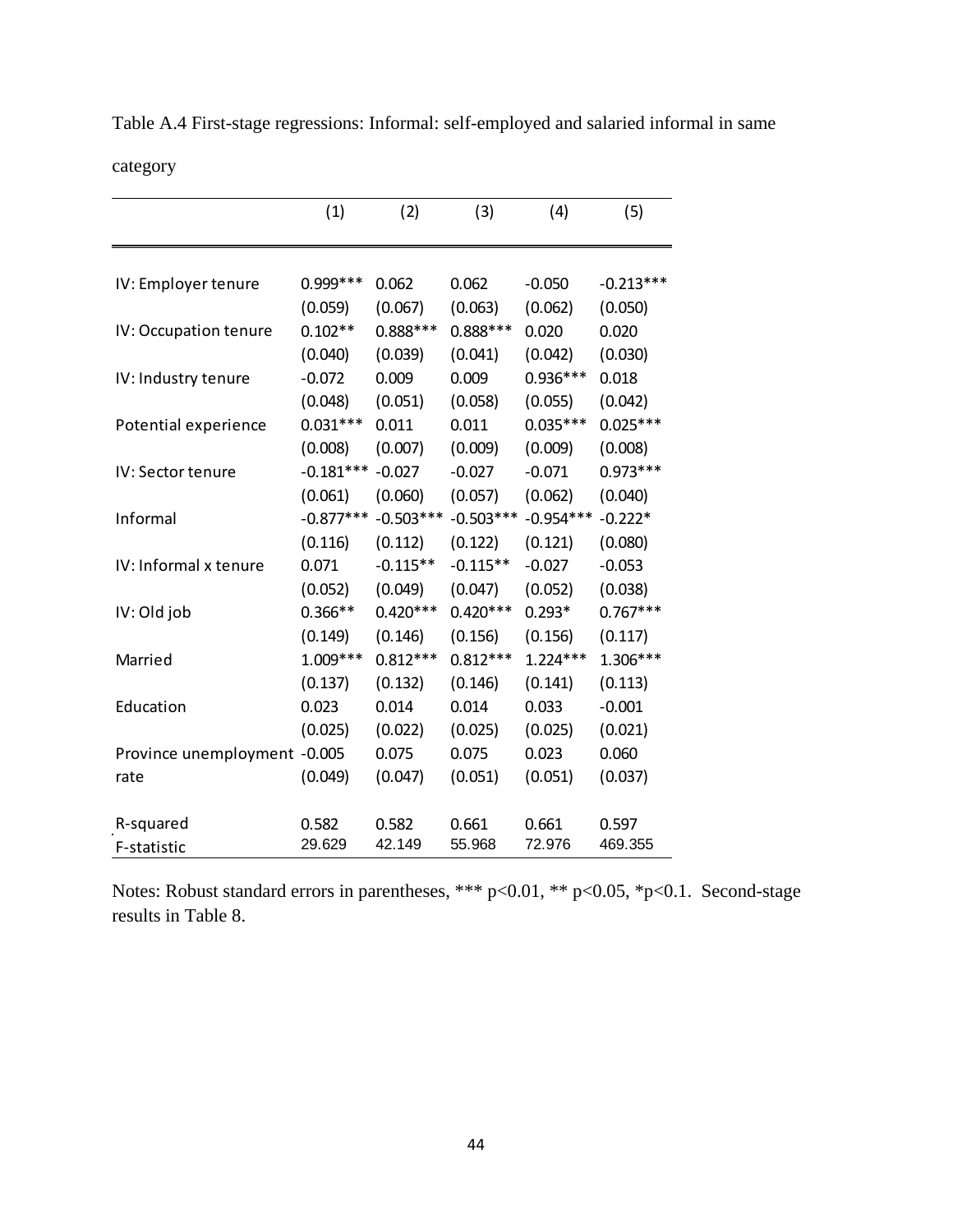|                              | (1)         | (2)         | (3)         | (4)         | (5)        |
|------------------------------|-------------|-------------|-------------|-------------|------------|
|                              |             |             |             |             |            |
| IV: Employer tenure          | $0.921***$  | 0.043       | $-0.112$    | $-0.182**$  | $-0.102*$  |
|                              | (0.063)     | (0.071)     | (0.069)     | (0.072)     | (0.060)    |
| IV: Occupation tenure        | $0.125***$  | $0.895***$  | 0.039       | $0.078*$    | 0.030      |
|                              | (0.039)     | (0.038)     | (0.040)     | (0.041)     | (0.030)    |
| IV: Industry tenure          | $-0.064$    | $-0.031$    | $0.956***$  | $-0.025$    | $-0.021$   |
|                              | (0.045)     | (0.051)     | (0.057)     | (0.054)     | (0.040)    |
| Potential experience         | $0.018**$   | 0.008       | $0.025***$  | $0.019**$   | $0.014**$  |
|                              | (0.008)     | (0.007)     | (0.008)     | (0.008)     | (0.007)    |
| IV: Sector tenure            | $-0.066$    | 0.017       | 0.003       | $0.975***$  | 0.056      |
|                              | (0.061)     | (0.070)     | (0.066)     | (0.070)     | (0.051)    |
| Informal                     | $-0.875***$ | $-0.372***$ | $-0.870***$ | $-0.418***$ | 3.699***   |
|                              | (0.120)     | (0.114)     | (0.126)     | (0.126)     | (0.082)    |
| IV: Informal x tenure        | 0.011       | $-0.032$    | $-0.042$    | $-0.013$    | $0.818***$ |
|                              | (0.051)     | (0.049)     | (0.047)     | (0.051)     | (0.037)    |
| IV: Old job                  | $0.385**$   | $0.387***$  | $0.341**$   | $0.533***$  | $0.275**$  |
|                              | (0.150)     | (0.148)     | (0.158)     | (0.156)     | (0.118)    |
| Married                      | 0.935***    | $0.712***$  | $1.046***$  | 1.098***    | $0.499***$ |
|                              | (0.136)     | (0.129)     | (0.145)     | (0.142)     | (0.111)    |
| Education                    | 0.014       | $-0.001$    | 0.021       | 0.028       | $-0.021$   |
|                              | (0.023)     | (0.021)     | (0.023)     | (0.023)     | (0.019)    |
| Province unemployment -0.023 |             | 0.068       | 0.019       | 0.047       | 0.041      |
| rate                         | (0.048)     | (0.047)     | (0.051)     | (0.051)     | (0.037)    |
|                              |             |             |             |             |            |
| R-squared                    | 0.557       | 0.559       | 0.639       | 0.595       | 0.734      |
| F-statistic                  | 28.393      | 23.133      | 47.553      | 33.081      | 70.727     |

Table A.5 First-stage regressions: Informal: not using information on medical benefits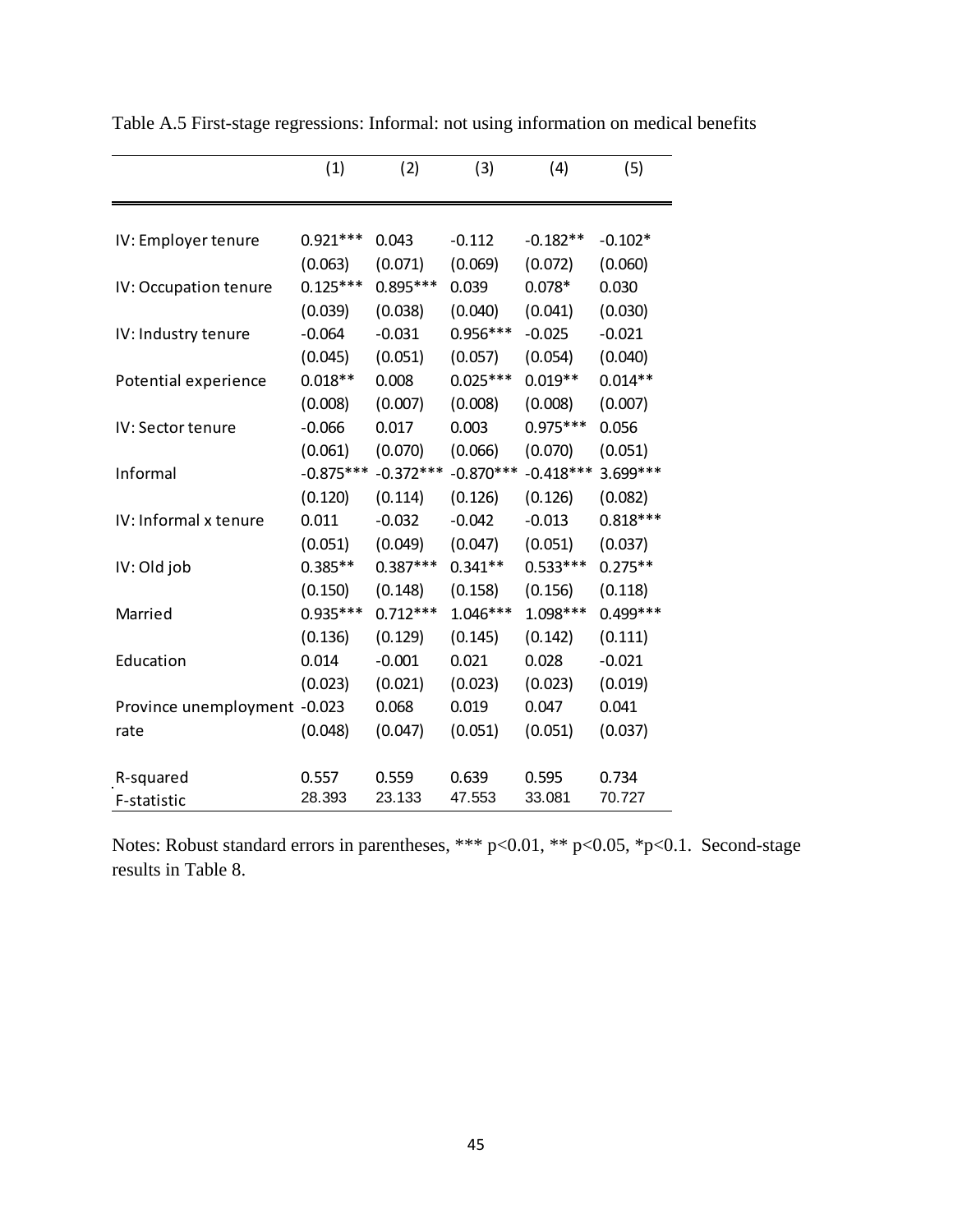|                              | (1)         | (2)         | (3)         | (4)         | (5)        |
|------------------------------|-------------|-------------|-------------|-------------|------------|
|                              |             |             |             |             |            |
| IV: Employer tenure          | $0.905***$  | 0.035       | $-0.121*$   | $-0.190***$ | $-0.156**$ |
|                              | (0.062)     | (0.065)     | (0.067)     | (0.070)     | (0.066)    |
| IV: Occupation tenure        | $0.135***$  | $0.883***$  | 0.042       | 0.069       | 0.047      |
|                              | (0.041)     | (0.039)     | (0.042)     | (0.043)     | (0.039)    |
| IV: Industry tenure          | $-0.083*$   | $-0.027$    | $0.910***$  | $-0.025$    | $-0.010$   |
|                              | (0.048)     | (0.054)     | (0.056)     | (0.060)     | (0.053)    |
| Potential experience         | $0.018**$   | 0.006       | $0.022***$  | $0.021***$  | $0.018**$  |
|                              | (0.008)     | (0.007)     | (0.008)     | (0.008)     | (0.007)    |
| IV: Sector tenure            | $-0.037$    | 0.123       | 0.077       | $0.984***$  | 0.058      |
|                              | (0.077)     | (0.080)     | (0.075)     | (0.083)     | (0.058)    |
| Informal                     | $-0.775***$ | $-0.356**$  | $-0.748***$ | $-0.067$    | 4.284 ***  |
|                              | (0.163)     | (0.150)     | (0.158)     | (0.164)     | (0.096)    |
| IV: Informal x tenure        | $-0.023$    | $-0.158***$ | $-0.070$    | $-0.047$    | $0.821***$ |
|                              | (0.064)     | (0.060)     | (0.055)     | (0.063)     | (0.037)    |
| IV: Old job                  | $0.401***$  | $0.427***$  | $0.328**$   | $0.609***$  | $0.491***$ |
|                              | (0.151)     | (0.147)     | (0.160)     | (0.160)     | (0.147)    |
| Married                      | $1.041***$  | $0.794***$  | $1.176***$  | $1.181***$  | $1.047***$ |
|                              | (0.140)     | (0.133)     | (0.148)     | (0.146)     | (0.136)    |
| Education                    | 0.025       | $-0.000$    | 0.024       | 0.025       | 0.007      |
|                              | (0.024)     | (0.021)     | (0.024)     | (0.023)     | (0.021)    |
| Province unemployment -0.008 |             | $0.087*$    | 0.025       | 0.041       | 0.062      |
| rate                         | (0.049)     | (0.048)     | (0.052)     | (0.052)     | (0.047)    |
|                              |             |             |             |             |            |
| R-squared                    | 0.555       | 0.561       | 0.634       | 0.607       | 0.680      |
| F-statistic                  | 27.551      | 22.510      | 45.366      | 36.058      | 75.432     |

Table A.6 First-stage regressions: Informal: all self-employed and small firms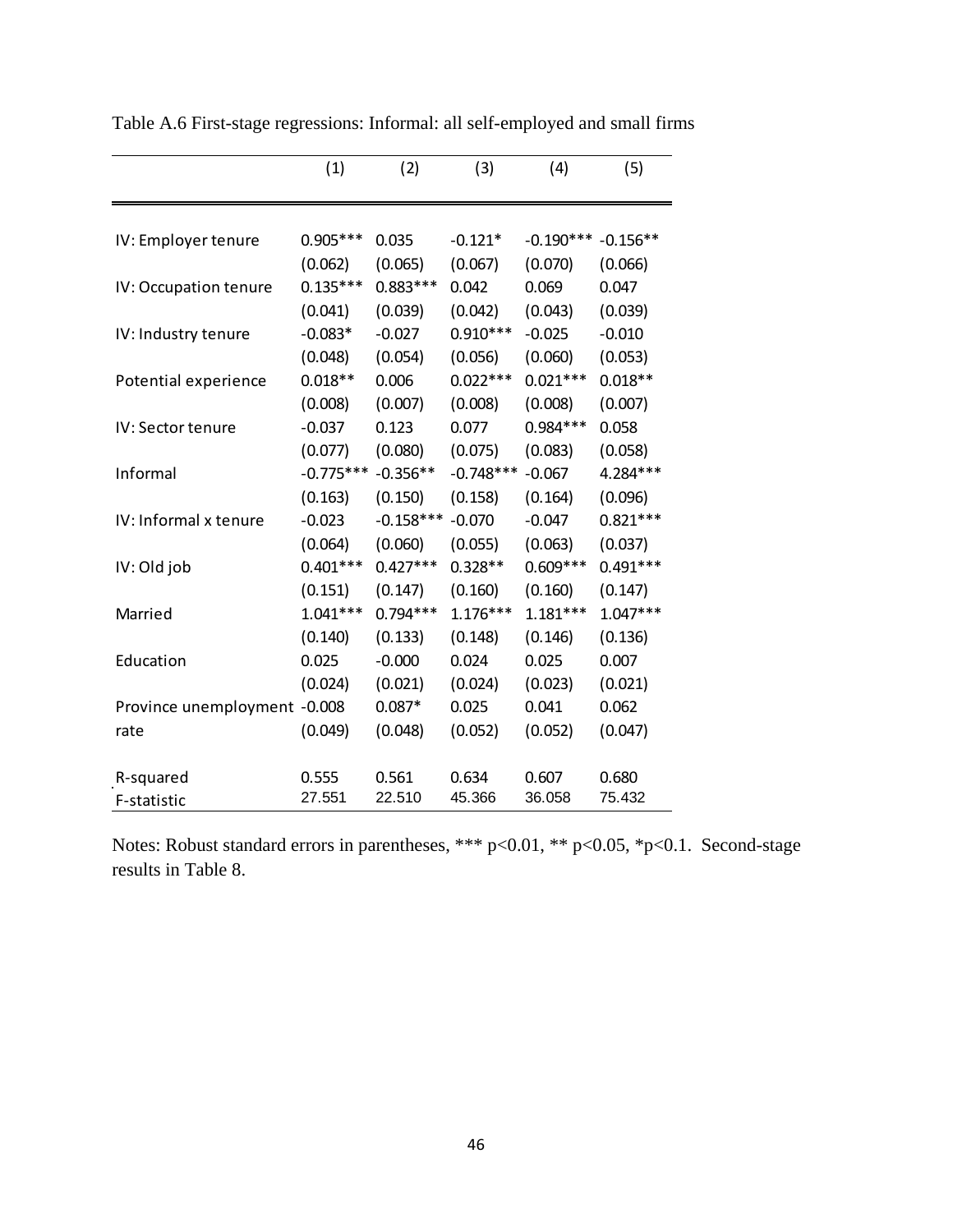|                              | (1)         | (2)               | (3)         | (4)         | (5)        |
|------------------------------|-------------|-------------------|-------------|-------------|------------|
|                              |             |                   |             |             |            |
| IV: Employer tenure          | $1.332***$  | 0.116             | $-0.004$    | $-0.157**$  | $-0.116**$ |
|                              | (0.066)     | (0.096)           | (0.072)     | (0.071)     | (0.055)    |
| IV: Occupation tenure        | 0.009       | $0.932***$        | $-0.069*$   | $-0.020$    | $-0.001$   |
|                              | (0.043)     | (0.044)           | (0.042)     | (0.041)     | (0.031)    |
| IV: Industry tenure          | $-0.161**$  | $-0.024$          | $1.077***$  | $-0.068$    | $-0.032$   |
|                              | (0.063)     | (0.077)           | (0.071)     | (0.066)     | (0.050)    |
| Potential experience         | $0.057***$  | $0.055***$        | $0.064***$  | $0.042***$  | $0.037***$ |
|                              | (0.014)     | (0.012)           | (0.015)     | (0.014)     | (0.012)    |
| IV: Sector tenure            | $-0.155**$  | 0.011             | $-0.036$    | 1.238***    | $0.202***$ |
|                              | (0.064)     | (0.076)           | (0.065)     | (0.063)     | (0.043)    |
| Informal                     | $-0.949***$ | $-0.591***$       | $-1.037***$ | $-0.917***$ | $3.453***$ |
|                              | (0.138)     | (0.141)           | (0.146)     | (0.144)     | (0.099)    |
| IV: Informal x tenure        | 0.031       | $-0.069$          | 0.013       | $-0.036$    | $0.809***$ |
|                              | (0.051)     | (0.052)           | (0.048)     | (0.054)     | (0.045)    |
| IV: Old job                  | 0.272       | 0.153             | 0.077       | $0.527**$   | $0.380**$  |
|                              | (0.202)     | (0.201)           | (0.204)     | (0.205)     | (0.154)    |
| Married                      | 1.090***    | $0.602***$        | $1.255***$  | $1.260***$  | $0.523***$ |
|                              | (0.166)     | (0.173)           | (0.170)     | (0.167)     | (0.134)    |
| Education                    | $-0.050*$   | $-0.008$          | $-0.017$    | $-0.045$    | $-0.063**$ |
|                              | (0.029)     | (0.030)           | (0.030)     | (0.031)     | (0.027)    |
| Province unemployment -0.030 |             | $0.101*$          | 0.055       | 0.019       | 0.004      |
| rate                         | (0.061)     | (0.058)           | (0.061)     | (0.060)     | (0.044)    |
|                              |             |                   |             |             |            |
| R-squared                    | 0.702       | 0.675             | 0.751       | 0.680       | 0.762      |
| F-statistic                  | 121.961     | 3,608.793 213.877 |             | 70.011      | 51.884     |

Table A.7 First-stage regressions: Informal: based on medical benefits only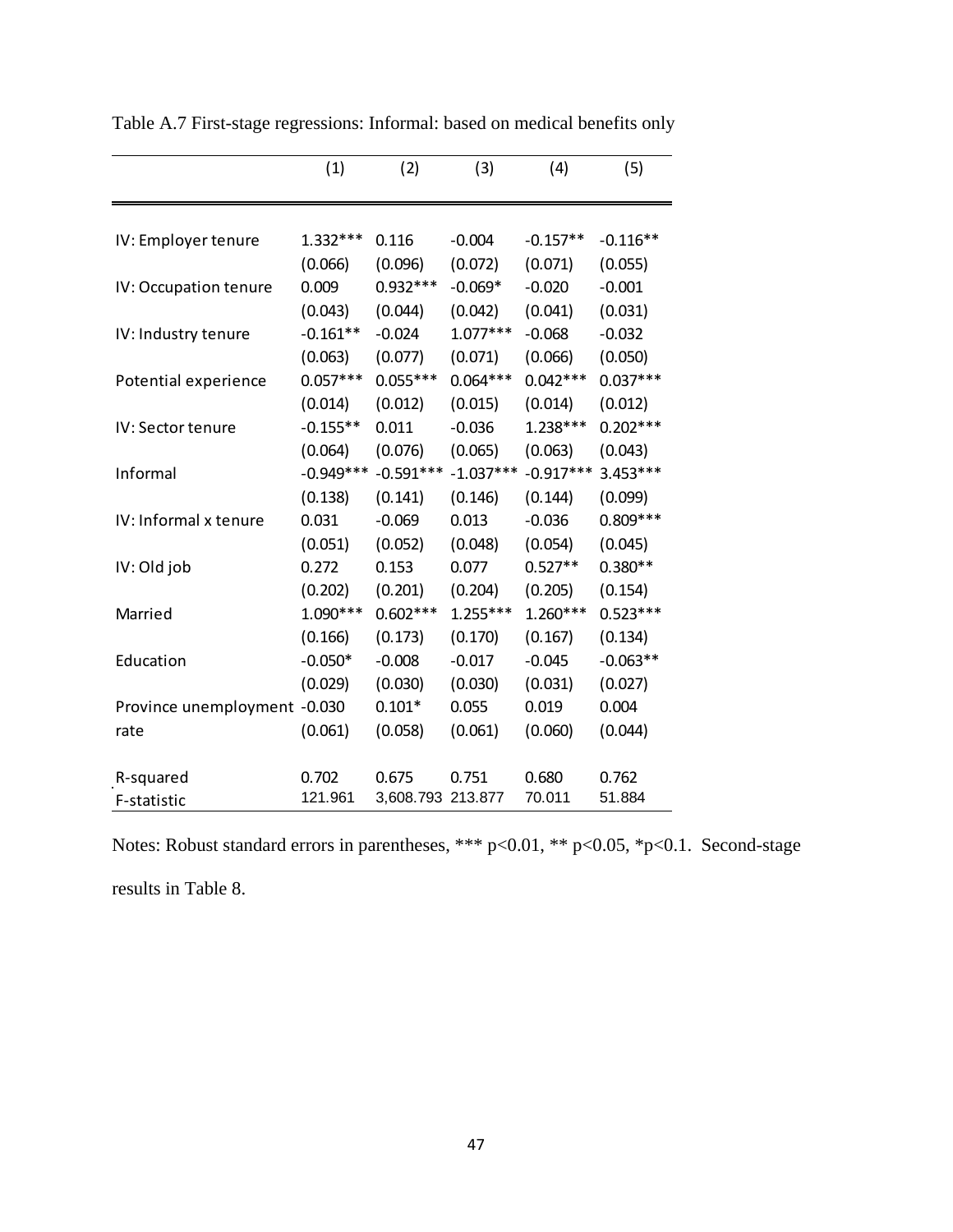#### **Data Appendix**

Data and documentation for the IFLS can be found at:

#### http://www.rand.org/labor/FLS/IFLS.html

The IFLS collects data to study a wide range of behaviors and outcomes for the Indonesian population. The IFLS is based on a sample of households representing about 83% of the Indonesian population living in 13 of the nation's 26 provinces in 1993. All of the provinces in the main islands of Java and Bali: Jakarta, West Java, Central Java, Yogyakarta, and East Java, and Bali. The IFLS includes 4 provinces in Sumatra: North Sumatra, West Sumatra, South Sumatra, and Lampung. The remaining provinces are West Nusa Tenggara, South Kalimantan, and South Sulawesi. Other provinces were excluded because of prohibitive costs. Four surveys have been conducted in 1993, 1997, 2000 and 2007. The first wave (IFLS1) was administered in 1993 to individuals living in 7,224 households, comprising over 22,000 individuals. The sampling approach in the subsequent waves of the IFLS was to re-contact all original IFLS1 households with living members the last time they had been contacted, plus split-off households from other waves. IFLS2 consists of 7,620 households, and it succeeded in re-interviewing 94.4% of IFLS1 households. IFLS3 consists of 10,435 households, it re-contacted 95.3% of IFLS1 households. IFLS4 consists of 13,536 households, it re-contacted 93.6% of IFLS1 households. Nearly 91% of IFLS1 households were interviewed in all waves.

#### I. Employment types, industry and occupation codes

1. Employment types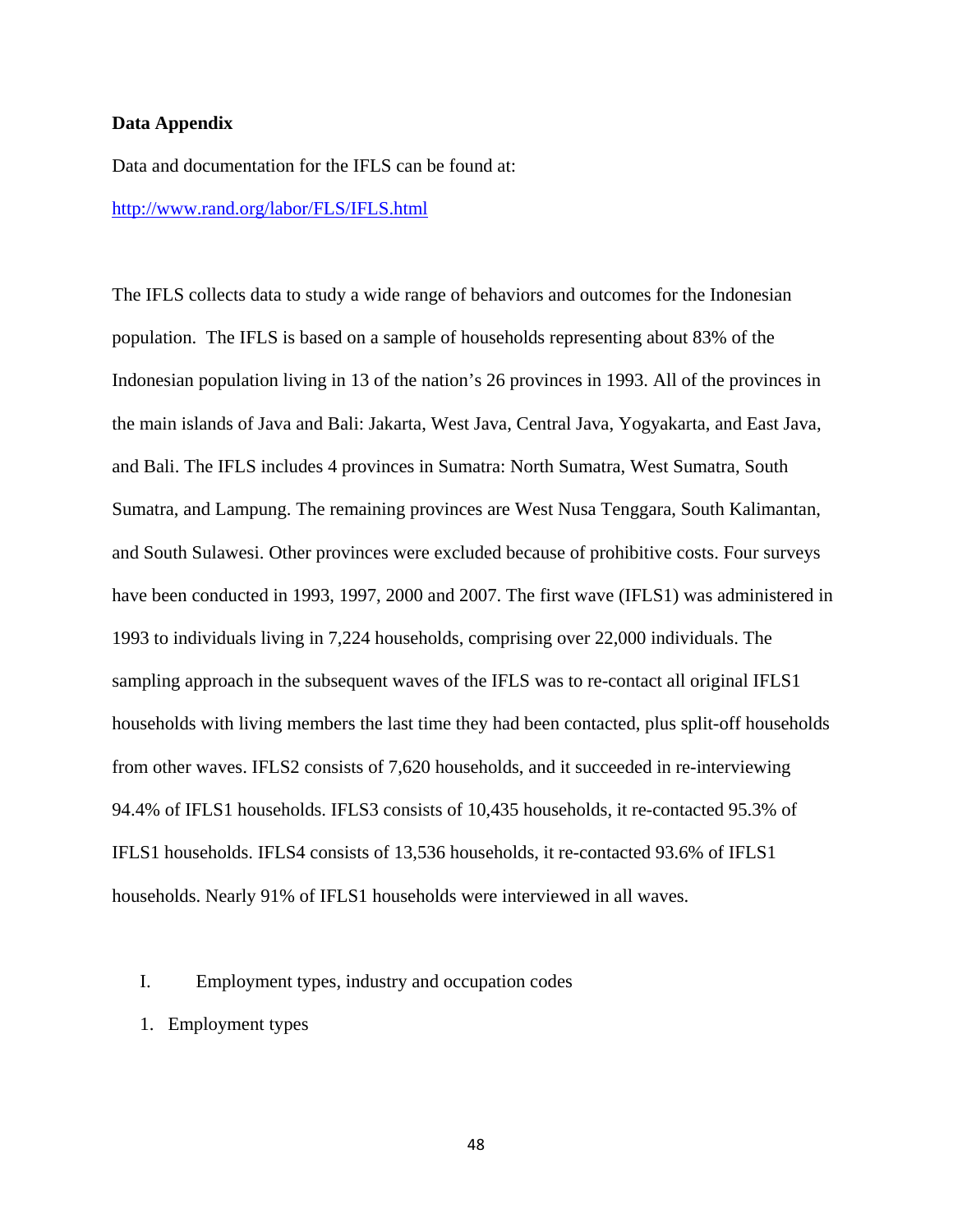|                | IFLS Code Employment type                                   |
|----------------|-------------------------------------------------------------|
| $\mathbf{1}$   | Self employed, no employee                                  |
| $\overline{2}$ | Self employed, with unpaid family workers/temporary workers |
| 3              | Self employed, with permanent workers                       |
| 4              | Government                                                  |
| 5              | Private employee                                            |
| 6              | Unpaid family worker                                        |
| 7              | Casual worker, agriculture                                  |
| 8              | Casual worker, non agriculture                              |

In this paper, we categorize employment type into 4 categories as follows:

| <b>IFLS Code</b> | Employment type  |
|------------------|------------------|
| 1                | Self-employed    |
| $\overline{2}$   | Self-employed    |
| 3                | Self-employed    |
| $\overline{4}$   | Government       |
| 5                | Private employee |
| 6                | Casual worker    |
| 7                | Casual worker    |
| 8                | Casual worker    |
|                  |                  |

# 2. Industry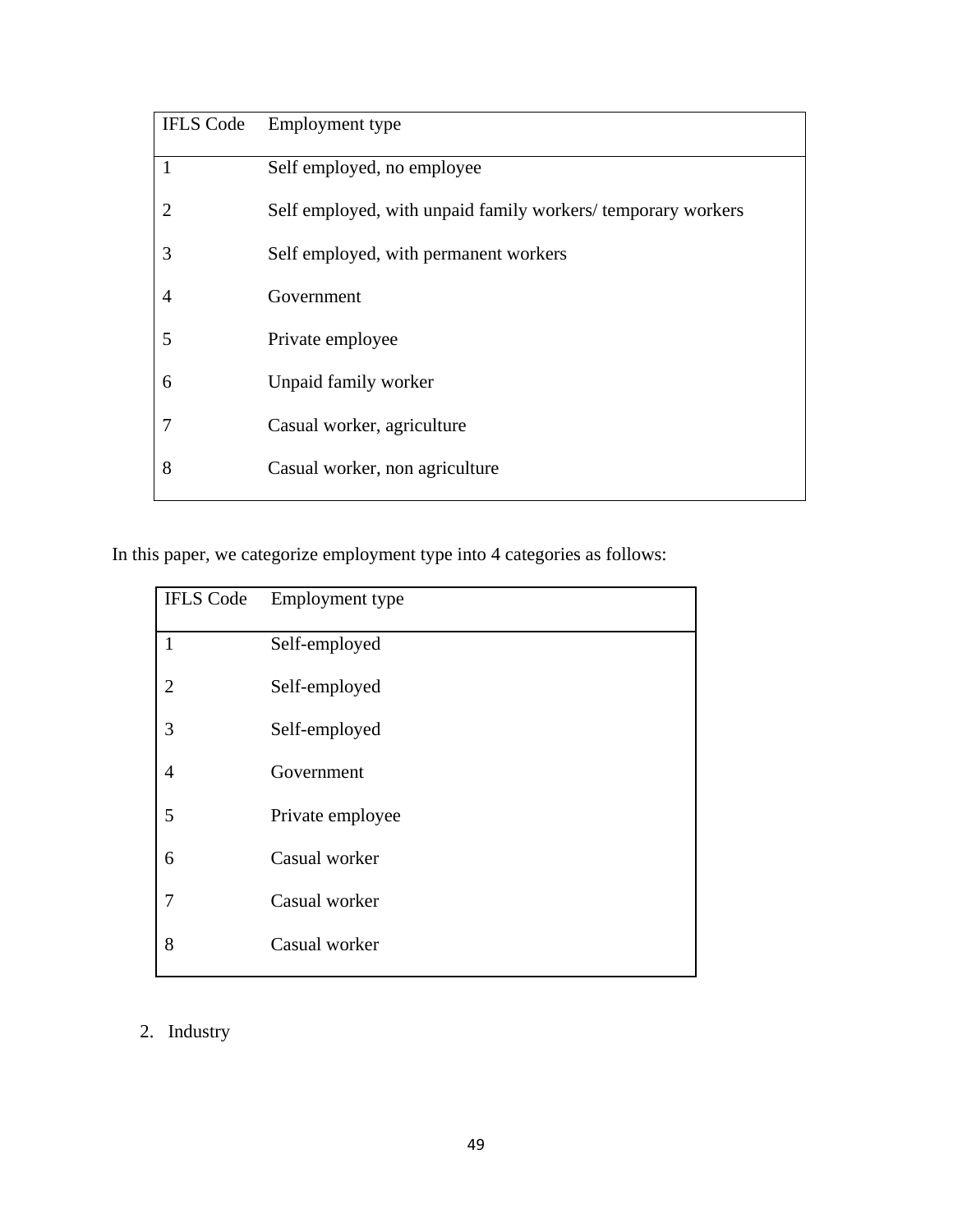| <b>IFLS Code</b> | Industry                        |
|------------------|---------------------------------|
| $\mathbf{1}$     | Agriculture                     |
| 2                | Mining                          |
| 3                | Manufacturing                   |
| $\overline{4}$   | Electricity gas water           |
| 5                | Construction                    |
| 6                | Wholesale, retail, hotel        |
| 7                | Transportation, communication   |
| 8                | Finance, insurance, real estate |
| 9                | Community, personal service     |
| 10               | Other                           |

# 3. Occupation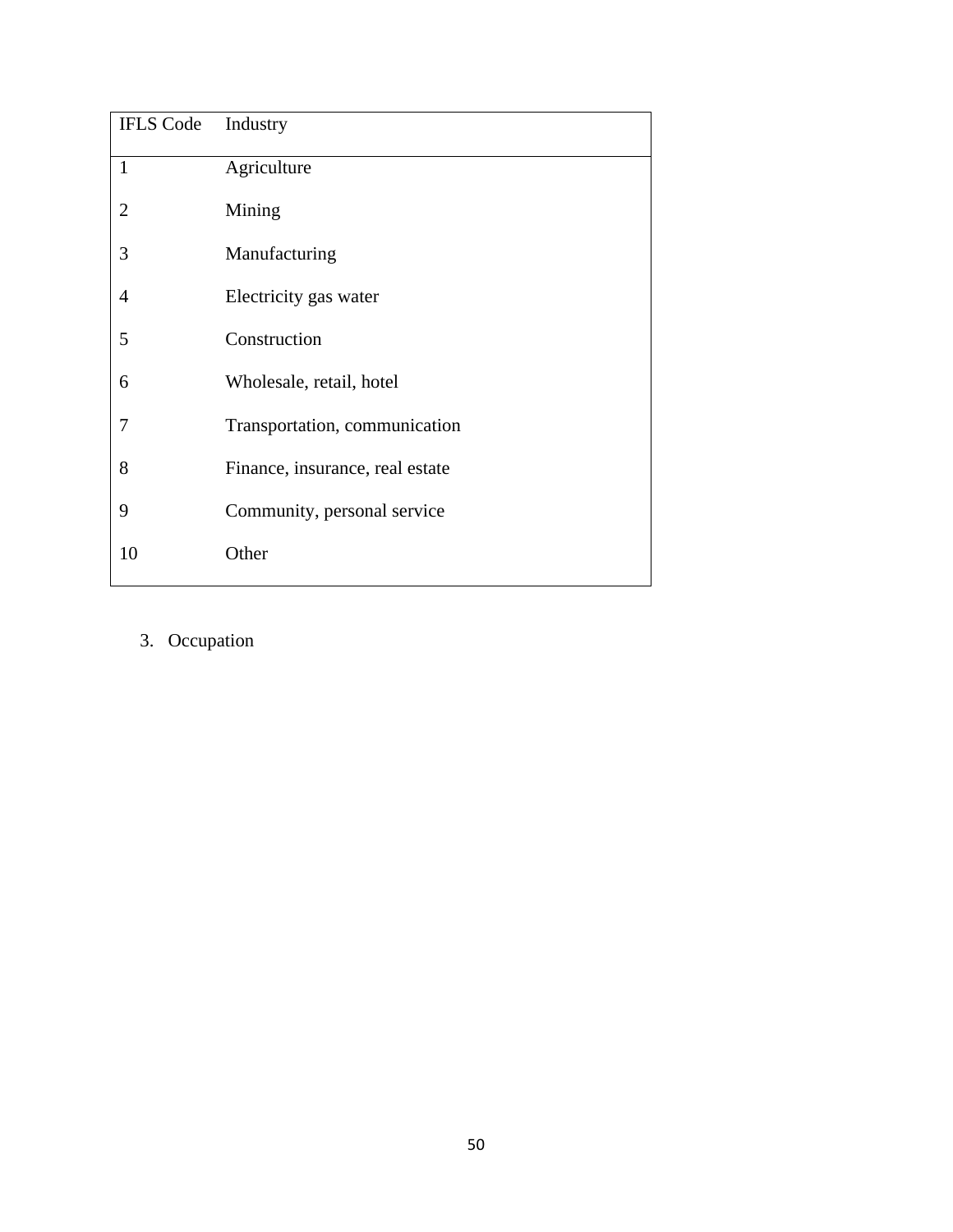| <b>IFLS</b>   |                                  |
|---------------|----------------------------------|
| Code          | Occupation                       |
| $0X$ or $1X$  | Professional                     |
| 2X            | Administrative/managerial        |
| 3X            | Clerical                         |
| $4\mathrm{X}$ | <b>Sales</b>                     |
| 5X            | Service                          |
| 6X            | Agriculture                      |
| <b>7X</b>     | Operation & production           |
| <b>8X</b>     | <b>Transportation operations</b> |
| 9X            | Blue collar                      |
| M or MM       | Military                         |
| S or SS       | <b>Students</b>                  |

The IFLS originally used 2-digit occupation codes but simplified the codes into 1-digit occupation codes in waves 3 and 4. More detail on occupation list can be found in appendix A of the IFLS1 documentation for household questionnaire.

#### II. Variable Construction

Sample construction

We restrict the sample to respondents who were interviewed in at least two consecutive surveys. We further restrict the sample to males who ever worked between 1988 and 2007, and lived in an

urban area in at least one round of the survey.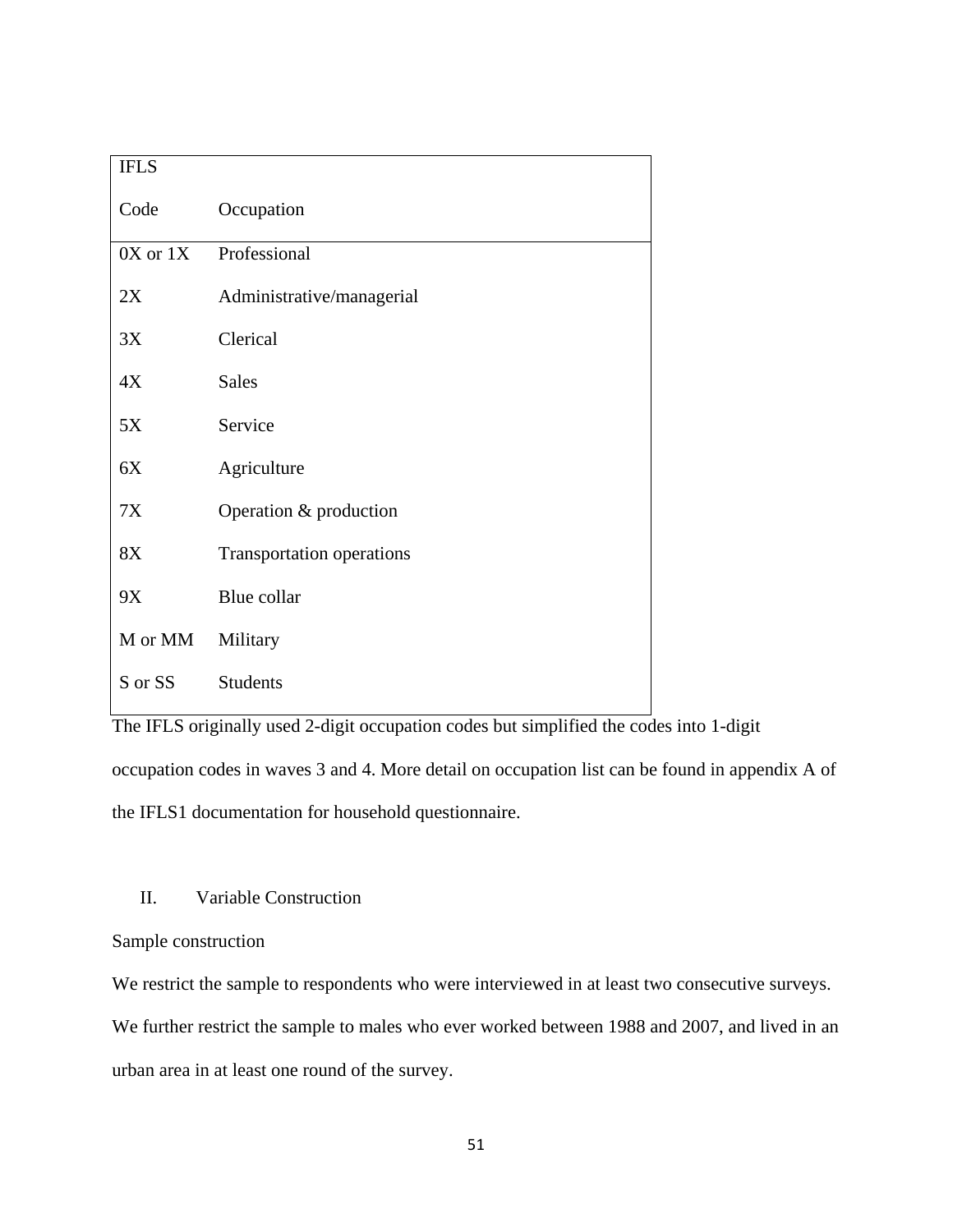#### 1. Raw variables

## Employment type

We use the following variables on the respondent's primary job from each wave of the survey:

|                   | Variable | Question                                            |
|-------------------|----------|-----------------------------------------------------|
| IFLS1             | TK24A    | Which category best describes the work that you do? |
| IFLS <sub>2</sub> | TK24A    | Which category best describes the work that you do? |
| IFLS3             | TK24A    | Which category best describes the work that you do? |
| IFLS4             | TK24A    | Which category best describes the work that you do? |

For labor force participation in non-survey years, we use the following retrospective variables:

|       | Variable Interval |           | Question                                             |
|-------|-------------------|-----------|------------------------------------------------------|
|       |                   |           |                                                      |
| IFLS1 | <b>TK33</b>       | 1988-1992 | Which category best describes the work that you did? |
| IFLS2 | TK33              | 1988-1996 | Which category best describes the work that you did? |
| IFLS3 | TK33              | 1996-1999 | Which category best describes the work that you did? |
| IFLS4 | TK33              | 1999-2007 | Which category best describes the work that you did? |

#### Employer tenure

The following questions regarding tenure on the same job are asked retrospectively: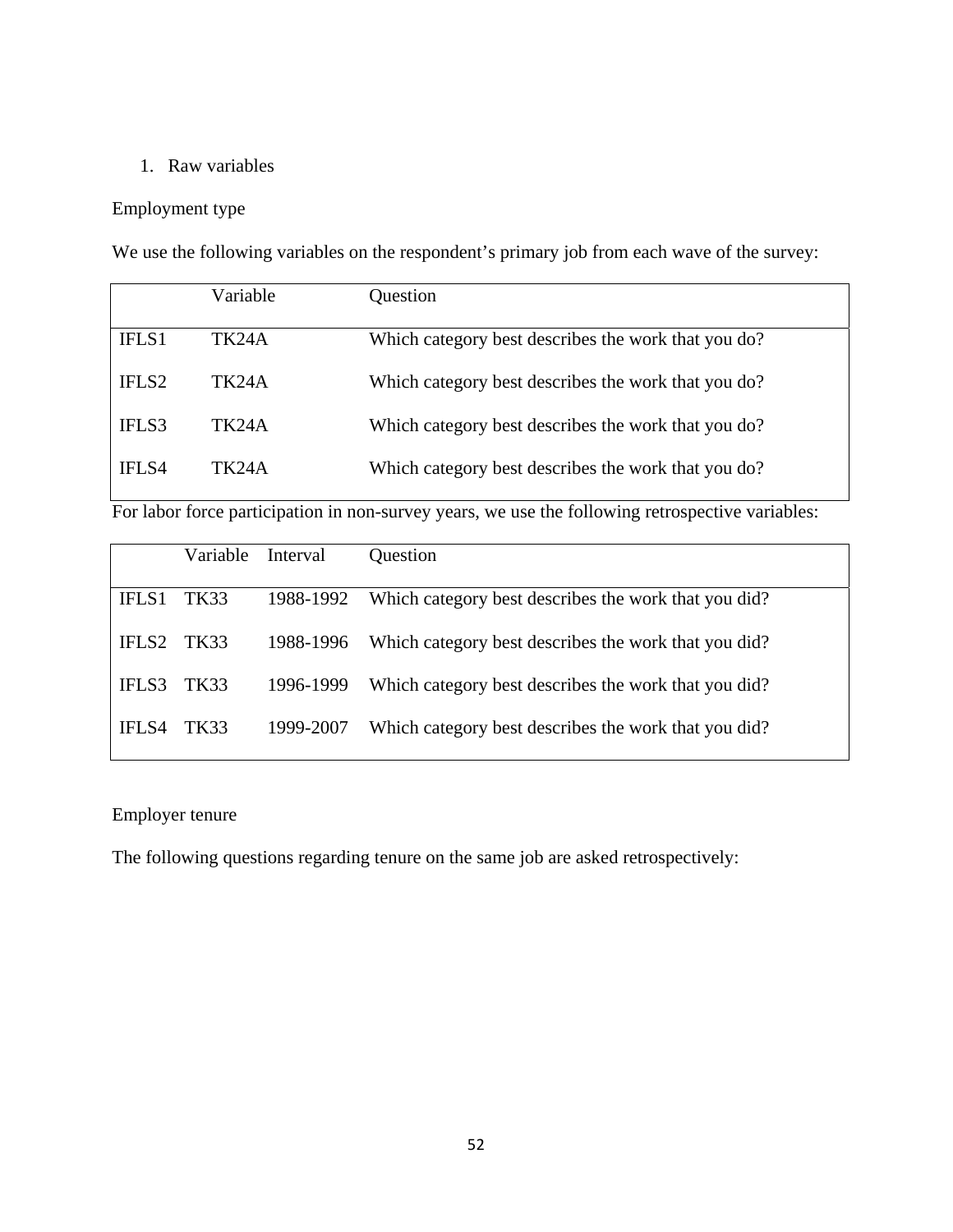|                   | Variable | Interval  | Question                                                       |
|-------------------|----------|-----------|----------------------------------------------------------------|
|                   |          |           |                                                                |
| IFLS1             | TK29     | 1988-1992 | Was your primary job the same as the job in the year of $[]$ ? |
| IFLS2             | TK29     | 1988-1996 | Was your primary job the same as the job in the year of $[]$ ? |
| IFLS3             | TK29     | 1996-1999 | Was your primary job the same as the job in the year of $[]$ ? |
| IFL <sub>S4</sub> | TK30     |           |                                                                |
|                   |          | 1999-2007 | Where did you work? [Check if same employer as previous        |
|                   |          |           | year                                                           |
|                   |          |           |                                                                |

## Industry

We use the following variables on the respondent's primary job from each wave of the survey:

|                   | Variable | Question                                     |
|-------------------|----------|----------------------------------------------|
| IFLS1             | TK19a 1  | What is manufactured/done at your workplace? |
| IFLS <sub>2</sub> | TK20Aind | What is manufactured/done at your workplace? |
| IFLS3             | TK19Aa   | In what field of work is this job?           |
| IFLS4             | Tk19ab   | What is manufactured/done at your workplace? |
|                   |          |                                              |
|                   |          |                                              |

We use the following retrospective questions for non-survey years: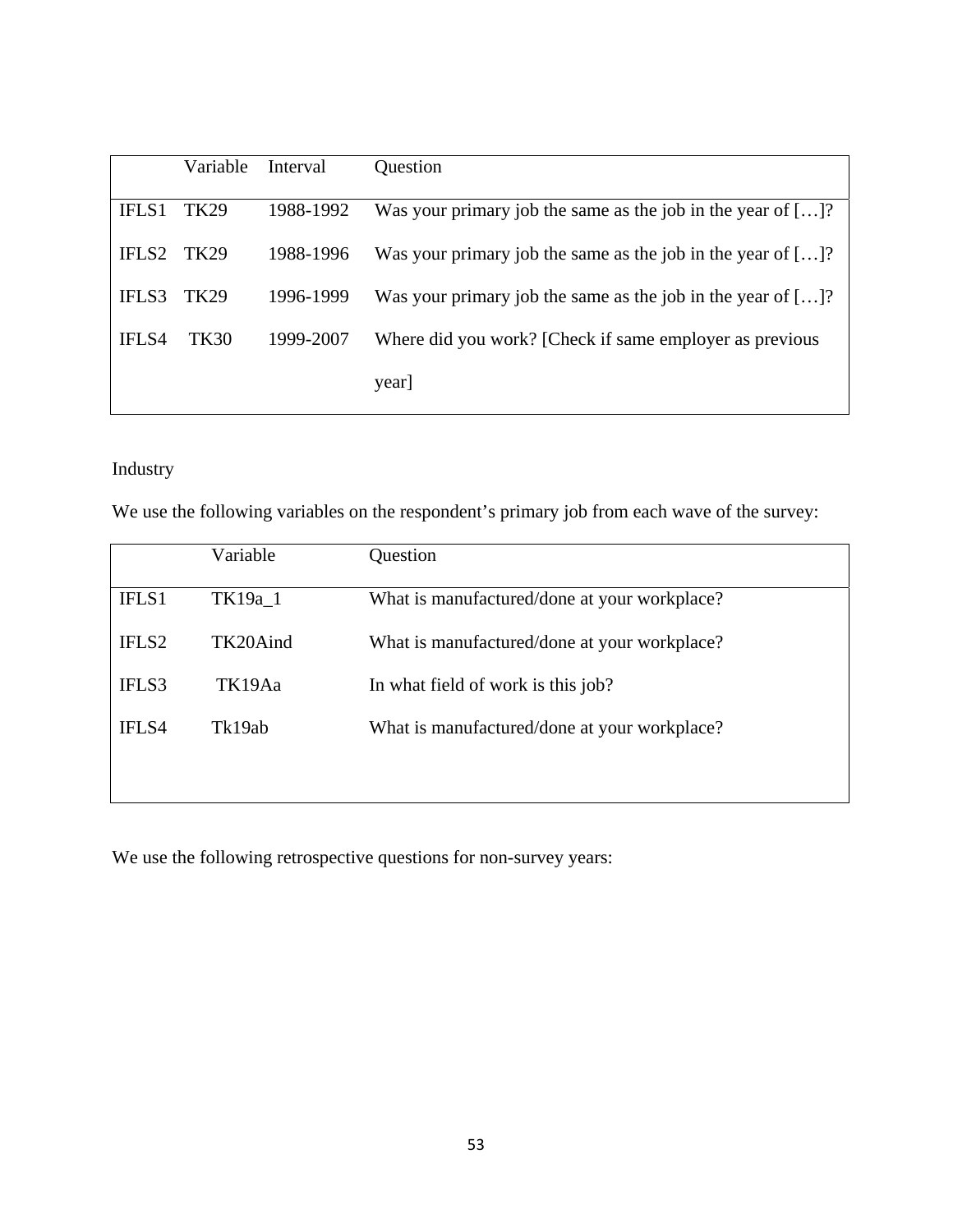|                   | Variable | Interval  | Question                                                 |
|-------------------|----------|-----------|----------------------------------------------------------|
| IFLS1             | TK31     | 1988-1992 | What was manufactured/done at your workplace in the year |
|                   |          |           | of $[]$ ?                                                |
| IFLS <sub>2</sub> | TK32ind  | 1988-1996 | What was manufactured/done at your workplace in the year |
|                   |          |           | of $[]$ ?                                                |
| IFLS3             | TK31Aa   | 1996-1999 | In what field of work was this job?                      |
| IFL <sub>S4</sub> | TK31A    | 1999-2007 | Interviewer's note: Circle the appropriate field of work |

## Occupation

We use the following variables on the respondent's primary job from each wave of the survey:

|                   | Variable | Question                                                     |
|-------------------|----------|--------------------------------------------------------------|
| IFLS1             | Occ12    | What are your primary duties at your workplace?              |
| IFLS <sub>2</sub> | TK20Aocc | What are your primary duties at your workplace?              |
| IFLS3             | TK20Ab   | Interviewer's note: Circle the appropriate code according to |
|                   |          | primary duties TK20A                                         |
| IFLS4             | occ07tk2 | What are your primary duties at your workplace?              |
|                   |          |                                                              |

We use the following retrospective questions for non-survey years: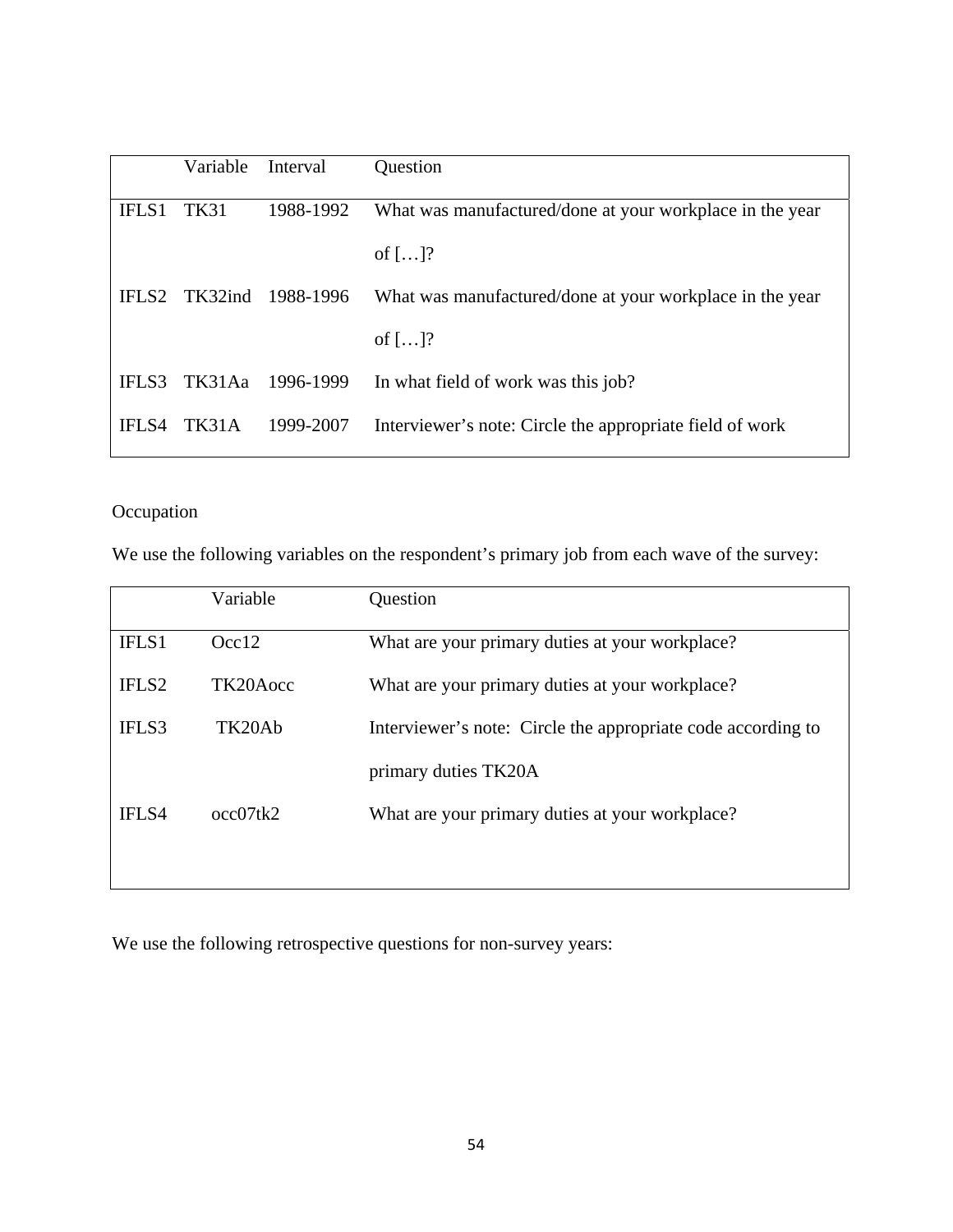|                   | Variable | Interval  | Question                                                     |
|-------------------|----------|-----------|--------------------------------------------------------------|
|                   |          |           |                                                              |
| IFLS1             | TK32     | 1988-1992 | What were your primary duties in the year of $[]$ ?          |
| IFLS <sub>2</sub> | TK32occ  | 1988-1996 | What were your primary duties in the year of $[]$ ?          |
|                   |          |           |                                                              |
| IFLS3             | TK32B    | 1996-1999 | Interviewer's note: Circle the appropriate code according to |
|                   |          |           |                                                              |
|                   |          |           | primary duties TK32                                          |
| IFLS4             | Occ07    | 1999-2007 | What were your primary duties in the year of $[]$ ?          |
|                   |          |           |                                                              |

Other variables:

Primary job characteristics

We use the following variables on the respondent's primary job from each wave of the survey: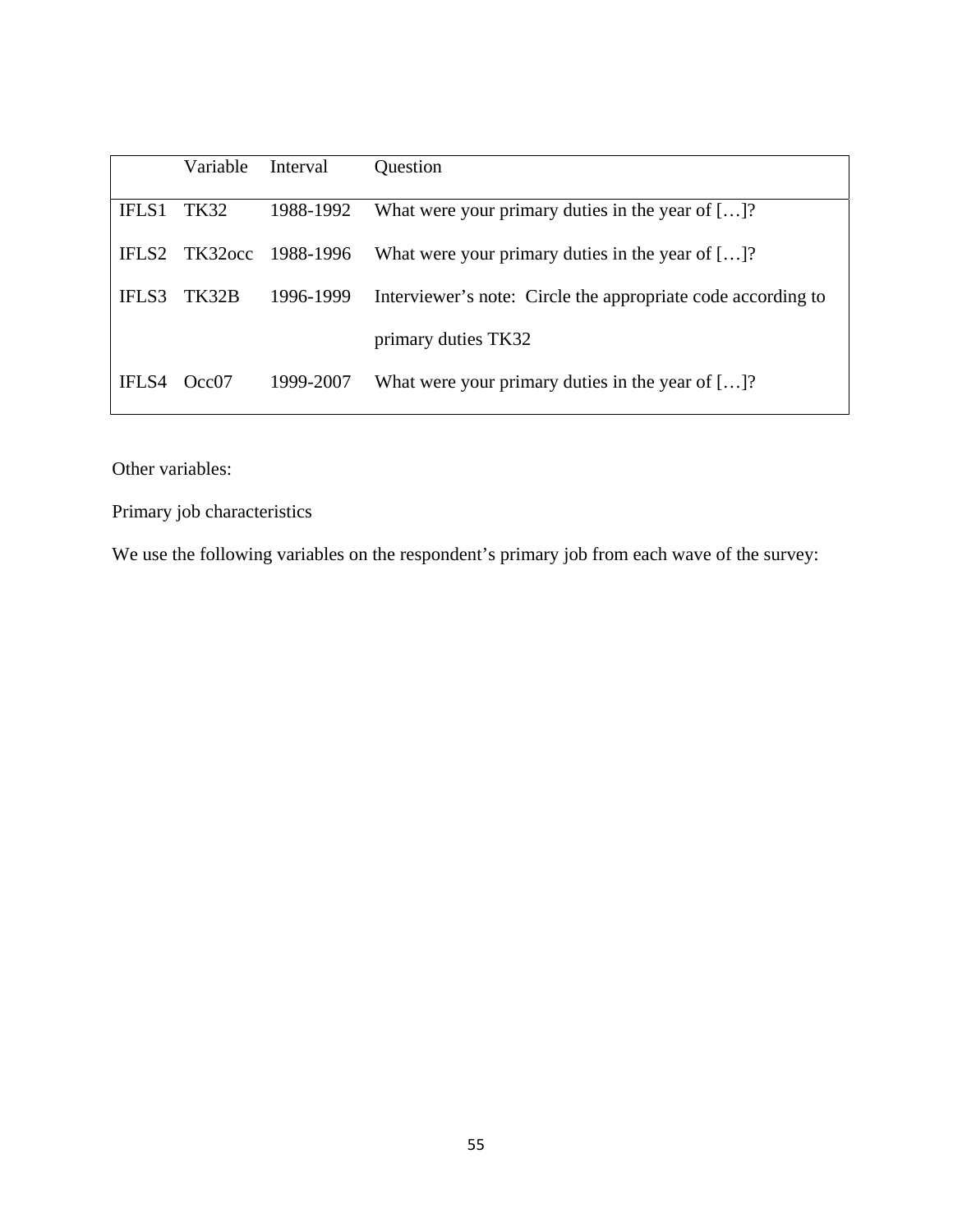|                                   | IFLS1      | IFLS2   | IFLS3                    | IFLS4    |
|-----------------------------------|------------|---------|--------------------------|----------|
| Net salary last month             | $tk25r1_m$ | tk25amt | tk25a1                   | tk25a1   |
| Total monthly income              |            | tk25am  | $\overline{\phantom{0}}$ |          |
| Net salary last year              | $tk25r1_y$ | tk25ayt | tk25a2                   | tk25a2   |
| Total annual income               |            | tk25ay  |                          |          |
| Net profit last month             | $tk26r1_m$ | tk26amn | tk26amn                  | tk26a1   |
| Gross profit, monthly             |            | tk26amg | tk26amg                  |          |
| Net profit last year              | $tk26r1_y$ | tk26ayn | tk26ayn                  | tk26a3   |
| Gross profit, annual              |            | tk26ayg | tk26ayg                  |          |
| Health benefits                   | $tk25a1_m$ | tk25ame | tk25a3e1                 | tk25a3e1 |
| Health insurance                  |            |         | tk25a3e2                 | tk25a3e2 |
| Health benefits: preferred clinic |            |         | tk25a3e3                 | tk25a3e3 |
| Number of workers                 |            | tk20aa  | tk20aa                   | tk20aa   |
| Hours last week                   | tk21a      | tk21a   | tk21a                    | tk21a    |
| Usual hours worked                | tk22a      | tk22a   | tk22a                    | tk22a    |
| Weeks worked last year            | tk23a      | tk23a   | tk23a                    | tk23a    |

We use the following retrospective questions for non-survey years: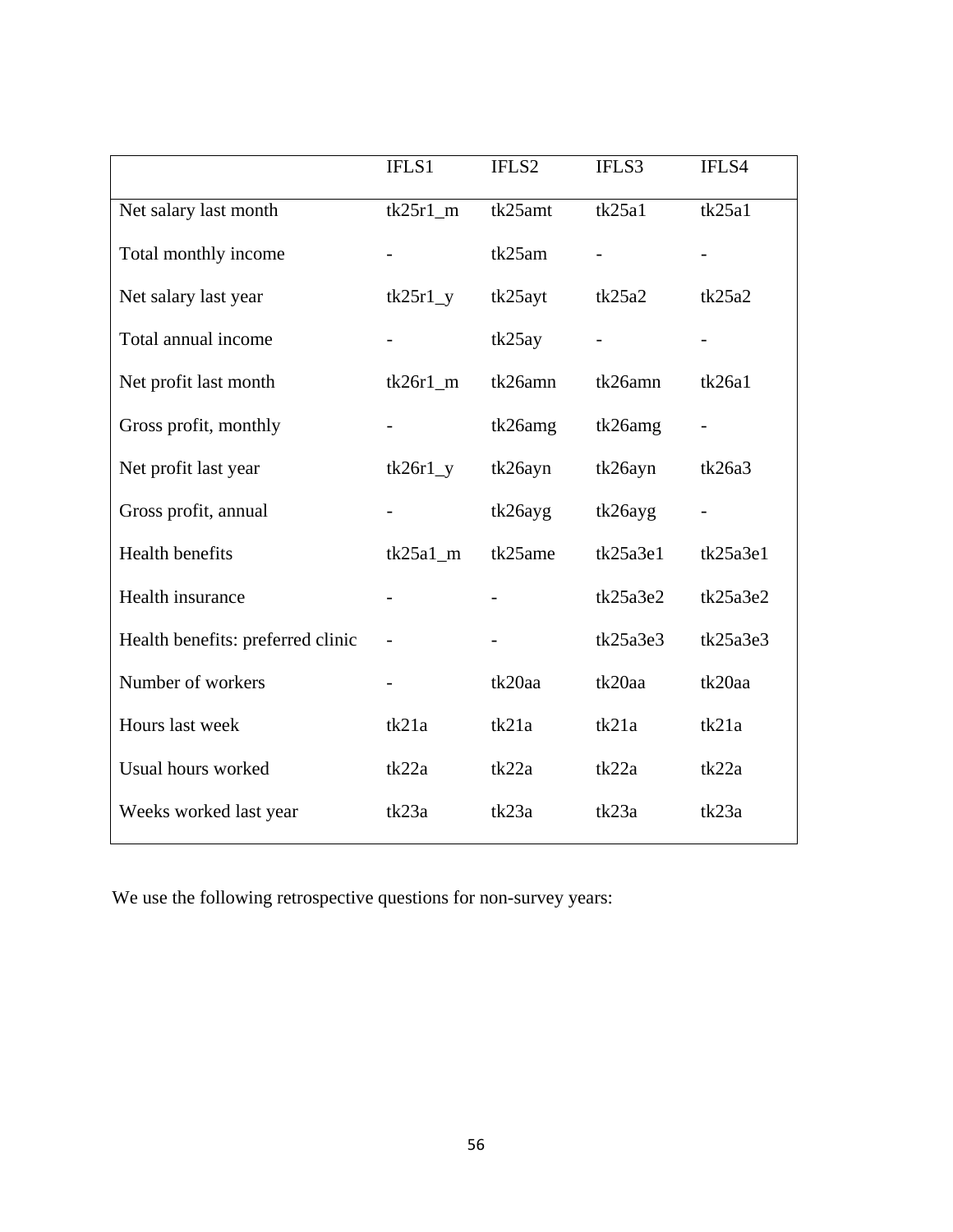|                        | IFLS1 | IFLS2 | IFLS3 | IFLS4 |
|------------------------|-------|-------|-------|-------|
| Monthly income         |       | tk34t | tk34  |       |
| Total monthly income   |       | tk34  |       |       |
| Monthly profit         |       | tk35n | tk35n |       |
| Gross income, monthly  |       | tk35g | tk35g |       |
| Hours worked/week      |       | tk36  | tk36  |       |
| Weeks worked/year      |       | tk37  | tk37  |       |
| <b>Health benefits</b> |       | tk34e |       |       |

We use the consumer price index (CPI) published in the International Financial Statistics (IFS) to obtain real income. The IFS calculates CPI based on prices in 17 capital cities, this paper will use 2007 as the base year. We use real monthly wages, and net monthly profits for self-employed respondents as income. If monthly income is not available, we use annual wages divided by 12, and annual profits divided by 12 for self-employed respondents. Hours per year is constructed based on normal hours worked multiplied by weeks worked. Real hourly wages is constructed using annual income divided by hours worked. We use log hourly wages in the analysis.

We recode response to the number of workers to match the categories in IFLS4. The range is as follows: 1 to 4 workers, 5 to 19 workers, 20 to 99 workers and more than 100.

Respondent characteristics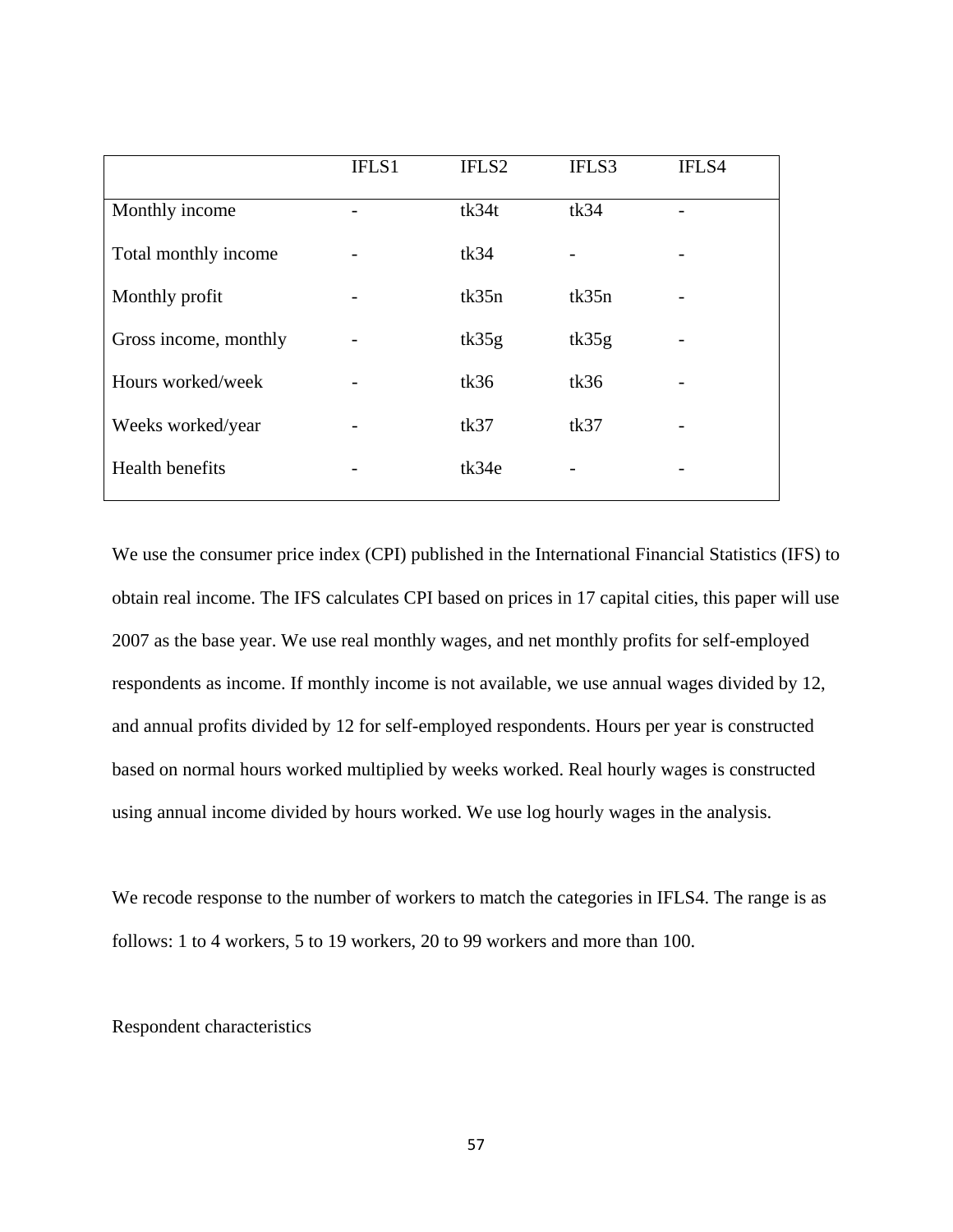Date of birth is asked every round of the survey, however, we find some inconsistencies in the responses across waves. First we take the mean of the maximum and minimum of the mode of reported birth date and calculate respondent's age based on the constructed date of birth. If the difference between the maximum and minimum of the mode is more than 3 years, but the difference between any two of the reported dates of birth is less than 1 year, we use these closest dates of birth to calculate the mean of the birth date.

We define years of education as the maximum of the mode of reported years of education. Potential experience is defined as current age minus education minus 6. We drop observations with negative potential experience.

2. Constructing tenure on the job, employment type, industry, and occupation We reshape the data such that each observation is identified by respondent ID and year, instead of respondent ID and wave.

Imputations for job characteristics:

If occupation is missing but the industry is agriculture, we impute occupation to be casual worker. Similarly, if industry is missing but occupation is agriculture, we impute industry as agriculture. In more than 97% of cases where both occupation and industry are available, where occupation is agriculture, industry is agriculture, and vice versa.

If respondents report being in the military, we impute the employment type to be government worker.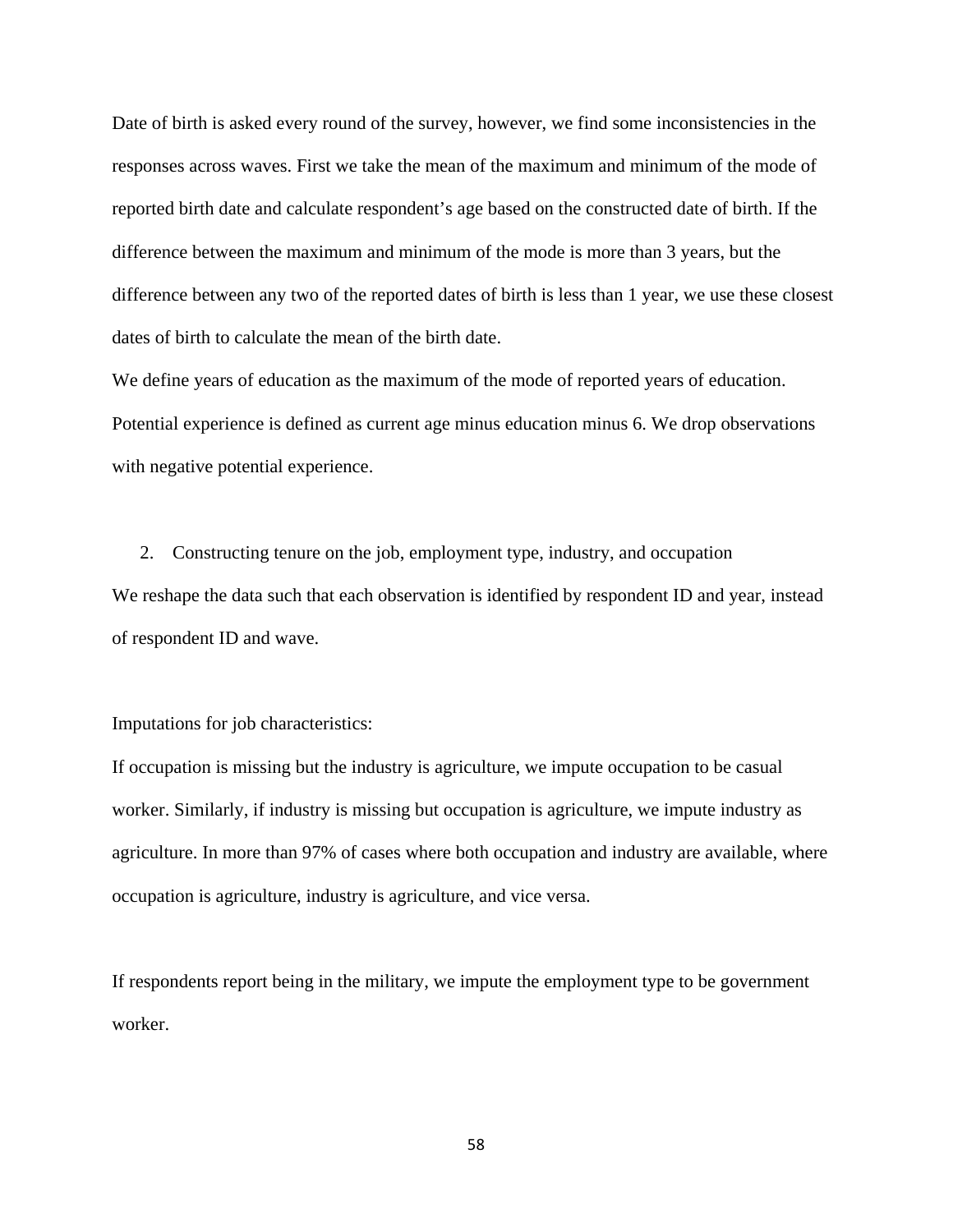If respondents report having the same job but some characteristics (industry, occupation, or employment type) are missing, we assume the characteristics remain the same.

For each of the variables occupation, industry, and employment type, if one of them is missing but the 2 others are the same as in the previous or next year, then we assume that the missing variable also stays the same. This is not problematic for occupation and industry because in non missing cases the concordance is more than 98%. For employment type, the concordance is still very high (90%) but not quite as high.

We set the same job indicator to zero for the first year of work. We also set the same job indicator to zero if there is a major job characteristics change (a change in occupation is not considered a major change).

The number of workers is only asked in survey years. If the number of workers does not change within a job, we use the reported category of firm size to impute firm size for non-survey years. If the number of workers changed within a job, we use the reported firm size in the survey year as the firm size. In this case, we assume firm size does not change in between survey years.

We assume health benefits do not change within a job. Health benefits may be insurance, medical allowance or the availability of a preferred provider. If reported health benefits are inconsistent within one job, we impute health benefits based on the previous or next year's reported status.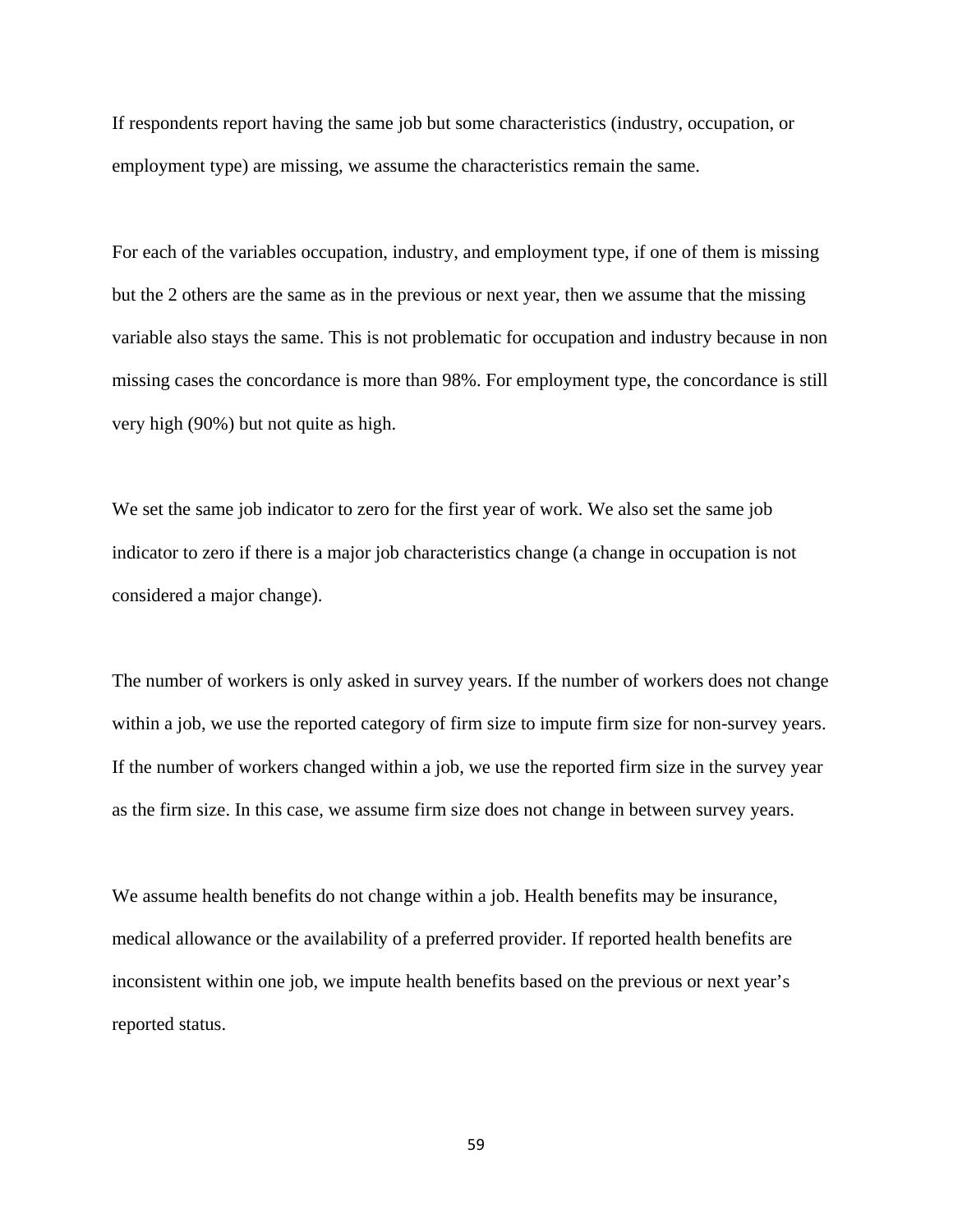Tenure variables

We increase tenure on the job so long as the same job indicator is equal to one. If we have more than 3 consecutive years of missing indicator, we set the indicator to missing since we do not know the tenure. We may be underestimating tenure without imputation.

For tenure on employment type, industry and occupation, we use the user-defined command tsspell $^8$  to count the spell number and sequence number. This command takes into account the panel structure of the data. Similarly, if there are 3 or more missing values, we count tenure as missing.

Definitions of informality

Variable med1

Workers with any health benefits are considered formal.

Variable inf1

We define self-employment as informal<sup>9</sup>. Government workers and those in the military are considered formal. Casual workers and workers in firms with fewer than 20 workers are considered informal $^{10}$ .

Variable infM

 8 http://www.stata.com/support/faqs/data/panel.html

<sup>&</sup>lt;sup>9</sup> Although firms with more than workers are required to provide medical benefits, and should be formal, we find that self-employed people with 10 or more workers report no medical benefits. Thus self-employed workers with more than 10 workers are still considered informal in this dataset. The results are not sensitive to this difference in definition.

 $10$  70% of workers in firms with fewer than 20 workers are in firms with 10 or fewer workers.